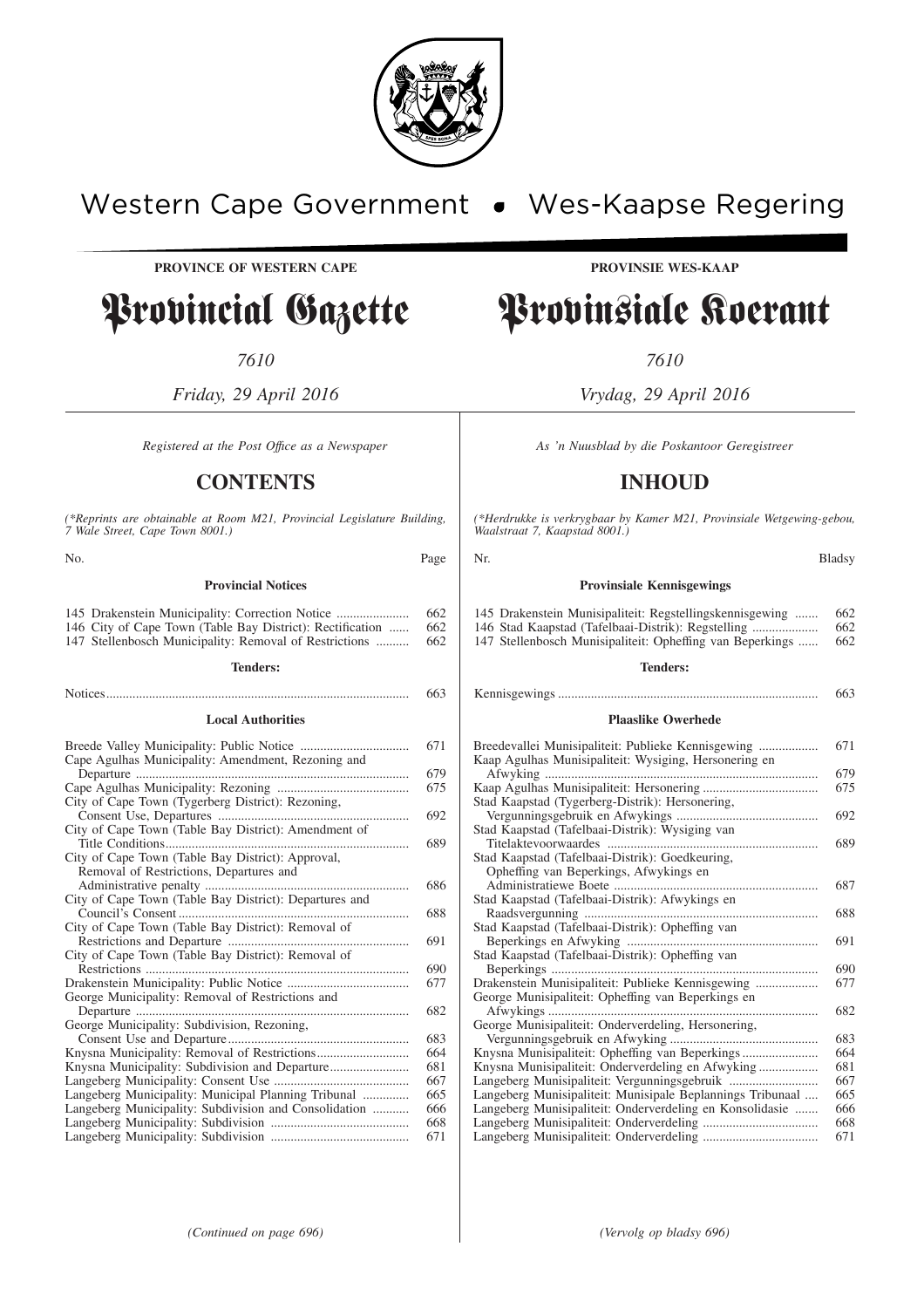#### **PROVINCIAL NOTICE**

The following Provincial Notice is published for general information.

ADV. B. GERBER, DIRECTOR-GENERAL

Provincial Legislature Building, Wale Street. Cape Town.

P.N. 145/2016 29 April 2016

#### **LOCAL GOVERNMENT: MUNICIPAL STRUCTURES ACT, 1998 (ACT 117 OF 1998)**

#### **CORRECTION NOTICE**

DRAKENSTEIN MUNICIPALITY (WCO23) ESTABLISHMENT SIXTH AMENDMENT NOTICE

Correction notice of the Drakenstein Municipality (WCO23) Establishment Sixth Amendment Notice, Provincial Notice 113 published in Provincial Gazette 7597 dated 8 April 2016 is hereby corrected by the substitution of the expression in section 2 in the Afrikaans version with the following:

''(2) Die Munisipaliteit het 33 (drie-en-dertig) wyke.''

P.N. 146/2016 29 April 2016

#### **RECTIFICATION**

#### **CITY OF CAPE TOWN (TABLE BAY DISTRICT)**

REMOVAL OF RESTRICTIONS ACT, 1967 (ACT 84 OF 1967)

I, Andre John Lombaard, in my capacity as Chief Land Use Management Regulator in the Department of Environmental Affairs and Development Planning: Western Cape, acting in terms of the powers contemplated by section 2(1) of the Removal of Restrictions Act, 1967 (Act 84 of 1967), duly delegated to me in terms of section 1 of the Western Cape Delegation of Powers Law, 1994, and on application by the owners of Erf 34, Bantry Bay, remove condition No. 1. contained in Deed of Transfer No.T 12484 of 1926 which condition is hidden behind condition B. in Deed of Transfer No. T 6410 of 2015.

Provincial Notice P.N. 296/2015 of 28 August 2015 is hereby cancelled.

P.N. 147/2016 29 April 2016

#### **STELLENBOSCH MUNICIPALITY**

REMOVAL OF RESTRICTIONS ACT, 1967 (ACT 84 OF 1967)

Notice is hereby given that the Minister of Local Government, Environmental Affairs and Development Planning, properly designated as competent authority in terms of paragraph (a) of State President Proclamation No. 160 of 31 October 1994, in terms of section 2(1) of the Removal of Restrictions Act, 1967 (Act 84 of 1967), and on application by the owner of Erven 2355, 2357 and 2359, Stellenbosch removes conditions E.(A)2., E.(A)3., E.(A)4. and E.(C)10. contained in Deed of Transfer No. T. 69638 of 2015 (Erf 2355), conditions E.I.2., E.I.3., E.I.4., E.I.5. and E.III.12. contained in Deed of Transfer No. T. 3947 of 2016 (Erf 2357) and conditions E.2., E.3., E.4., (D)4. and G. contained in Deed of Transfer No. T. 72861 of 2015 (Erf 2359).

#### **PROVINSIALE KENNISGEWING**

Die volgende Provinsiale Kennisgewing word vir algemene inligting gepubliseer.

ADV. B. GERBER, DIREKTEUR-GENERAAL

Provinsiale Wetgewer-gebou, Waalstraat, Kaapstad.

P.K. 145/2016 29 April 2016

#### **WET OP PLAASLIKE REGERING: MUNISIPALE STRUKTURE, 1998 (WET 117 VAN 1998)**

**ISAZISO SEPHONDO**

Esi saziso silandelayo sipapashelwe ukunika ulwazi ngokubanzi.

#### **RESTELLINGSKENNISGEWING**

ADV. B. GERBER, UMLAWULI-JIKELELE ISakhiwo sePhondo, Wale Street, eKapa.

MUNISIPALITEIT DRAKENSTEIN (WCO23) INSTELLINGSKENNISGEWING SESDE WYSIGINGSKENNISGEWING

Regstellingskennisgewing van die Munisipaliteit Drakenstein (WCO23) Instellingskennisgewing Sesde Wysigingskennisgewing, Provinsiale Kennisgewing 113 gepubliseer in Buitengewone Provinsiale Koerant Nr. 7597 gedateer 8 April 2016 word hiermee reggestel deur die uitdrukking in artikel 2 in die Afrikaanse weergawe deur die volgende te vervang:

''(2) Die Munisipaliteit het 33 (drie-en dertig) wyke.''

#### **REGSTELLING**

#### **STAD KAAPSTAD (TAFELBAAI-DISTRIK)**

WET OP OPHEFFING VAN BEPERKINGS, 1967 (WET 84 VAN 1967)

Ek, Andre John Lombaard in my hoedanigheid as Hoof Grondgebruikbestuur Reguleerder in die Departement van Omgewingsake en Ontwikkelingsbeplanning: Wes-Kaap, handelende ingevolge die bevoegdheid beoog in artikel 2(1) van die Wet op Opheffing van Beperkings, 1967 (Wet 84 van 1967), behoorlik aan my gedelegeer ingevolge artikel 1 van die Wes-Kaapse Wet op die Delegasie van Bevoegdhede, 1994, en op aansoek van die eienaars van Erf 34, Bantrybaai, hef voorwaarde Nr. 1. soos vervat in Transportakte Nr. 12484 van 1926, welke voorwaarde in die spilakte versteek is agter voorwaarde B. in Transportakte Nr T. 6410 van 2015, op.

Provinsiale Kennisgewing P.K. 296/2015 van 28 Augustus 2015 word hiermee gekanselleer

P.K. 147/2016 29 April 2016

#### **STELLENBOSCH MUNISIPALITEIT**

WET OP OPHEFFING VAN BEPERKINGS, 1967 (WET 84 VAN 1967)

Kennis geskied hiermee dat die Minister van Plaaslike Regering, Omgewingsake en Ontwikkelingsbeplanning, behoorlik aangewys as bevoegde gesag ingevolge paragraaf (a) van Staatspresident Proklamasie No 160 van 31 Oktober 1994 kragtens artikel 2(1) van die Wet op Opheffing van Beperkings, 1967 (Wet 84 van 1967), en op aansoek van die eienaar van Erwe 2355, 2357 en 2359, Stellenbosch, voorwaardes E.(A)2., E.(A)3., E.(A)4. en E.(C)10. vervat in Transportakte Nr. T. 69638 van 2015 (Erf 2355), voorwaardes E.I.2., E.I.3., E.I.4., E.I.5. en E.III.12. vervat in Transportakte Nr. T. 3947 van 2016 (Erf 2357) en voorwaardes E.2., E.3., E.4., (D)4. en G. vervat in Transportakte Nr. T. 72861 van 2015 (Erf 2359) ophef.

P.K. 146/2016 29 April 2016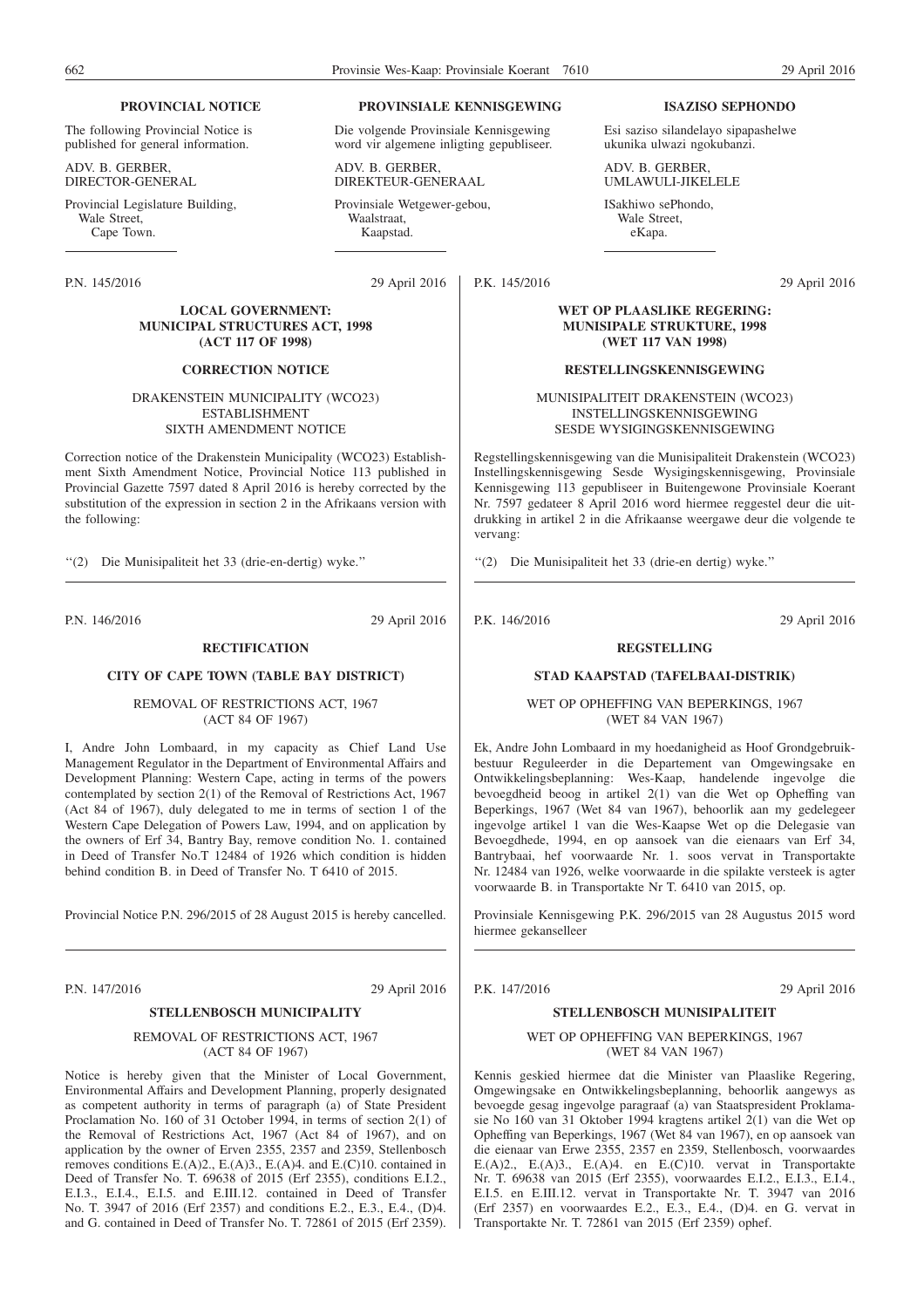#### **TENDERS**

**N.B.** Tenders for commodities/services, the estimated value of which exceeds R20 000, are published in the Government Tender Bulletin, which is obtainable from the Government Printer, Private Bag X85, Pretoria, on payment of a subscription.

MOSSEL BAY MUNICIPALITY

#### **LAND USE PLANNING ORDINANCE, 1985 (ORD. 15 OF 1985) LOCAL GOVERNMENT: MUNICIPAL SYSTEMS ACT, 2000 (ACT 32 OF 2000)**

#### **APPLICATION FOR CONSOLIDATION, REZONING, SUBDIVISION AND APPROVAL OF SITE DEVELOPMENT PLAN: ERVEN 5905 AND 5965, MONTE CHRISTO RETIREMENT VILLAGE, HARTENBOS**

Notice is hereby given that the undermentioned application has been received by the Municipality in terms of sections 17 and 24 of the Land Use Planning Ordinance, 1985 (Ordinance 15 of 1985). Details of the proposal are open to inspection at the Town Planning Division, 4th Floor, Montagu Place Building, Montagu Street, Mossel Bay. Any objections, with full reasons therefor, must be lodged in writing with the Municipal Manager, PO Box 25, Mossel Bay, 6500 on or before **Tuesday 31 May 2016**, quoting the above proposal and objector's erf number. Any comment or objection received after the aforementioned closing date may be disregarded. Any enquiries in this regard may be directed to Ms O Louw, Town Planning, at telephone number (044) 606 5074 or fax number (044) 690 5786.

In terms of section 21(4) of the Local Government: Municipal Systems Act, 2000 (Act 32 of 2000) notice is hereby given that people who cannot write may approach the Legal Services Division during office hours, where a member of staff will assist you in putting your comments or objections in writing.

*Applicant:*

First Plan Town and Regional Planners P.O. Box 15865 PANORAMA 7506

*Nature of Application*

- 1. Proposed consolidation and rezoning of Erf 5905, Hartenbos (size:  $\pm$ 4445m<sup>2</sup>) zoned as "Residential zone IV" (flats) and Erf 5965, Hartenbos (size:  $\pm 2460 \text{m}^2$ ) zoned as "Open space zone II" (private open space) to Subdivisional Area.
- 2. Proposed subdivision of newly created Erf 6273, Hartenbos into ten portions, namely; Erven 6274, 6275, 6277 to 6280, 6282 and 6283 zoned as ''Residential sone II'' (group house), Erf 6281 zoned as ''Open space zone II'' (private open space) Erf 6276 zoned as ''Residential zone II'' (private road portion).
- 3. Approval of proposed Site Development Plan.

File Reference: Hartenbosch-217/21,25,31

DR M GRATZ, MUNICIPAL MANAGER

29 April 2016 61208

#### **TENDERS**

**L.W.** Tenders vir kommoditeite/dienste waarvan die beraamde waarde meer as R20 000 beloop, word in die Staatstenderbulletin gepubliseer wat by die Staatsdrukker, Privaatsak X85, Pretoria, teen betaling van 'n intekengeld verkrygbaar is.

#### **NOTICES BY LOCAL AUTHORITIES EXERCISE ALSO KENNISGEWINGS DEUR PLAASLIKE OWERHEDE**

#### MOSSELBAAI MUNISIPALITEIT

#### **ORDONNANSIE OP GRONDGEBRUIKBEPLANNING, 1985 (ORD. 15 VAN 1985) PLAASLIKE REGERING: WET OP MUNISIPALE STELSELS, 2000 (WET 32 VAN 2000)**

#### **AANSOEK OM KONSOLIDASIE, HERSONERING, ONDERVERDELING EN GOEDKEURING VAN TERREINONTWIKKELINGSPLAN: ERWE 5905 EN 5965, MONTE CHRISTO RETIREMENT VILLAGE, HARTENBOS**

Kennis geskied hiermee dat die ondergemelde aansoek ingevolge artikels 17 en 24 van die Ordonnansie op Grondgebruikbeplanning, 1985 (Ordonnansie 15 van 1985) deur die Munisipaliteit ontvang is. Besonderhede van die voorstel lê ter insae by die Afdeling Stadsbeplanning, 4de Vloer, Montagu Plek Gebou, Montagustraat, Mosselbaai. Enige besware, met volledige redes daarvoor, moet skriftelik by die Munisipale Bestuurder, Posbus 25, Mosselbaai, 6500 ingedien word op of voor **Dinsdag 31 Mei 2016**, met vermelding van bogenoemde voorstel en beswaarmaker se erfnommer. Enige kommentaar of beswaar wat na die voorgemelde sluitingsdatum ontvang word mag moontlik nie in ag geneem word nie. Enige navrae kan gerig word aan Me O Louw, Stadsbeplanning, by telefoonnommer (044) 606 5074 of faksnommer (044) 690 5786.

Ingevolge artikel 21(4) van die Plaaslike Regering: Wet op Munisipale Stelsels, 2000 (Wet 32 van 2000) word kennis hiermee gegee dat persone wat nie kan skryf nie, die Afdeling Regsdienste kan nader tydens kantoorure, waar 'n lid van die personeel u behulpsaam sal wees om u kommentaar of beswaar op skrif te stel.

*Aansoeker:*

First Plan Stads- en Streeksbeplanners Posbus 15865 PANORAMA 7506

*Aard van Aansoek:*

- 1. Voorgestelde konsolidasie en hersonering van Erf 5905, Hartenbos (grootte: ±4445m<sup>2</sup>) gesoneer as "Residensiële sone IV" (woonstelle) en Erf 5965, Hartenbos (grootte: ±2460m<sup>2</sup>) gesoneer as ''Oopruimtesone II'' (privaat oopruimte) na Onderverdelingsgebied.
- 2. Voorgestelde onderverdeling van nuutgeskepte Erf 6273, Hartenbos in tien gedeeltes, naamlik; Erwe 6274, 6275, 6277 tot 6280, 6282 en 6283 gesoneer as ''Residensiële sone II'' (groepshuis), Erf 6281 gesoneer as ''Oopruimtesone II'' (privaat oopruimte) Erf 6276 gesoneer as Residensiële sone II (privaat pad gedeelte).
- 3. Goedkeuring van die voorgestelde Terreinontwikkelingsplan.

Lêer verwysing: Hartenbosch-217/21,25,31

- DR M GRATZ, MUNISIPALE BESTUURDER
- 29 April 2016 61208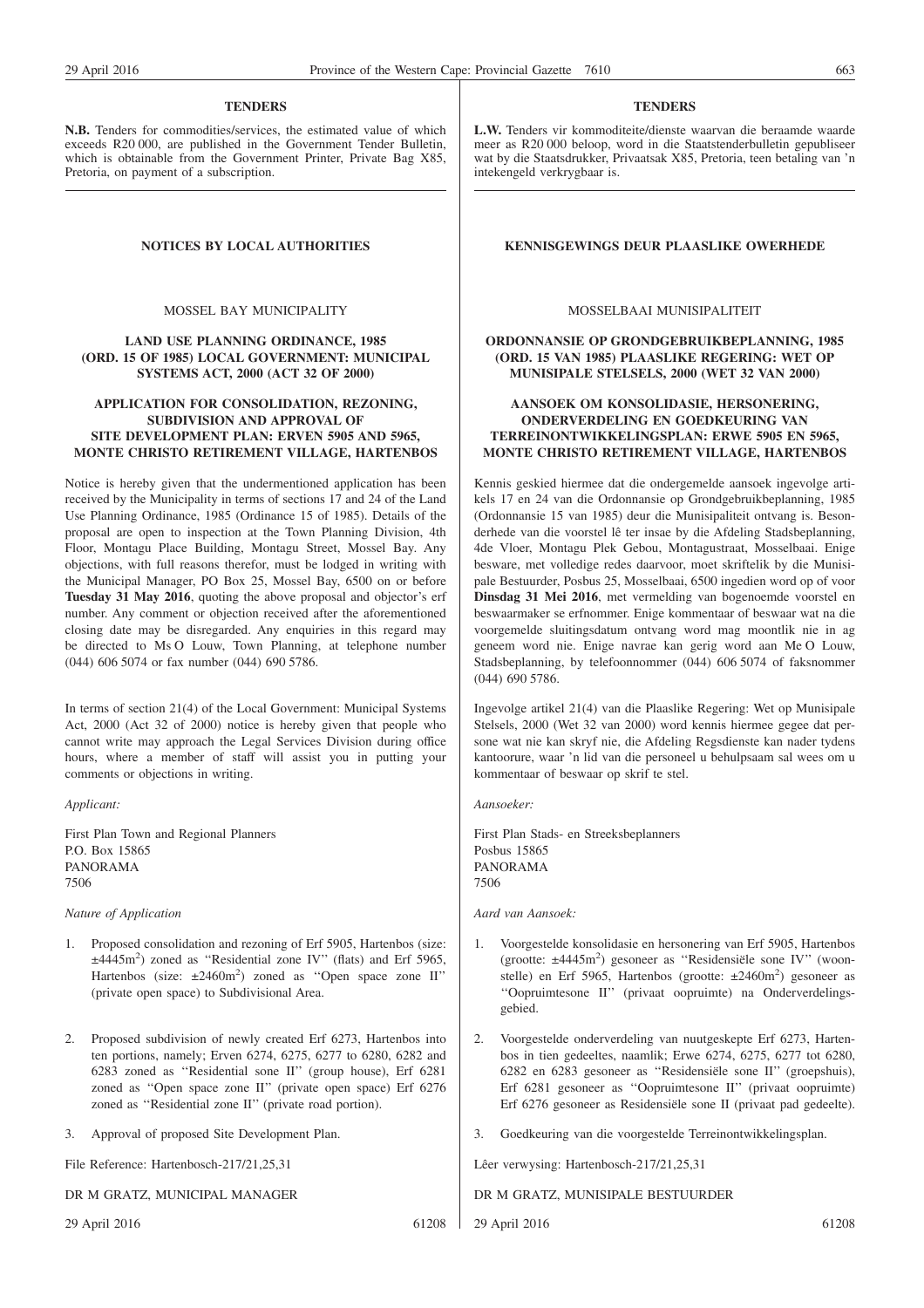#### KNYSNA MUNICIPALITY

#### **LAND USE PLANNING ORDINANCE, 1985 (ORDINANCE 15 OF 1985)**

#### **REMOVAL OF RESTRICTIONS ACT, 1967 (ACT 84 OF 1967)**

Notice is hereby given in terms of Sections 15(LUPO) and 3(6)(RORA) of the above Acts that the under-mentioned application has been received and is open to inspection at the office of the Municipal Manager/Chief Executive Officer, [Knysna Municipality], and any enquiries may be directed to Mr Hennie Smit, Manager, PO Box 21, Knysna, 6570 and 3 Church Street, hsmit@knysna.gov.za, 044 302 6319 and 044 302 1631. The application is also open to inspection at the office of the Director, Region 3, Land Management, Provincial Government of the Western Cape, on the 4th Floor York Park Building, 93 York Street, George, from 08:00–12:00 and 13:00–15:30 (Monday to Friday). Telephonic enquiries in this regard may be made at (044) 805 8600 official and the Directorate's fax number is (044) 874 2423. Any objections, with full reasons therefor, should be lodged in writing at the office of the above-mentioned Director: Land Management, Region 3, at Private Bag X6509, George, 6530, on or before **6 June 2016**, quoting the above Act and the objector's erf number. Any comments received after the aforementioned closing date may be disregarded. Kindly note that the application is also available on our website www.knysna.gov.za.

Notice is further given in terms of Section 21(4) of the Local Government: Municipal Systems Act, (Act 32 of 2000) that people who cannot write may approach the Municipal Town Planning Office at 3 Church Street, Knysna during normal office hours where the Secretary will refer you to the responsible official who will assist you in putting your comments or objections in writing. *Applicant:* N Genade

## *Nature of Applicant:*

- 1. Removal of restrictive title conditions applicable to Erf 2057, Sedgefield, to enable the owner to convert a garage to a second dwelling on the property
- 2. Departure from the Sedgefield zoning Scheme Regulations in order to enable the owner to convert a garage into a 2nd dwelling.

29 April 2016 61209

#### KNYSNA MUNISIPALITEIT

#### **ORDONNANSIE OP GRONDGEBRUIKBEPLANNING, 1985 ORDONNANSIE 15 VAN 1985 WET OP OPHEFFING VAN BEPERKINGS, 1967 (WET 84 VAN 1967)**

Kragtens artikel 15(LUPO) and 3(6)(RORA) van bostaande Wet word hiermee kennis gegee dat die onderstaande aansoek ontvang is en ter insae lê by die kantoor van die Munisipale Bestuurder/Hoof Uitvoerende Beampte, (Knysna Munisipaliteit) en enige navrae kan gerig word aan Mnr Hennie Smit, Bestuurder, Posbus 21,Knysna, 6570, hsmit@knysna.gov.za, 044 302 6319 en 044 302 1631. Die aansoek lê ook ter insae by die Kantoor van die Direkteur, Grond Bestuur, Streek 3, Provinsiale Regering van die Wes-Kaap, by die 4de Vloer, York Park Gebou, 93 Yorkstraat, George, vanaf 08:00–12:30 en 13:00–15:30 (Mandag tot Vrydag). Telefoniese navrae in hierdie verband kan gerig word aan (044) 805 8600 en die Direktoraat se faksnommer is (044) 874 2423. Enige besware, met die volledige redes daarvoor, moet skriftelik by die kantoor van die bogenoemde Direkteur: Grond Bestuur Streek 3, Privaatsak X6509, George, 6530, ingedien word op of voor **6 Junie 2016,** met vermelding van bogenoemde Wet en die beswaarmaker se erfnommer. Enige kommentaar wat na die voorgemelde sluitingsdatum ontvang word, mag moontlik nie in ag geneem word nie. Neem asseblief kennis dat die aansoek is ook beskikbaar op ons webwerf www.knysna.gov.za.

Ingevolge Artikel 21(4) van die Wet op Plaaslike Regering: Munisipale Stelsels 2000 (Wet 32 van 2000) word verder kennis gegee dat persone wat nie kan skryf nie die Stadsbeplanningsafdeling (Kerkstraat 3) kan nader tydens normale kantoorure waar die Sekretaresse u sal verwys na die betrokke amptenaar wat u sal help om u kommentaar of besware op skrif te stel.

*Aansoeker:* N Genade

*Aard van aansoek:*

- 1. Opheffing van beperkende titel voorwaarde van toepassing of Erf 2057, Sedgefield, om die eienaar in staat te stel om 'n motorhuis te omskep in 'n tweede woning op te rig.
- 2. Afwyking van die Sedgefield Soneringskema-regulasies ten einde die eienaar in staat te stel om 'n motorhuis te omskep in 'n 2de woning.

29 April 2016 61209

#### KNYSNA MUNICIPALITY

#### **WOKUCWANGCISWA KOKUSETYENZISWA KOMHLABA, 1985 (UMTHETHO 15 KA—1985), (UMTHETHO 15 KA—1985) UMTHETHO WOKUSUSA IZITHINTELO, 1967 (UMTHETHO 84 KA- 1967)**

Apha kukhutshwa isaziso, ngokwemiqathango yecandelos 15(neLUPO) kwaye 3(6)(RORA) lalo Mthetho ukhankanywe ngentla apha, sokuba kuye kwafunyanwa esi sicelo singezantsi apha, nokuba kuvulelekile ukuba singeza. Kuphendlwa kwiOfisi yeManejala kaMasipala /i-Ofisi yeManejala kaMasipala, [Knysna Municipality] kwaye nayiphi na imibuzo ingajoliswa uMnu Hennie Smit, uMlawuli, PO Box 21, Knysna, 6570 no-3 Church Street, hsmit@knysna.gov.za, 044 302 6319 kunye 044 302 1631. Esi sicelo kananjalo kukwavulelekile nokuba siye kuphendlwa kwiOfisi yoMlawuli, uMmandla 3, kuLawolo loMhlaba, uRhulumente we Phondo leNtshona Koloni, kumgangatho wesine kwisakhiwo iYork Park, 93 York Street, George, ukusukela ngesukela ngesukela ngentsiimbi ye- 08:00–12:30 no-13:00–15:30 (ngoMvulo ukuya kutsho ngoLwesihlehlanu). Imibuzo eyenziwa ngomnxeba ephathelele kulo mba ingenziwa ngokutsalela kwa (044) 805 8600 kwaye ke inombolo yefakisi yeli Candelo loLawulo ngu-(044)874–2423. Naziphi na izikhalazo, ekufuneka zihamba nezizathu ezipheleleyo, kufuneka zingeniswe ngento ebhaliweyo kule ofisi ikhankanywe ngentla apha yoMlawuli kuLawulo loMlhaba uMmandla 3, kwa-Private Bag X6509, George, ngomhla okanye ngaphambi kwawo **6 June 2016**, kuxelwe lo Mthetho ungentle aphantla apha kunye nenombolo yesiza salowo ukhalazayo. Naziphi na izimvo ezithe emva kwa mhla wokuvala ukhankanyiweyo zisenokungahoywa. Nceda uqaphele ukuba esi sicelo iyafumaneka kwi website yethu www.knysna.gov.za.

Isaziso ngokwemigaqo yeCandelo 21 (4) likaRhulumente waseKhaya: uMthetho weeNkqubo zikaMasipala, (uMthetho 32 ka–2000) ukuba abantu abangakwaziyo ukubhala bangeza kwezi ofisi loCwangciso Town kaMasipala kweyesi 3 Church Street, Knysna ngamaxesha omsebenzi nalapho uNobhala qzokungqamanisa negosa elinoxanduva eliza kukuncedisa ngokubhala izimvo okanye izichaso zakho ngokubhala.

#### *Umfaki-sicelo:* N Genade

*Umhlobo lwesicelo:*

- 1. Ukususwa kwemiqathango yezithintelo zolwakhiwo kwitayitile yesiza 2057, eSedgefield, ukuze umniniso aguqule igaragji ekumhlaba lowo ibe yindawo yesibini yokuhlala.
- 2. Utyeshelo lweMigaqo yeeNqubo zoCando zaseSedgefield ukuze umnini abenakho ukuguqula igaraji ibe yindlu yeslibini yokuhlala.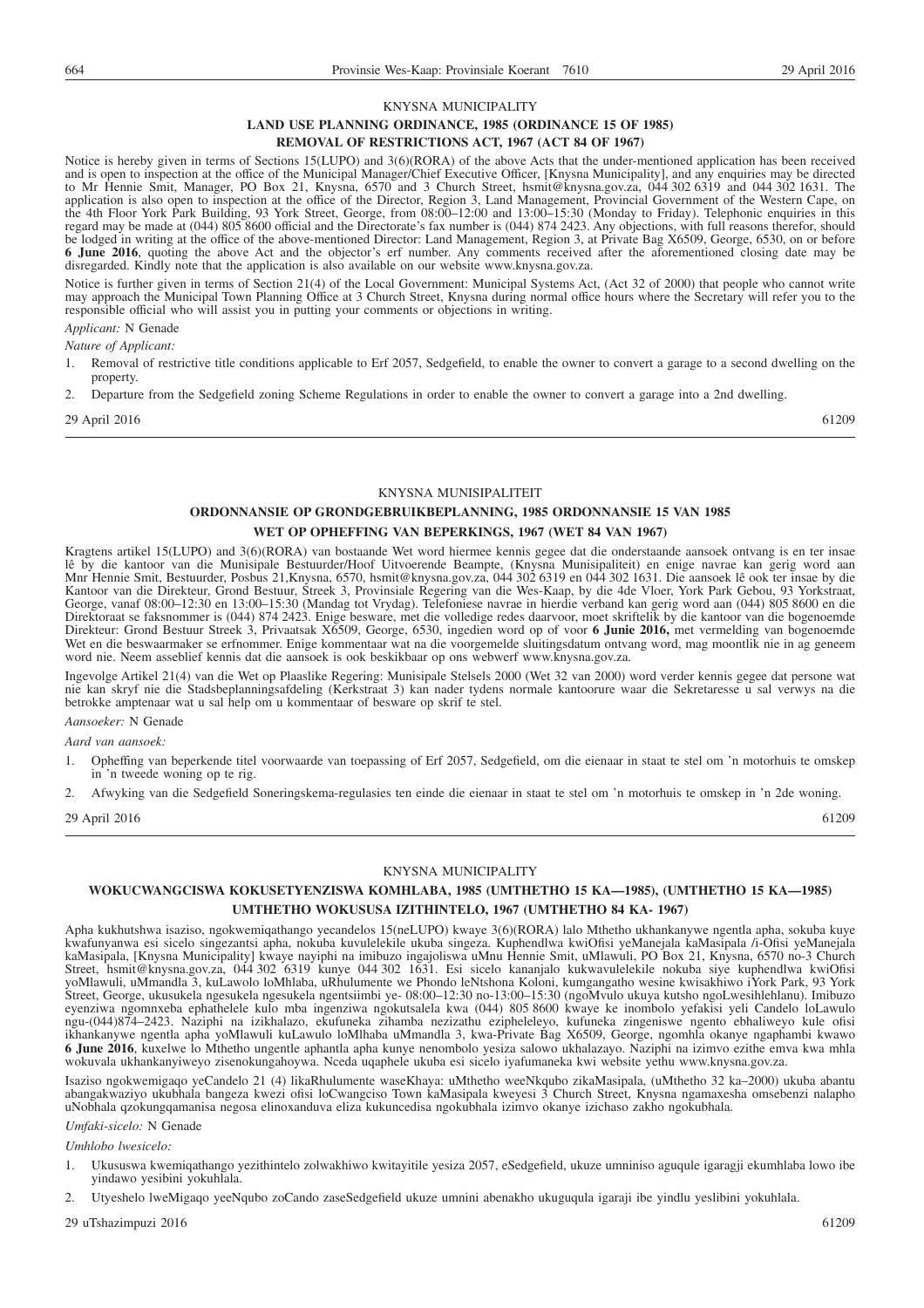#### SWARTLAND MUNICIPALITY **NOTICE 119/2015/2016 PROPOSED REZONING AND DEPARTURE OF ERF 1568, MALMESBURY**

*Applicant:* CK Rumboll & Partners, PO Box 211, Malmesbury, 7299. Tel no. 022–4821845

*Owner:* M Willmot, 48 Bergzicht Street, Malmesbury, 7300. Tel no. 022–4824567

*Reference number:* 15/3/3–8/Erf\_1568 / 15/3/4–8/Erf\_1568

*Property Description:* Erf 1568, Malmesbury

*Physical Address:* 48 Bergzicht Street, Malmesbury

#### **Detailed description of proposal:**

An application has been received for the rezoning of Erf 1568 (872m<sup>2</sup>) in extent), Malmesbury from single residential zone 1 to general business zone 3 in terms of section 15(2)(a) of Swartland Municipality: By-law on Municipal Land Use Planning (PG 7420 of 3 July 2015). The purpose of the application is to operate a guest house and dwelling house from the property.

Application is also made for a departure in order to depart from the 5m side building line to  $\pm 0$ m (northern boundary) and 1,5m (southern boundary) due to the placement of the existing building as well as the departure of the 40% coverage to 50% in terms of section  $15(2)(b)$  of Swartland Municipality: By-law on Municipal Land Use Planning (PG 7420 of 3 July 2015).

Notice is hereby given in terms of section 45(2) of the By-law on Municipal Land Use Planning that the abovementioned application has been received and is available for inspection from Monday to Thursday between 08:00–13:00 and 13:45–17:00 and Friday 08:00–13:00 and 13:45–15:45 at the Department Development Services, office of the Senior Manager: Built Environment, Municipal Office, Church Street, Malmesbury. Any written comments whether an objection or support may be addressed in terms of section 50 of the said legislation to The Municipal Manager, Private Bag X52, Malmesbury, 7299/Fax – 022–487 9440 /e-mail – swartlandmun@swartland.org.za on or before **30 May 2016 at 17:00**, quoting your name, address or contact details, interest in the application and reasons for comments. Telephonic enquiries can be made to the town planning division (Alwyn Burger or Herman Olivier) at 022–487 9400. The Municipality may refuse to accept comment received after the closing date. Any person who cannot write will be assisted by a municipal official by transcribing their comments.

JJ SCHOLTZ, MUNICIPAL MANAGER, Municipal Offices, Private Bag X52, MALMESBURY, 7299

29 April 2016 61210

#### LANGEBERG MUNICIPALITY **MUNICIPAL PLANNING TRIBUNAL MN 13/2016**

In terms of section 72(11)(c) of the Langeberg Municipal Planning By Law 2015, notice is hereby given that the municipal council of the Langeberg appointed the following persons and designated the following officials to serve as members of the Municipal Tribunal, established in terms of section 71 and said by-law:

| Persons appointed in terms of<br>section $71(1)(b)$ who are not | Officials designated as authorised<br>officials in terms of section |
|-----------------------------------------------------------------|---------------------------------------------------------------------|
| officials                                                       | 71(1)(a)                                                            |
| Pieters, Carisa (Breede Valley)                                 | Van der Westhuizen, Isak                                            |
| Municipality)                                                   | (chairperson)                                                       |
| Balie, Quinton (Cape Winelands)                                 | Brand, Jacobus                                                      |
| District Municipality)                                          | Johnson, Maynard                                                    |
| Benjamin, Jeremy (DEADP)                                        |                                                                     |
| Janser, Helene (DEADP)                                          |                                                                     |
| Taljaard, Hendrik (Witzenberg)                                  |                                                                     |
| Municipality)                                                   |                                                                     |

The municipal council further determined that the term of office of the above tribunal members is three years and will commence operation on the publication of this notice.

SA MOKWENI, MUNICIPAL MANAGER, Municipal Offices, Private Bag X2, ASHTON, 6715

## SWARTLAND MUNISIPALITEIT **KENNISGEWING 119/2015/2016**

#### **VOORGESTELDE HERSONERING EN AFWYKING OP ERF 1568, MALMESBURY**

*Aansoeker:* CK Rumboll & Vennote, Posbus 211, Malmesbury, 7299. Tel no. 022–4821845

*Eienaar:* M Willmot, Bergzichtstraat 48, Malmesbury, 7300. Tel no. 022-4824567

*Verwysingsnommer:* 15/3/3–8/Erf\_1568 / 15/3/4–8/Erf\_1568

*Eiendomsbeskrywing:* Erf 1568, Malmesbury

*Fisiese Adres:* Bergzichtstraat 48, Malmesbury

#### **Volledige beskrywing van aansoek:**

'n Aansoek vir die hersonering van Erf 1568 (groot 872m<sup>2</sup>), Malmesbury vanaf enkelresidensiële sone 1 na algemene residensiële sone 3 ten einde 'n gastehuis en woonhuis te bedryf, is ontvang ingevolge artikel 15(2)(a) van Swartland Munisipaliteit se Verordening op Munisipale Grondgebruiksbeplanning (PG 7420 van 3 Julie 2015).

Aansoek word ook gedoen vir 'n afwyking ten einde af te wyk van die 5m syboulyne na 0m (noordelike grens) en 1,5m (suidelike grens) as gevolg van die plasing van die bestaande gebou, asook die afwyking van die 40% dekking na 50%, ingevolge artikel 15(2)(b) van Swartland Munisipaliteit se Verordenning op Munisipale Grondgebruiksbeplanning (PG 7420 van 3 Julie 2015).

Kennis word hiermee gegee ingevolge artikel 45(2) van Swartland Munisipaliteit se Verordenning op Munisipale Grondgebruiksbeplanning dat bogenoemde aansoek ontvang is en beskikbaar is vir inspeksie vanaf Maandag tot Donderdag tussen 08:00–13:00 en 13:45–17:00 en Vrydag 08:00–13:00 en 13:45–15:45 by Department Ontwikkelingsdienste, kantoor van die Senior Bestuurder: Bou-Omgewing, Munisipale Kantoor, Kerkstraat, Malmesbury. Enige skriftelike kommentaar hetsy 'n beswaar of ondersteuning kan ingevolge artikel 50 van genoemde wetgewing aan Die Munisipale Bestuurder, Privaatsak X52, Malmesbury, 7299/Faks – 022–487 9440/e-pos – swartlandmun@ swartland.org.za gestuur word voor of op **30 Mei 2016 om 17:00**. Die kommentaar moet asseblief u naam, adres en kontakbesonderhede, u belang by die aansoek asook redes vir u kommentaar aandui. Telefoniese navrae kan gerig word aan die stadsbeplanningsafdeling (Alwyn Burger of Herman Olivier) by 022–487 9400. Die Munisipaliteit mag kommentaar wat na die sluitingsdatum ontvang word weier. Persone wat nie kan skryf nie sal deur 'n munisipale amptenaar bygestaan word om hulle kommentaar op skrif te stel.

JJ SCHOLTZ, MUNISIPALE BESTUURDER, Munisipale Kantore, Privaatsak X52, MALMESBURY, 7299

29 April 2016 61210

#### LANGEBERG MUNISIPALITEIT **MUNISIPALE BEPLANNINGSTRIBUNAAL MK 13/2016**

Kennis word hiermee gegee in terme van Artikel 72(11)(c) van die Langeberg Munisipale Verordening op Grondgebruikbeplanning, 2015 dat die Munisipale Raad die volgende persone aangestel en amptenare aangewys het as lede van die Munisipale Tribunaal, soos in terme van Artikel 71 van bogenoemde Verordening.

| Persone aangestel in terme van<br>Artikel $71(1)(b)$ wat nie in diens | Amptenare wat aangewys is in<br>terme van Artikel $71(1)(a)$ |
|-----------------------------------------------------------------------|--------------------------------------------------------------|
| van die Munisipaliteit staan                                          |                                                              |
| Pieters, Carisa (Breede Vallei                                        | Van der Westhuizen, Isak                                     |
| Munisipaliteit)                                                       | Brand, Jacobus                                               |
| Balie, Quinton (Kaapse Wynland)                                       | Johnson, Maynard                                             |
| Distriksmunisipaliteit)                                               |                                                              |
| Benjamin, Jeremy (DEADP)                                              |                                                              |
| Janser, Helene (DEADP)                                                |                                                              |
| Taljaard, Hendrik (Witzenberg)                                        |                                                              |
| Munisipaliteit)                                                       |                                                              |

Die Munisipale Raad het verder bepaal dat die ampstermyn van bogenoemde Tribunaallede vasgestel is vir drie jaar en met sy bedrywighede sal begin na publisering van hierdie kennisgewing.

SA MOKWENI, MUNISIPALE BESTUURDER, Munisipale Kantore, Privaatsak X2, ASHTON, 6715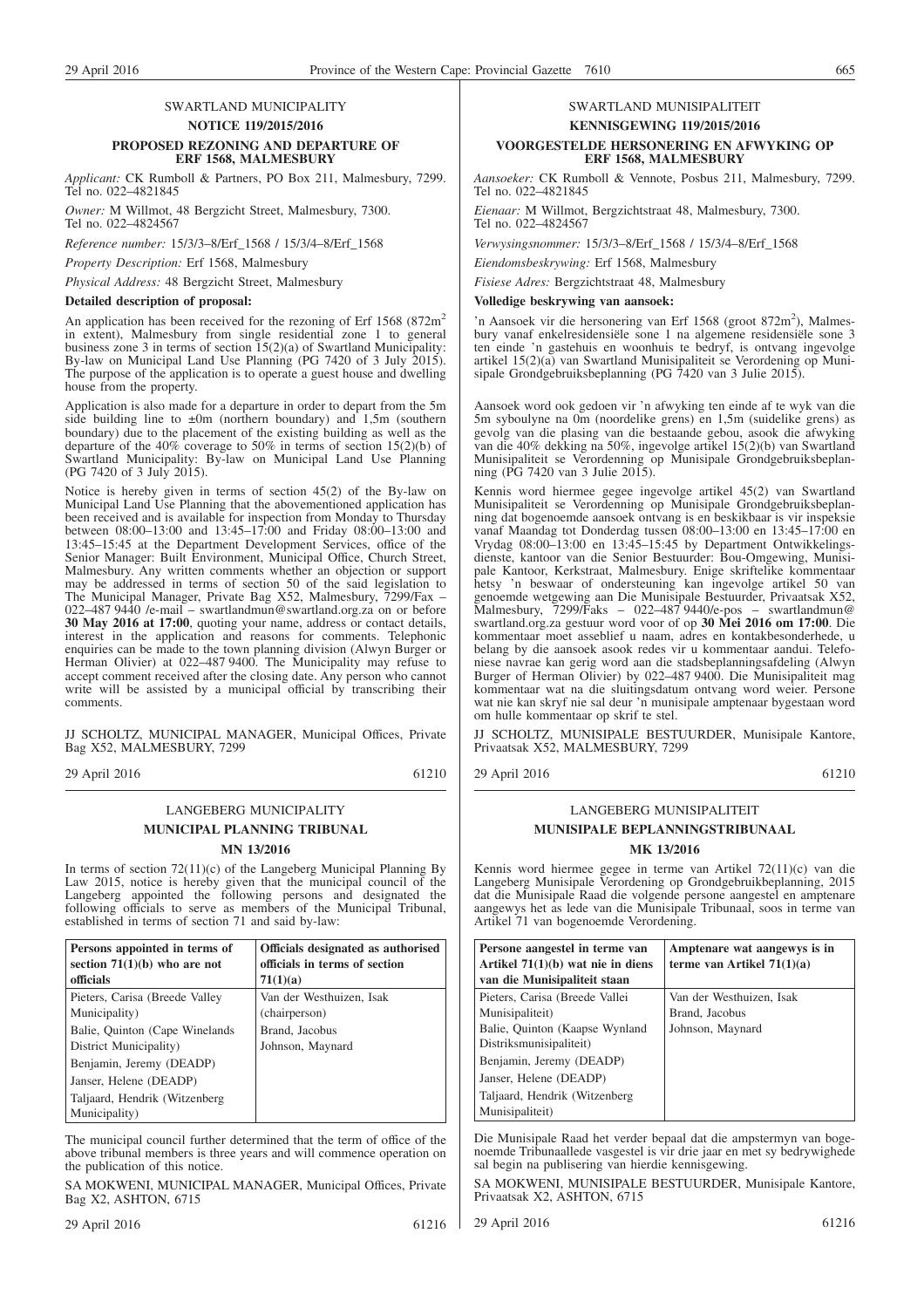#### SWARTLAND MUNICIPALITY **NOTICE 120/2015/2016 PROPOSED SUBDIVISION OF ERF 1703, RIEBEEK WEST**

*Applicant:* CK Rumboll & Partners, PO Box 211, Malmesbury, 7299. Tel no. 022–4821845

*Owner:* H & AJ Dippenaar, PO Box 39, Riebeek West, 7306. Tel no. 0827844004

*Reference number:* 15/3/6–12/Erf\_1703

*Property Description:* Erf: 1703, Riebeek West

*Physical Address:* 12 van Zyl Street, Riebeek West

*Detailed description of proposal:*

An application has been received for the subdivision of Erf 1703  $(1806m<sup>2</sup>$  in extent), Riebeek West in terms of section  $15(2)(d)$  of Swartland Municipality: By-law on Municipal Land Use Planning (PG 7420 of 3 July 2015). Erf 1703 will be subdivided into a remainder  $(\pm 766 \text{m}^2)$  and portion A  $(\pm 1040 \text{m}^2)$ .

Notice is hereby given in terms of section 45(2) of the By-law on Municipal Land Use Planning that the abovementioned application has been received and is available for inspection from Monday to Thursday between 08:00–13:00 and 13:45–17:00 and Friday 08:00–13:00 and 13:45–15:45 at the Department Development Services, office of the Senior Manager: Built Environment, Municipal Office, Church Street, Malmesbury. Any written comments whether an objection or support may be addressed in terms of section 50 of the said legislation to The Municipal Manager, Private Bag X52, Malmesbury, 7299/Fax – 022–487 9440 /e-mail – swartlandmun@swartland.org.za on or before **30 May 2016 at 17:00**, quoting your name, address or contact details, interest in the application and reasons for comments. Telephonic enquiries can be made to the town planning division (Alwyn Burger or Herman Olivier) at 022–487 9400. The Municipality may refuse to accept comment received after the closing date. Any person who cannot write will be assisted by a municipal official by transcribing their comments.

JJ SCHOLTZ, MUNICIPAL MANAGER, Municipal Offices, Private Bag X52, MALMESBURY, 7299

29 April 2016 61211

## LANGEBERG MUNICIPALITY

**McGregor Office MN NR. 34/2016**

#### **PROPOSED SUBDIVISION AND CONSOLIDATION OF ERVEN 1155 AND 1156, 60 MILL STREET, McGREGOR**

*Applicant:* A Theron

*Properties:* Erven 1155 and 1156, McGregor

*Location:* Mill Street, McGregor

*Owners :* NJ Todd

*Proposal:* Subdivision of Erf 1155 and consolidation with Erf 1156, McGregor to adjust the common boundary by 3.5m

*Existing zoning:* Residential zone I

Notice is hereby given in terms of Section 45 of the Langeberg Land Use Planning Bylaw (PN264/2015) that the abovementioned application has been received and is available for inspection during weekdays between 08:30 and 15:00 at the local municipal offices and the Town Planning Department at 3 Piet Retief Street, Montagu. Any written comments/objections may be addressed in terms of Section 50 of the said legislation to The Manager: Town Planning, 3 Piet Retief Street, Montagu, 6720 on or before 30 days from the date of publication of this notice, quoting your name, address or contact details, interest in the application and reasons for comments. Telephonic enquiries can be made to Jack van Zyl at 023 614 8000. The Municipality may refuse to accept comment received after the closing date. Any person who cannot write will be assisted by a Municipal official by transcribing their comments.

SA MOKWENI, MUNICIPAL MANAGER, Municipal Offices, Private Bag X2, ASHTON, 6715

29 April 2016 61234

#### SWARTLAND MUNISIPALITEIT **KENNISGEWING 120/2015/2016 VOORGESTELDE ONDERVERDELING VAN ERF 1703, RIEBEEK WES**

*Aansoeker:* CK Rumboll & Vennote, Posbus 211, Malmesbury, 7299. Tel no. 022–4821845

*Eienaar:* H & AJ Dippenaar, Posbus 39, Riebeek Wes, 7306. Tel no. 0827844004

*Verwysingsnommer:* 15/3/6–12/Erf\_1703

*Eiendomsbeskrywing:* Erf: 1703, Riebeek Wes

*Fisiese Adres:* Van Zylstraat 12, Riebeek Wes

*Volledige beskrywing van aansoek:*

'n Aansoek vir die onderverdeling van Erf 1703 (groot 1806m<sup>2</sup>, Riebeek Wes, is ontvang, ingevolge artikel 15(2)(d) van Swartland Munisipaliteit se Verordenning op Munisipale Grondgebruiksbeplanning (PG 7420 van 3 Julie 2015). Erf 1703 sal onderverdeel word in 'n restant  $(\pm 766 \text{m}^2)$  en gedeelte A  $(\pm 1040 \text{m}^2)$ .

Kennis word hiermee gegee ingevolge artikel 45(2) van Swartland Munisipaliteit se Verordenning op Munisipale Grondgebruiksbeplanning dat bogenoemde aansoek ontvang is en beskikbaar is vir inspeksie vanaf Maandag tot Donderdag tussen 08:00–13:00 en 13:45–17:00 en Vrydag 08:00–13:00 en 13:45–15:45 by Department Ontwikkelingsdienste, kantoor van die Senior Bestuurder: Bou-Omgewing, Munisipale Kantoor, Kerkstraat, Malmesbury. Enige skriftelike kommentaar hetsy 'n beswaar of ondersteuning kan ingevolge artikel 50 van genoemde wetgewing aan Die Munisipale Bestuurder, Privaatsak X52, Malmesbury, 7299/Faks – 022–487 9440/e-pos – swartlandmun@ swartland.org.za gestuur word voor of op **30 Mei 2016 om 17:00**. Die kommentaar moet asseblief u naam, adres en kontakbesonderhede, u belang by die aansoek asook redes vir u kommentaar aandui. Telefoniese navrae kan gerig word aan die stadsbeplanningsafdeling (Alwyn Burger of Herman Olivier) by 022–487 9400. Die Munisipaliteit mag kommentaar wat na die sluitingsdatum ontvang word weier. Persone wat nie kan skryf nie sal deur 'n munisipale amptenaar bygestaan word om hulle kommentaar op skrif te stel.

JJ SCHOLTZ, MUNISIPALE BESTUURDER, Munisipale Kantore, Privaatsak X52, MALMESBURY, 7299

29 April 2016 61211

#### LANGEBERG MUNISIPALITEIT

**McGregor Kantoor MK NR. 34/2016**

**VOORGESTELDE ONDERVERDELING EN KONSOLIDASIE VAN ERWE 1155 EN 1156, MEULSTRAAT 60, McGREGOR**

*Aansoeker:* A Theron

*Eiendomme:* Erwe 1155 en 1156, McGregor

*Ligging:* Meulstraat, McGregor

*Eienaars :* NJ Todd

*Voorstel:* Onderverdeling van Erf 1155 en konsolidasie met Erf 1156, McGregor om die gemeenskaplike grens met 3.50m te verskuif

*Huidige sonering:* Residensiële sone I

Hiermee word kennis gegee ingevolge Artikel 45 van die Langeberg Verordening op Grondgebruikbeplanning (PK264/2015) dat die bogenoemde aansoek ontvang is en ter insae lê gedurende weeksdae tussen 08:30 en 15:00 by die plaaslike munisipale kantore en die Stadsbeplanningsdepartement te Piet Retiefstraat 3, Montagu. Enige skriftelike kommentaar/beswaar kan ingevolge Artikel 50 van gemelde Verordening gerig word aan die Bestuurder: Stadsbeplanning by bogenoemde adres, binne 30 dae vanaf die datum van plasing van hierdie kennisgewing en moet u naam, adres, kontakbesonderhede, 'n verduideliking van u belang by die aansoek en redes vir besware insluit. Telefoniese navrae kan gerig word aan Jack van Zyl by 023 614 8000. Die Munisipaliteit mag weier om kommentare te ontvang wat na die sluitingsdatum ingedien word. Enige persoon wat nie kan skryf nie sal deur 'n munisipale amptenaar bygestaan word om hulle kommentaar neer te skryf.

SA MOKWENI, MUNISIPALE BESTUURDER, Munisipale Kantore, Privaatsak X2, ASHTON, 6715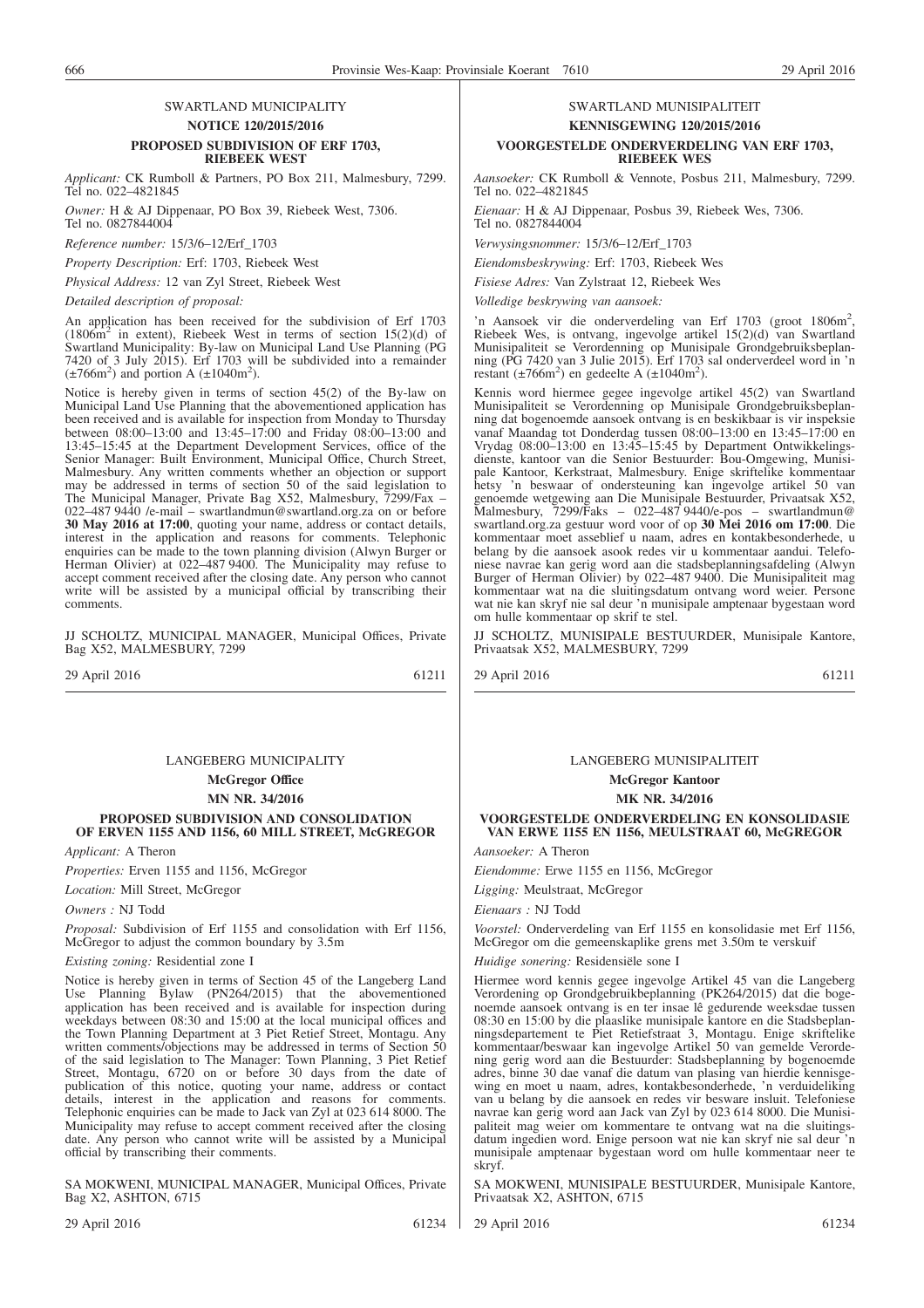#### SWARTLAND MUNICIPALITY **NOTICE 121/2015/2016 PROPOSED REZONING OF REMAINDER OF FARM ROZENBURG NO. 771, DIVISION MALMESBURY**

*Applicant:* CK Rumboll & Partners, PO Box 211, Malmesbury, 7299. Tel no. 022–4821845

*Owner:* PJ van der Westhuizen, PO Box 3, Malmesbury, 7299. Tel no. 022–4822404

*Reference number:* 15/3/3–15/Farm\_771

*Property Description:* Remainder Farm Rozenburg no. 771, Division, Malmesbury

*Physical Address:* Directly south of Malmesbury

*Detailed description of proposal:*

An application has been received for the rezoning of portion of remainder of farm Rozenburg no. 771 (±3 ha in extent), division Malmesbury from agricultural zone 1 to industrial zone 3 in order to operate a service station in terms of section 15(2)(a) of Swartland Municipality: By-law on Municipal Land Use Planning (PG 7420 of 3 July 2015). The proposed service station will focus on the sale of second hand agricultural vehicles/ equipment and does not include the sale of petrol.

Notice is hereby given in terms of section 45(2) of the By-law on Municipal Land Use Planning that the abovementioned application has been received and is available for inspection from Monday to Thursday between 08:00–13:00 and 13:45–17:00 and Friday 08:00–13:00 and 13:45–15:45 at the Department Development Services, office of the Senior Manager: Built Environment, Municipal Office, Church Street, Malmesbury. Any written comments whether an objection or support may be addressed in terms of section 50 of the said legislation to The Municipal Manager, Private Bag X52, Malmesbury, 7299/Fax – 022–487 9440 /e-mail – swartlandmun@swartland.org.za on or before **30 May 2016 at 17:00**, quoting your name, address or contact details, interest in the application and reasons for comments. Telephonic enquiries can be made to the town planning division (Alwyn Burger or Herman Olivier) at 022–487 9400. The Municipality may refuse to accept comment received after the closing date. Any person who cannot write will be assisted by a municipal official by transcribing their comments.

JJ SCHOLTZ, MUNICIPAL MANAGER, Municipal Offices, Private Bag X52, MALMESBURY, 7299

29 April 2016 61212

#### LANGEBERG MUNICIPALITY

**McGregor Office MN NR. 33/2016 PROPOSED CONSENT USE OF ERF 330, McGREGOR**

*Applicant:* Warren Petterson Planning for Vodacom

*Properties:* Erf 330, McGregor

*Location:* McGregor

*Owners :* Langeberg Municipality

*Proposal:* Consent use to erect a freestanding base telecommunication station (25m high cell mast and equipment)

*Existing zoning:* Authority Zone

Notice is hereby given in terms of Section 45 of the Langeberg Land Use Planning Bylaw (PN264/2015) that the abovementioned application has been received and is available for inspection during weekdays between 08:30 and 15:00 at the local municipal offices and the Town Planning Department at 3 Piet Retief Street, Montagu. Any written comments/objections may be addressed in terms of Section 50 of the said legislation to The Manager: Town Planning, 3 Piet Retief Street, Montagu, 6720 on or before 30 days from the date of publication of this notice, quoting your name, address or contact details, interest in the application and reasons for comments. Telephonic enquiries can be made to Jack van Zyl at 023 614 8000. The Municipality may refuse to accept comment received after the closing date. Any person who cannot write will be assisted by a Municipal official by transcribing their comments.

SA MOKWENI, MUNICIPAL MANAGER, Municipal Offices, Private Bag X2, ASHTON, 6715

29 April 2016 61235

#### SWARTLAND MUNISIPALITEIT **KENNISGEWING 121/2015/2016**

#### **VOORGESTELDE HERSONERING VAN RESTANT PLAAS ROZENBURG NO. 771, AFDELING MALMESBURY**

*Aansoeker:* CK Rumboll & Vennote, Posbus 211, Malmesbury, 7299. Tel no. 022–4821845

*Eienaar:* PJ van der Westhuizen, Posbus 3, Malmesbury, 7299. Tel no. 022–4822404

*Verwysingsnommer:* 15/3/3–15/Farm\_771

*Eiendomsbeskrywing:* Restant plaas Rozenburg no. 771, Afdeling Malmesbury

*Fisiese Adres:* Direk suid van Malmesbury

*Volledige beskrywing van aansoek:*

'n Aansoek vir die hersonering van 'n gedeelte van die restant plaas no. 771, Afdeling Malmesbury (groot  $\pm 3$  ha), vanaf landbousone 1 na nywerheidsone 1 ten einde 'n dienstasie bedryf, is ontvang, ingevolge artikel 15(2)(a) van Swartland Munisipaliteit se Verordenning op Munisipale Grondgebruiksbeplanning (PG 7420 van 3 Julie 2015). Die voorgestelde dienstasie sal fokus op die verkoop van tweedehandse landbouvoertuie/toerusting en sluit die verkoop van brandstof uit.

Kennis word hiermee gegee ingevolge artikel 45(2) van Swartland Munisipaliteit se Verordenning op Munisipale Grondgebruiksbeplanning dat bogenoemde aansoek ontvang is en beskikbaar is vir inspeksie vanaf Maandag tot Donderdag tussen 08:00–13:00 en 13:45–17:00 en Vrydag 08:00–13:00 en 13:45–15:45 by Department Ontwikkelingsdienste, kantoor van die Senior Bestuurder: Bou-Omgewing, Munisipale Kantoor, Kerkstraat, Malmesbury. Enige skriftelike kommentaar hetsy 'n beswaar of ondersteuning kan ingevolge artikel 50 van genoemde wetgewing aan Die Munisipale Bestuurder, Privaatsak X52, Malmesbury, 7299/Faks – 022–487 9440/e-pos – swartlandmun@ swartland.org.za gestuur word voor of op **30 Mei 2016 om 17:00**. Die kommentaar moet asseblief u naam, adres en kontakbesonderhede, u belang by die aansoek asook redes vir u kommentaar aandui. Telefoniese navrae kan gerig word aan die stadsbeplanningsafdeling (Alwyn Burger of Herman Olivier) by 022–487 9400. Die Munisipaliteit mag kommentaar wat na die sluitingsdatum ontvang word weier. Persone wat nie kan skryf nie sal deur 'n munisipale amptenaar bygestaan word om hulle kommentaar op skrif te stel.

JJ SCHOLTZ, MUNISIPALE BESTUURDER, Munisipale Kantore, Privaatsak X52, MALMESBURY, 7299

29 April 2016 61212

LANGEBERG MUNISIPALITEIT

**McGregor Kantoor**

**MK NR. 33/2016**

#### **VOORGESTELDE VERGUNNINGSGEBRUIK VAN ERF 330, McGREGOR**

*Aansoeker:* Warren Petterson Planning vir Vodacom

*Eiendomme:* Erf 330, McGregor

*Ligging:* McGregor

*Eienaars :* Langeberg Munisipaliteit

*Voorstel:* Vergunningsgebruik ten einde 'n Vrystaande-basis telekommunikasie stasie op te rig (25m hoë selfoonmas en toerusting)

*Huidige sonering:* Owerheidsone

Hiermee word kennis gegee ingevolge Artikel 45 van die Langeberg Verordening op Grondgebruikbeplanning (PK264/2015) dat die bogenoemde aansoek ontvang is en ter insae lê gedurende weeksdae tussen 08:30 en 15:00 by die plaaslike munisipale kantore en die Stadsbeplanningsdepartement te Piet Retiefstraat 3, Montagu. Enige skriftelike kommentaar/beswaar kan ingevolge Artikel 50 van gemelde Verordening gerig word aan die Bestuurder: Stadsbeplanning by bogenoemde adres, binne 30 dae vanaf die datum van plasing van hierdie kennisgewing en moet u naam, adres, kontakbesonderhede, 'n verduideliking van u belang by die aansoek en redes vir besware insluit. Telefoniese navrae kan gerig word aan Jack van Zyl by 023 614 8000. Die Munisipaliteit mag weier om kommentare te ontvang wat na die sluitingsdatum ingedien word. Enige persoon wat nie kan skryf nie sal deur 'n munisipale amptenaar bygestaan word om hulle kommentaar neer te skryf.

SA MOKWENI, MUNISIPALE BESTUURDER, Munisipale Kantore, Privaatsak X2, ASHTON, 6715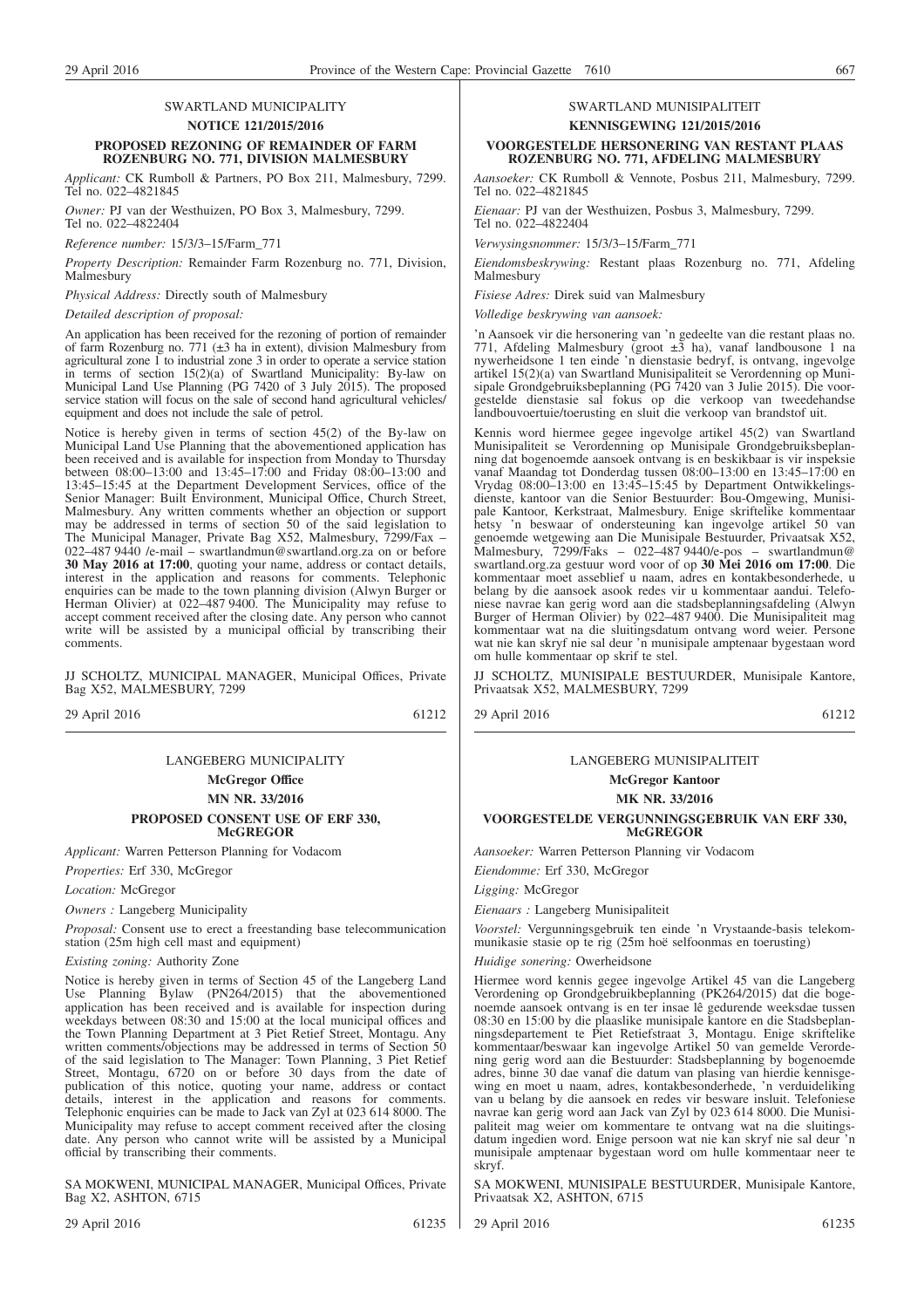### SWELLENDAM MUNICIPALITY

#### **NOTICE: APPLICATION FOR A REZONING AND PERMANENT DEPARTURE**

Notice is given in terms of Section 45 of the Swellendam By-law on Municipal Land-use Planning, 2016 that the Swellendam Municipality has received the following application for consideration:

*Owner:* Christina Petronella Vosloo

*Applicant:* Bekker and Houterman Land Surveyors

*Property:* Remainder of Erf 1093, Swellendam

*Locality:* 3 Church Street, SWELLENDAM

*Existing zoning:* Residential Zone 1

*Proposal:* Application for a rezoning from Residential Zone 1 to General Residential Zone and a permanent departure to exceed the street and common building lines for the existing buildings.

Details of the application can be obtained from Mr. Pascal van Woezik during office hours.

Motivated objections and/or comments in terms of Section 50 of the said legislation with regards to the application must reach the Municipal Manager, P.O. Box 20, SWELLENDAM 6740 or e-mail: senadmin@swellenmun.co.za on or before 23 May 2016. Please note that any comments received after the closing date will not be taken into account.

Any person who cannot write is invited to see Mr. Pascal van Woezik at 13 Lind Street, SWELLENDAM, 6740, during Municipal office hours where such person will be assisted to transcribe his/her objections and/or comments.

Notice no.: S31/2016

CM AFRICA, MUNICIPAL MANAGER, Municipal Offices, SWELLENDAM

29 April 2016 61214

#### LANGEBERG MUNICIPALITY

#### **Ashton Office**

#### **MN NR. 30/2016**

#### **PROPOSED SUBDIVISION OF LEASE AREA 1 OVER THE REMAINDER OF PORTION 13 OF THE FARM GOREE NO 158, MONTAGU (ASHTON AREA)**

*Applicant:* Friedlaender, Burger & Volkmann Land Surveyors

*Properties:* Remainder of Portion 13 of the Farm Goree No. 158, Montagu

*Location:* Main Road, Ashton

*Owners:* Johan Lourens Trust

*Proposal:* The subdivision of a lease area to permit the re-development of the existing Total service station

*Existing zoning:* General Business zone

Notice is hereby given in terms of Section 45 of the Langeberg Land Use Planning Bylaw (PN264/2015) that the abovementioned application has been received and is available for inspection during weekdays between 08:30 and 15:00 at the local municipal offices and the Town Planning Department at 3 Piet Retief Street, Montagu. Any written comments/objections may be addressed in terms of Section 50 of the said legislation to The Manager: Town Planning, 3 Piet Retief Street, Montagu, 6720 on or before 30 days from the date of publication of this notice, quoting your name, address or contact details, interest in the application and reasons for comments. Telephonic enquiries can be made to Jack van Zyl at 023 614 8000. The Municipality may refuse to accept comment received after the closing date. Any person who cannot write will be assisted by a Municipal official by transcribing their comments.

SA MOKWENI, MUNICIPAL MANAGER, Municipal Offices, Private Bag X2, ASHTON, 6715

29 April 2016 61215

#### SWELLENDAM MUNISIPALITEIT

#### **KENNISGEWING: AANSOEK OM HERSONERING EN PERMANENTE AFWYKING**

Kennis geskied hiermee ingevolge Artikel 45 van die Swellendam Verordening op Munisipale Grondgebruikbeplanning, 2016 dat die Swellendam Munisipaliteit die volgende aansoek vir oorweging ontvang het:

*Eienaar:* Christina Petronella Vosloo

*Aansoeker:* Bekker en Houterman Landmeters

*Eiendom:* Restant van Erf 1093, Swellendam

*Ligging:* Kerkstraat 3, SWELLENDAM

*Huidige sonering:* Residensiële Sone 1

*Voorstel:* Aansoek vir 'n hersonering van Residensieel Sone 1 na Algemene Residensiële Sone en permanente afwyking vir oorskryding van die straat en algemene boulyne vir bestaande geboue.

Besonderhede van die aansoek is gedurende kantoor ure by Mnr. Pascal van Woezik ter insae.

Skriftelik gemotiveerde kommentaar en/of besware van die voorstel ingevolge Artikel 50 van bogenoemde wetgewing moet voor of op **23 Mei 2016** gerig word aan die Munisipale Bestuurder, Posbus 20, SWELLENDAM, 6740 of e-pos: senadmin@swellenmun.co.za. Neem asseblief kennis dat enige kommentaar ontvang na die sluitingsdatum nie in ag geneem gaan word nie.

Enige persoon wat nie kan skryf nie kan gedurende die kantoor ure van die Munisipaliteit na die kantoor van Mnr. Pascal van Woezik te Lindstraat 13, SWELLENDAM, 6740 kom, waar sodanige persoon gehelp sal word om sy/haar kommentaar en/of besware neer te skryf.

Kennisgewing nr: S31/2016

CM AFRICA, MUNISIPALE BESTUURDER, Munisipale Kantore, SWELLENDAM

| 29 April 2016 | 61214 |
|---------------|-------|
|               |       |

#### LANGEBERG MUNISIPALITEIT

#### **Ashton Kantoor**

#### **MK NR. 30/2016**

#### **VOORGESTELDE ONDERVERDELING VAN HUURGEBIED 1 VAN DIE RESTANT VAN GEDEELTE 13 VAN DIE PLAAS GOREE NR 158, MONTAGU (ASHTON GEBIED)**

*Aansoeker:* Friedlaender, Burger & Volkmann Landmeters

*Eiendomme:* Restant van Gedeelte 13 van die Plaas Goree Nr 158, Montagu

*Ligging:* Hoofweg, Ashton

*Eienaars:* Johan Lourens Trust

*Voorstel:* Onderverdeling van 'n huurgebied vir die herontwikkeling van die bestaande Total Diensstasie

*Huidige sonering:* Algemene Sakesone

Hiermee word kennis gegee ingevolge Artikel 45 van die Langeberg Verordening op Grondgebruikbeplanning (PK264/2015) dat die bogenoemde aansoek ontvang is en ter insae lê gedurende weeksdae tussen 08:30 en 15:00 by die plaaslike munisipale kantore en die Stadsbeplanningsdepartement te Piet Retiefstraat 3, Montagu. Enige skriftelike kommentaar/beswaar kan ingevolge Artikel 50 van gemelde Verordening gerig word aan die Bestuurder: Stadsbeplanning by bogenoemde adres, binne 30 dae vanaf die datum van plasing van hierdie kennisgewing en moet u naam, adres, kontakbesonderhede, 'n verduideliking van u belang by die aansoek en redes vir besware insluit. Telefoniese navrae kan gerig word aan Jack van Zyl by 023 614 8000. Die Munisipaliteit mag weier om kommentare te ontvang wat na die sluitingsdatum ingedien word. Enige persoon wat nie kan skryf nie sal deur 'n munisipale amptenaar bygestaan word om hulle kommentaar neer te skryf.

SA MOKWENI, MUNISIPALE BESTUURDER, Munisipale Kantore, Privaatsak X2, ASHTON, 6715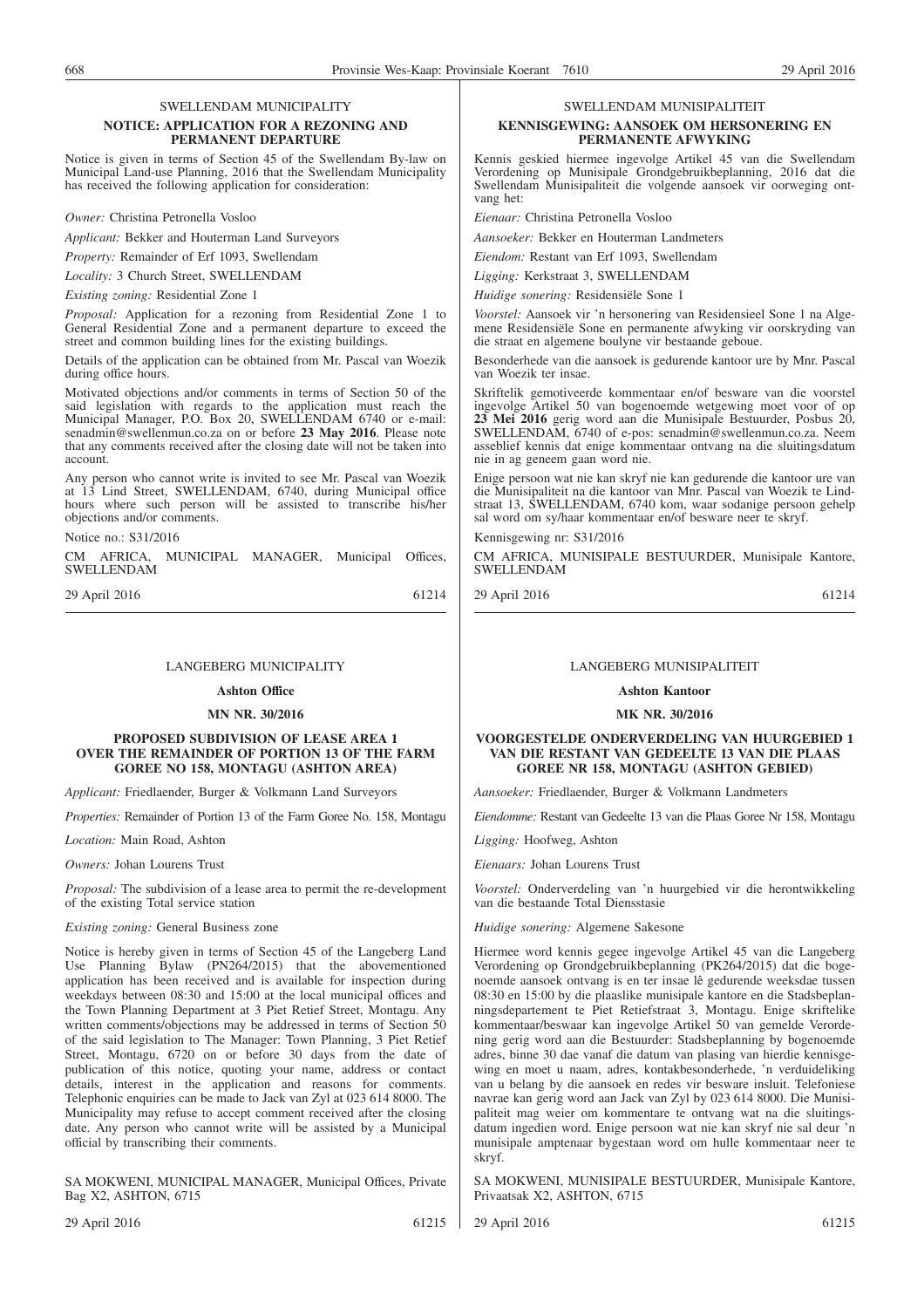#### SWELLENDAM MUNICIPALITY

#### **NOTICE: PROPOSED ALIENATION, SUBDIVISION, REZONING AND CONSOLIDATION – PORTION ERF 5868, ROSE JOSEPH DRIVE, SWELLENDAM**

Notice is hereby given in terms of the Swellendam Municipal Policy on the Management, Administration and Alienation of Property 2014 and the Asset Transfer Regulations, 2008, read with Section 14 of the Local Government: Municipal Finance Management Act 2003 (Act 56 of 2003), as amended, that the Municipal Council of Swellendam intends to alienate the following property:

| Location:                     | Applicant:  | <b>Purchase Price</b>        |
|-------------------------------|-------------|------------------------------|
| Portion Erf 5868<br>$(18m^2)$ | Mr Hendriks | Fair market related<br>value |
| Portion Erf 5868<br>$(75m^2)$ | Mr Coulsen  | Fair market related<br>value |

The fair market related value is set at  $R100/m<sup>2</sup>$  which is in keeping with the reserve price of other zoned general business properties in Railton as established previously. In terms of Section 14 of the MFMA, the abovementioned property is not needed for the delivery of a minimum level of Municipal services.

Notice is further given in terms of Section 45 of the Swellendam By-law on Municipal Land Use Planning that Council intends to subdivide and rezone said portions of Erf 5868 and to consolidate these with Erf 7329 and Erf 7330, respectively, in order that they can be utilized for general business purposes.

In addition to the purchase price and VAT, the applicant will be responsible for payment of the advertisement costs, land use planning, subdivision and related legal/transfer costs.

Details of the application can be obtained from Mr R. Brunings at 028–515 8635, during office hours

Motivated written objections and/or comments with respect to the proposal must be directed to the Municipal Manager and reach the Municipality on/or before **23 May 2016** at PO Box 20, Swellendam 6740/e-mail: senadmin@swellenmun.co.za. Please note that any comments received after the closing date will not be taken into account.

Any person who cannot write is invited to visit the Municipal offices at 13 Lind Street, Swellendam where he/she will be assisted to transcribe his/her objections and/or comments.

Notice no.: S30/2016

CM AFRICA, MUNICIPAL MANAGER, Municipal Offices, SWELLENDAM

29 April 2016 61232

#### SWELLENDAM MUNISIPALITEIT

#### **KENNISGEWING: VOORGESTELDE VERVREEMDING, ONDERVERDELING, HERSONERING EN KONSOLIDASIE – GEDEELTE ERF 5868, ROSE JOSEPH RYLAAN, SWELLENDAM**

Kennis geskied hiermee ingevolge die voorskrifte van die Swellendam Munisipaliteit se Beleid ten opsigte van die Bestuur, Administrasie en Vervreemding van Onroerende Eiendom, 2014 en die bepalings van Bate Oordrag Regulasies, 2008, saamgelees met die bepalings van Artikel 14 van die Wet op Plaaslike Regering: Wet op Munisipale Finansiële Bestuur, 2003 (Wet No. 56 van 2003) soos gewysig, dat die Munisipale Raad van Swellendam van voorneme is om die volgende eiendomme te vervreem:

| Ligging:          | Aansoeker:   | Koopsom:             |
|-------------------|--------------|----------------------|
| Gedeelte Erf 5868 | Mnr Hendriks | Billike markverwante |
| $(18m^2)$         |              | prys                 |
| Gedeelte Erf 5868 | Mnr Coulsen  | Billike markverwante |
| $(75m^2)$         |              | prys                 |

Die billike markwaarde van die grond word vasgestel op R100/m<sup>2</sup>, wat in ooreenstemming is met die reserwe prys van bestaande algemene besigheids gesoneerde erwe in Railton wat tevore vasgestel is. In terme van Artikel 14 van die MFMA, word die gemelde eiendomme nie benodig vir die lewering van 'n minimum vlak van Munisipale dienste nie.

Kennisgewing geskied verder in gevolge Artikel 45 van die Swellendam Verordening op Munisipale Grondgebruikbeplanning 2016, dat die Raad ook van voornemens is om bogenoemde gedeeltes van Erf 5868 te onderverdeel, hersoneer en te konsolideer met Erf 7329 en Erf 7330, ten einde hulle vir algemene besigheid doeleindes te benut.

Die aansoeker is verantwoordelik vir die betaling van die koopsom en BTW, asook advertensiegelde, koste ten opsigte van grondgebruikbeplanning, onderverdeling en die nodige oordrag/regskoste.

Besonderhede van die aansoek is gedurende kantoor ure by Mnr R. Brunings ter insae

Skriftelik gemotiveerde kommentaar en/of besware ten opsigte die voorstel ingevolge moet voor of/op **23 Mei 2016** gerig word aan die Munisipale Bestuurder, Posbus 20, Swellendam 6740 of aan e-pos: senadmin@swellenmun.co.za. Neem asseblief kennis dat enige kommentaar ontvang na die sluitingsdatum nie in ag geneem gaan word nie.

Enige persoon wat nie kan skryf nie kan gedurende Munisipale kantoor ure na Lindstraat 13 kom waar hy/sy gehelp sal word om hul kommentaar en/of besware neer te skryf.

Kennisgewing nr: S30/2016

CM AFRICA, MUNISIPALE BESTUURDER, Munisipale Kantore, SWELLENDAM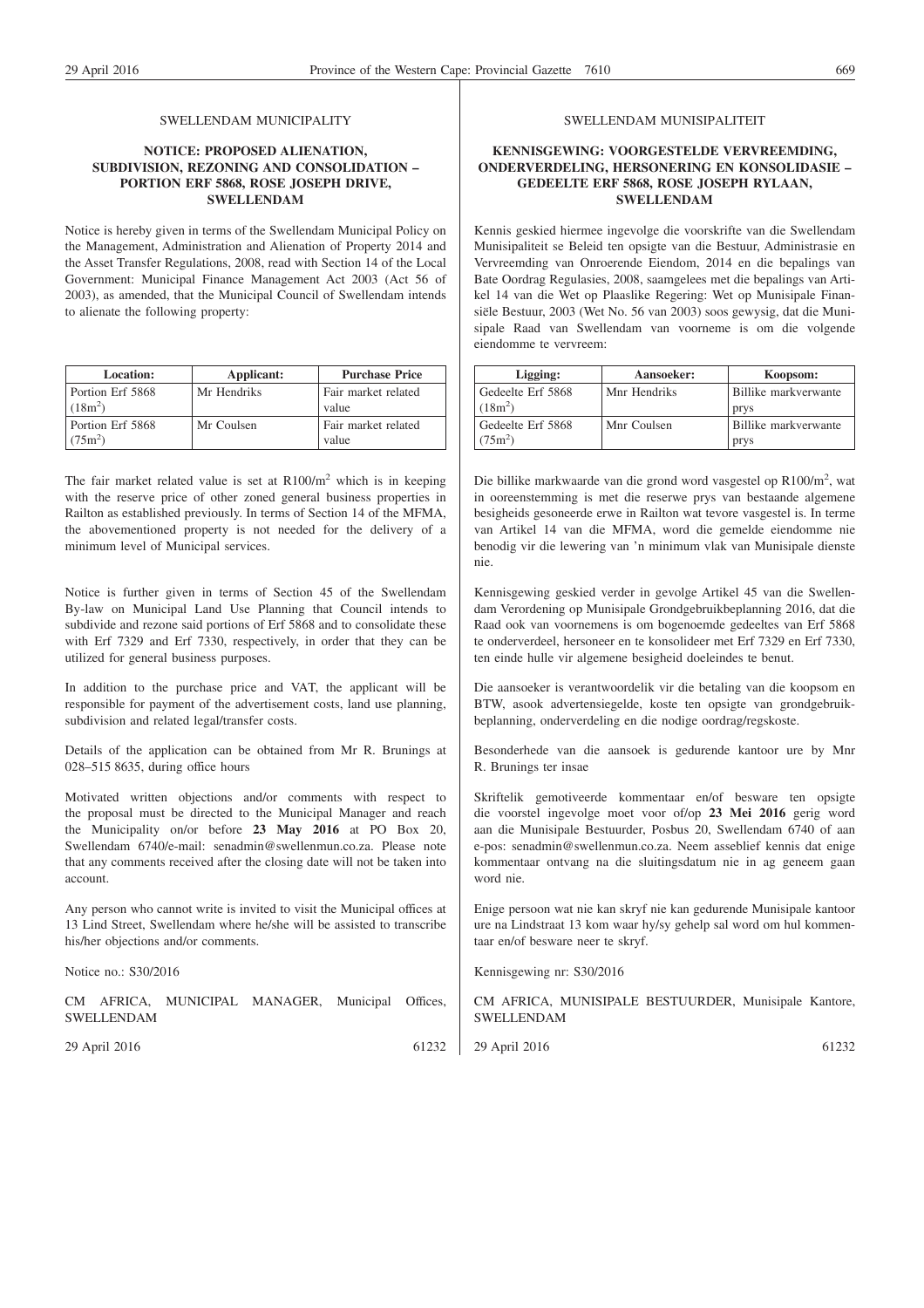#### MATZIKAMA MUNICIPALITY

#### **PUBLIC NOTICE FOR INSPECTION OF VALUATION ROLL**

Notice is hereby given in terms of Section 78(1) read together with Section 49 (1)(a)(i) of the Local Government: Municipal Property Rates Act, 2004 (Act No. 6 of 2004), hereinafter referred to as the "Act", that the first supplementary roll, in respect of the financial year 01 July 2015 to 30 June 2016, as supplementary roll to the valuation roll for 1 July 2011 to 30 June 2015, are open for public inspection as from 28 April 2016 to 30 May 2016 on the website at www.matzikamamun.co.za and at the following offices of Matzikama Municipality:

- 37 Church Street, Vredendal South
- Bultweg, Vredendal—North
- Main Street, Klawer
- 7 Church Street, Vanrhynsdorp
- Du Toit Street, Lutzville
- Louis Street, Ebenhaeser
- Kusweg, Strandfontein
- Main Street, Doringbaai

An invitation is hereby made in terms of Section 49(1)(a)(ii) of the Act to any owner of property or other person who so desires to lodge an objection with the Municipal Manager in respect of any matter reflected in, or omitted from, the valuation roll before or on **30 May 2016 at 12:00**

Attention is specifically drawn to the fact that an objection must be in relation to a specific individual property and not against the valuation roll or the rates tariffs as such.

The form for the lodging of an objection is obtainable at the abovementioned municipal offices.

The completed forms must be returned to:

The Municipal Manager, PO Box 98, Vredendal, 8160 before **30 May 2016.**

Please note that persons who cannot read or write are invited in terms of Section 50(3) of the Act read with the Municipal Property Rates Regulations, Chapter 6 2), to visit the office of the Director of Finance during office hours where officials will assist with the completion of any documentation.

#### **For enquiries during office hours (08:00–17:00) please telephone:**

W E T van der Westhuizen (027 – 201 3324)

#### **JD PEKEUR, ACTING MUNICIPAL MANAGER**

Municipal Offices. PO Box 98, VREDENDAL, 8160.

NOTICE NO: K15/2016

29 April 2016 61217

#### MATZIKAMA MUNISIPALITEIT

#### **PUBLIEKE KENNISGEWING VIR INSPEKSIE VAN WAARDASIEROL**

Kennis geskied hiermee ingevolge Artikel 78(1) saamgelees met Art 49(1)(a)(ii) van die Wet op Plaaslike Regering: Munisipale Eiendomsbelasting, 2004 (Wet No.6 van 2004), hierna genoem die ''Wet'', dat die eerste aanvullende waardasierol, ten opsigte van die finansiële jaar 1 Julie 2015 tot 30 Junie 2016, as aanvulling tot die waardasierol vir 1 Julie 2011 tot 30 Junie 2015, ter insae lê vanaf 28 April 2016 tot 30 Mei 2016 op die Matzikama Munisipaliteit se webtuiste by www.matzikamamun.co.za en by die volgende kantore van Matzikama Munisipaliteit:

- Kerkstraat 37, Vredendal Suid
- Bultweg, Vredendal Noord
- Hoofstraat, Klawer
- Kerkstraat 7, Vanrhynsdorp
- Du Toitstraat, Lutzville
- Louisstraat, Ebenhaeser
- Kusweg, Strandfontein
- Hoofstraat, Doringbaai

'n Uitnodiging, ingevolge Artikel 49(1)(a)(ii) van die Wet, word gerig aan enige eienaar van eiendom of 'n ander persoon wat begerig is om 'n beswaar wat verband hou met enige aangeleentheid soos gereflekteer in, of weggelaat uit, die aanvullende waardasierol, in te dien by die Munisipale Bestuurder voor of op **30 Mei 2016 om 12:00**

Die aandag word spesifiek gevestig op die feit dat 'n beswaar verband moet hou met 'n spesifieke individuele eiendom en nie teen die waardasierol in die algemeen nie en of teen die belasting tarief nie.

Die vorm vir indiening van 'n beswaar is verkrygbaar by bogenoemde munisipale kantore.

Die voltooide vorms moet teruggestuur word aan:

Die Munisipale Bestuurder, Posbus 98, Vredendal, 8160 voor **30 Mei 2016.**

Geliewe kennis te neem dat persone wat nie kan lees of skryf nie, ingevolge Artikel 50(3) van die Wet saamgelees met die Eiendomsbelastings Regulasies Hoofstuk 6(2), genooi word om die kantoor van die Direkteur Finansies te besoek waar personeel behulpsaam sal wees, gedurende kantoor ure, met die voltooiing van enige tersaaklike dokumentasie.

#### **Vir navrae tydens kantoorure (08:00–17:00) skakel asseblief:**

W E T van der Westhuizen (027 – 201 3324)

#### **JD PEKEUR, WNDE MUNISIPALE BESTUURDER**

Munisipale Kantore, Posbus 98, VREDENDAL, 8160

KENNISGEWING NR: K15/2016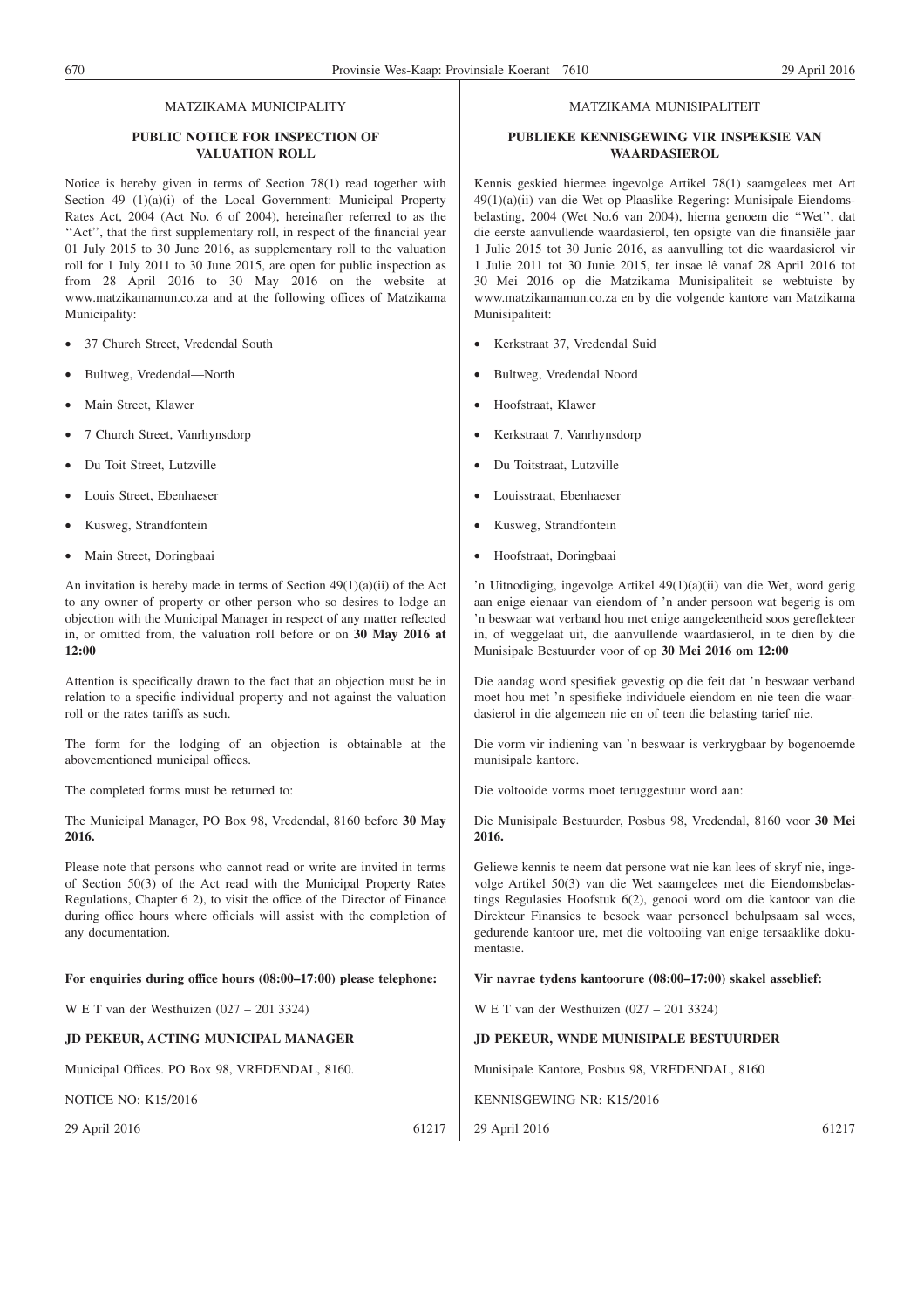#### BREEDE VALLEY MUNICIPALITY **REGULATION 4 – ANNEXURE 3**

#### **PUBLIC NOTICE CALLING FOR INSPECTION OF FIFTH SUPPLEMENTARY VALUATION ROLL, FOR THE 2016/2017 FINANCIAL YEAR**

Notice is hereby given in terms of Section 49(1)(a)(i) read together with Section 78(2) of the Local Government: Municipal Property Rates Act, 2004 (Act No. 6 of 2004), hereinafter referred to as the ''Act'', that the fifth supplementary valuation roll for the financial years 2016/ 2017 is open for public inspection at the **local municipal offices** from 29 April 2016 to 6 June 2016. In addition the supplementary valuation roll and the objection forms are available at website www.bvm.gov.za.

An invitation is hereby made in terms of Section 49(1)(a)(ii) read together with Section 78(2) of the Act that any owner of property or other person who so desires should lodge an objection with the municipal manager in respect of any matter reflected in, or omitted from, the fifth supplementary valuation roll within the above-mentioned period. All owners of the properties that are on the supplementary valuation roll will be contacted in writing to the postal address which reflects is on the Municipality's data base.

Attention is specifically made in terms of Section 50(2) of the Act an objection must be in relation to a specific individual property and not against the supplementary valuation roll as such.

The forms for the lodging of an objection are obtainable at the above mentioned information stations. The completed forms must be dropped in the sealed boxes which will be available at the libraries and municipal offices or objections can be submitted electronically to valuations@bvm.gov.za

Only objections on the prescribed forms will be considered.

Enquiries: B.Benjamin at 023 348 2662 during office hours or at email bbenjamin@bvm.gov.za

D. McTHOMAS, ACTING MUNICIPAL MANAGER

29 April 2016 61218

#### LANGEBERG MUNICIPALITY

**Robertson Office**

#### **MN NR. 32/2016**

#### **PROPOSED SUBDIVISION OF ERF 5822, PAUL KRUGER STREET, ROBERTSON**

*Applicant:* Boland Plan

*Properties:* Erf 5822, Robertson

*Location:* Paul Kruger Street, Robertson

*Owners:* SADF Infrastructure Consulting (Pty) Ltd

*Proposal:* Subdivision of Erf 5822 into 2 Portions (Portion  $A$ — $\pm 8$  612m<sup>2</sup> and Remainder—11 912m<sup>2</sup>)

*Existing zoning:* Agricultural zone I

Notice is hereby given in terms of Section 45 of the Langeberg Land Use Planning Bylaw (PN264/2015) that the abovementioned application has been received and is available for inspection during weekdays between 08:30 and 15:00 at the local municipal offices and the Town Planning Department at 3 Piet Retief Street, Montagu. Any written comments/objections may be addressed in terms of Section 50 of the said legislation to The Manager: Town Planning, 3 Piet Retief Street, Montagu, 6720 on or before 30 days from the date of publication of this notice, quoting your name, address or contact details, interest in the application and reasons for comments. Telephonic enquiries can be made to Jack van Zyl at 023 614 8000. The Municipality may refuse to accept comment received after the closing date. Any person who cannot write will be assisted by a Municipal official by transcribing their comments.

SA MOKWENI, MUNICIPAL MANAGER, Municipal Offices, Private Bag X2, ASHTON, 6715

#### 29 April 2016 61236

#### BREEDEVALLEI MUNISIPALITEIT

## **REGULASIE 4 – AANHANGSEL 3**

#### **PUBLIEKE KENNISGEWING WAT INSPEKSIE VAN VYFDE AANVULLENDE WAARDASIEROL AANVRA, VIR DIE 2016/2017 BOEKJAAR**

Kennis word hierby in terme van Artikel 49(1)(a)(i) saamgelees met Artikel 78(2) van die Plaaslike Regering: Munisipale Eiendomsbelasting Wet, 2004 (Wet Nr. 6 van 2004) gegee, hierin vernoem as die ''Wet'', dat die vyfde aanvullende waardasierol vir die boekjare 2016/ 2017 oop is vir publieke inspeksie by die **plaaslike munisipale kantore** vanaf 29 April 2016 tot 6 Junie 2016. Tot toevoeging is die aanvullende waardasierol en die beswaar vorms ook beskikbaar op webbladsy www.bym.gov.za.

'n Uitnodiging word hierby gemaak in terme van Artikel 49(1)(a)(ii) saamgelees met Artikel 78(2) in die Wet dat enige eienaar van eiendom of ander persoon wat so verlang 'n beswaar by die munisipale bestuurder kan indien vir enige aangeleentheid in die vyfde aanvullende waardasierol weergegee of weggelaat binne bogenoemde periode. Die eienaars van hierdie eiendomme sal skriftelik van hul vyfde aanvullede waardasie (SV5) in kennis gestel word by hul posadres wat tans op die Munisipaliteit se databasis verskyn.

U aandag word spesifiek daarop gevestig dat in terme van Artikel 50(2) van die Wet dat 'n beswaar teen 'n spesifieke individuele eiendom ingedien word, en nie teen die aanvullende waardasierol in sy geheel nie.

Die vorms om 'n beswaar in te dien, is by bogenoemde standplase beskikbaar. Die voltooide vorms moet in die verseëlde busse wat by die biblioteke en munisipale kantore beskikbaar sal wees gegooi word, of besware kan ook elektronies ingedien word by valuations@bvm.gov.za

Let asseblief daarop dat daar slegs besware op die voorgeskrewe vorms sal oorweeg word.

Navrae: B.Benjamin by 023 348 2662 gedurende kantoor ure of epos bbenjamin@bvm.gov.za

D. McTHOMAS, WAARNEMENDE MUNISIPALE BESTUURDER

29 April 2016 61218

#### LANGEBERG MUNISIPALITEIT

## **Robertson Kantoor**

**MK NR. 32/2016**

#### **VOORGESTELDE ONDERVERDELING VAN ERF 5822, PAUL KRUGERSTRAAT, ROBERTSON**

*Aansoeker:* Boland Plan

*Eiendomme:* Erf 5822, Robertson

*Ligging:* Paul Krugerstraat, Robertson

*Eienaars:* SADF Infrastructure Consulting (Pty) Ltd

*Voorstel:* Onderverdeling van Erf 5822 in 2 Gedeeltes (Gedeelte A— $\pm$ 8 612m<sup>2</sup> en Restant— $\pm$ 11 912m<sup>2</sup>)

#### *Huidige sonering:* Landbousone I

Hiermee word kennis gegee ingevolge Artikel 45 van die Langeberg Verordening op Grondgebruikbeplanning (PK264/2015) dat die bogenoemde aansoek ontvang is en ter insae lê gedurende weeksdae tussen 08:30 en 15:00 by die plaaslike munisipale kantore en die Stadsbeplanningsdepartement te Piet Retiefstraat 3, Montagu. Enige skriftelike kommentaar/beswaar kan ingevolge Artikel 50 van gemelde Verordening gerig word aan die Bestuurder: Stadsbeplanning by bogenoemde adres, binne 30 dae vanaf die datum van plasing van hierdie kennisgewing en moet u naam, adres, kontakbesonderhede, 'n verduideliking van u belang by die aansoek en redes vir besware insluit. Telefoniese navrae kan gerig word aan Jack van Zyl by 023 614 8000. Die Munisipaliteit mag weier om kommentare te ontvang wat na die sluitingsdatum ingedien word. Enige persoon wat nie kan skryf nie sal deur 'n munisipale amptenaar bygestaan word om hulle kommentaar neer te skryf.

SA MOKWENI, MUNISIPALE BESTUURDER, Munisipale Kantore, Privaatsak X2, ASHTON, 6715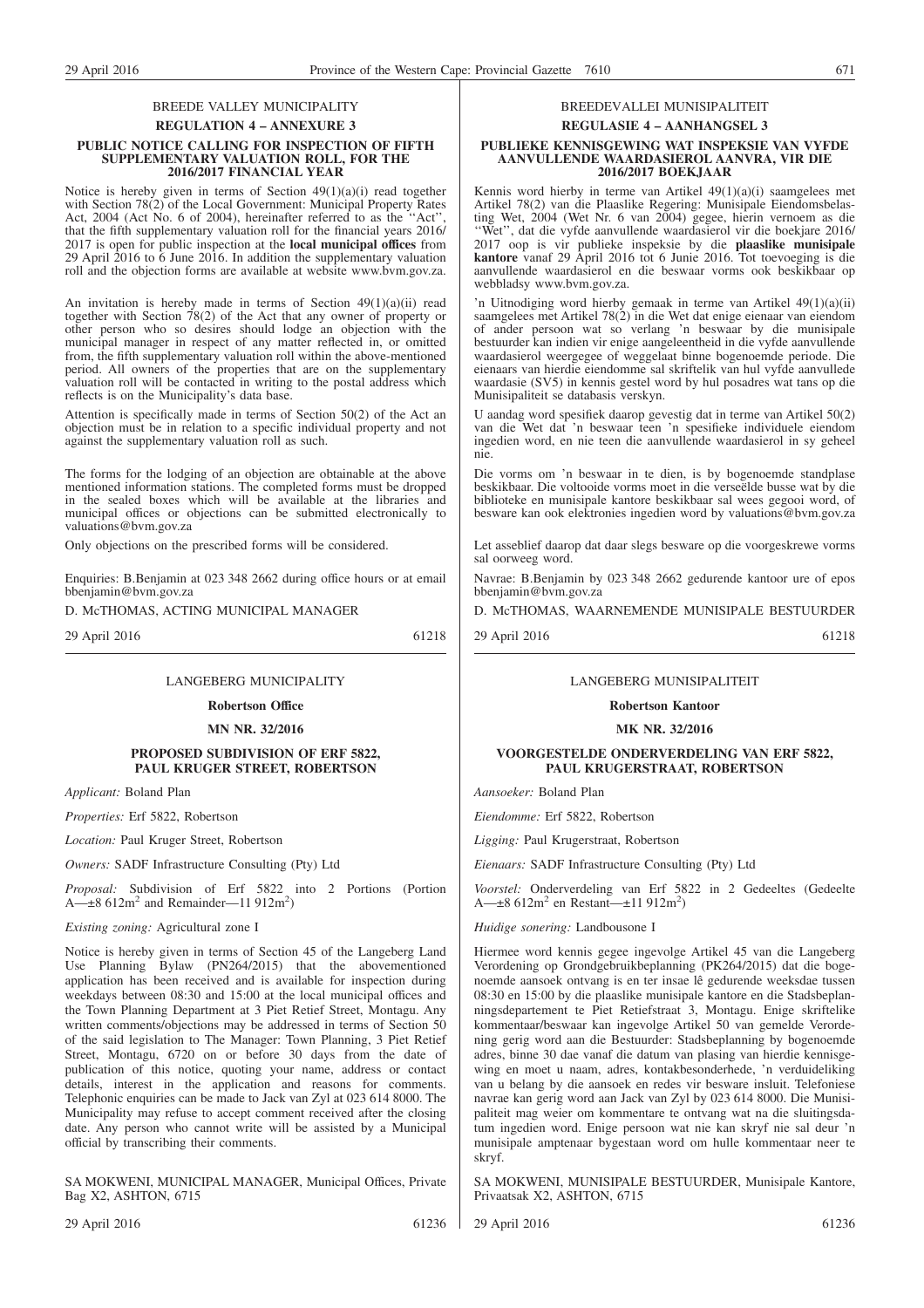#### OVERSTRAND MUNICIPALITY

#### **PORTION 17 OF THE FARM ROCKLANDS NO. 633, CALEDON, OVERSTRAND MUNICIPAL AREA: REMOVAL OF RESTRICTIONS ACT, 1967 (ACT 84 OF 1967) AND CONSENT USE**

Notice is hereby given in terms of Section 3(6) of the above Act that the under-mentioned application has been received and is open to inspection at the office of the Municipal Manager/Chief Executive Officer, Overstrand Municipality, and any enquiries may be directed to the **Town Planner, Mr. P Roux**, PO Box 20, Hermanus, 7200, Tel No. (028) 313–8900 and Fax No. (028) 313–2093. E-mail enquiries: Alida Calitz (alida@overstrand.gov.za).

The application is also open to inspection at the office of the Director, Integrated Environmental Management: Region A2, Provincial Government of the Western Cape, at Room 204, 1 Dorp Street, Cape Town, from 08:00–12:30 and 13:00–15:30 (Monday to Friday). Telephonic enquiries in this regard may be made at (021) 483 4173 and the Directorate's fax number is (021) 483 3633. Any objections, with full reasons therefor, should be lodged in writing at the office of the abovementioned Director, Integrated Environmental Management at Private Bag X9086, Cape Town, 8000, with a copy to the above-mentioned Municipal Manager/Chief Executive Officer on or before **Friday, 10 June 2016,** quoting the above Act and the objector's erf number. Any comments received after the aforementioned closing date may be disregarded.

Notice is also hereby given in terms of Section 2.2 of the Overstrand Municipality Zoning Scheme that an application has been received for a consent use to enable the owner to erect an additional dwelling unit on the property.

Full details regarding the proposal are available for inspection at the Department: Town Planning (16 Paterson Street) during normal office hours. Any comment on the proposal should be submitted in writing to reach the undersigned by not later than **Friday, 10 June 2016.**

#### *Applicant:* The Mancarley Trust

*Nature of Application:* Removal of a restrictive title condition applicable to Portion 17 of the Farm Rocklands No. 633, Caledon, to enable the owner to erect a second dwelling on the property.

Municipal Notice No. 63/2016

MUNICIPAL MANAGER, OVERSTRAND MUNICIPALITY, PO Box 20, HERMANUS, 7200

29 April 2016 61219

#### OVERSTRAND MUNISIPALITEIT

#### **GEDEELTE 17 VAN DIE PLAAS ROCKLANDS NR. 633, CALEDON, OVERSTRAND MUNISIPALE AREA: WET OP OPHEFFING VAN BEPERKINGS, 1967 (WET 84 VAN 1967) EN VERGUNNINGSGEBRUIK**

Kragtens Artikel 3(6) van bostaande Wet word hiermee kennis gegee dat die onderstaande aansoek ontvang is en ter insae lê by die kantoor van die Munisipale Bestuurder/Hoof Uitvoerende Beampte, Overstrand Munisipaliteit en enige navrae kan gerig word aan die **Stadsbeplanner, Mnr. P Roux**, Posbus 20, Hermanus, 7200, (028) 313-8900 en by die faksnommer (028) 313-2093. Epos navrae: Alida Calitz (alida@overstrand.gov.za).

Die aansoek lê ook ter insae by die Kantoor van die Direkteur, Geïntegreerde Omgewingsbestuur: Streek A2, Provinsiale Regering van die Wes-Kaap, by Kamer 204, Dorpstraat 1, Kaapstad, vanaf 08:00–12:30 en 13:00–15:30 (Maandag tot Vrydag). Telefoniese navrae in hierdie verband kan gerig word aan (021) 483 4173 en die Direktoraat se faksnommer is (021) 483 3633. Enige besware, met die volledige redes daarvoor, moet skriftelik by die kantoor van die bogenoemde Direkteur: Geïntegreerde Omgewingsbestuur: Privaatsak X9086, Kaapstad, 8000, met 'n afskrif aan die bogenoemde Munisipale Bestuurder/Hoof Uitvoerende Beampte, ingedien word op of voor **Vrydag, 10 Junie 2016** met vermelding van bogenoemde Wet en die beswaarmaker se erfnommer. Enige kommentaar wat na die voorgemelde sluitingsdatum ontvang word, mag moontlik nie in ag geneem word nie.

Kennis geskied ook hiermee ingevolge Gedeelte 2.2 van die Overstrand Munisipaliteit Soneringskema dat 'n aansoek ontvang is vir 'n vergunningsgebruik, ten einde die eienaar in staat te stel om 'n addisionele wooneenheid op die eiendom op te rig.

Volle besonderhede rakende die voorstel is beskikbaar vir inspeksie by die Departement: Stadsbeplanning (Patersonstraat 16) gedurende normale kantoorure. Enige kommentaar op die voorstel moet skriftelik ingedien word ten einde die skrywer te bereik nie later as **Vrydag, 10 Junie 2016** nie.

*Aansoeker:* Die Mancarley Trust

*Aard van Aansoek:* Opheffing van 'n beperkende titelvoorwaarde van toepassing op Gedeelte 17 van die Plaas Rocklands Nr 633, Caledon, ten einde die eienaar in staat te stel om 'n tweede wooneenheid op die eiendom op te rig.

#### Munisipale Kennisgewing Nr. 63/2016

MUNISIPALE BESTUURDER, OVERSTRAND MUNISIPALITEIT, Posbus 20, HERMANUS, 7200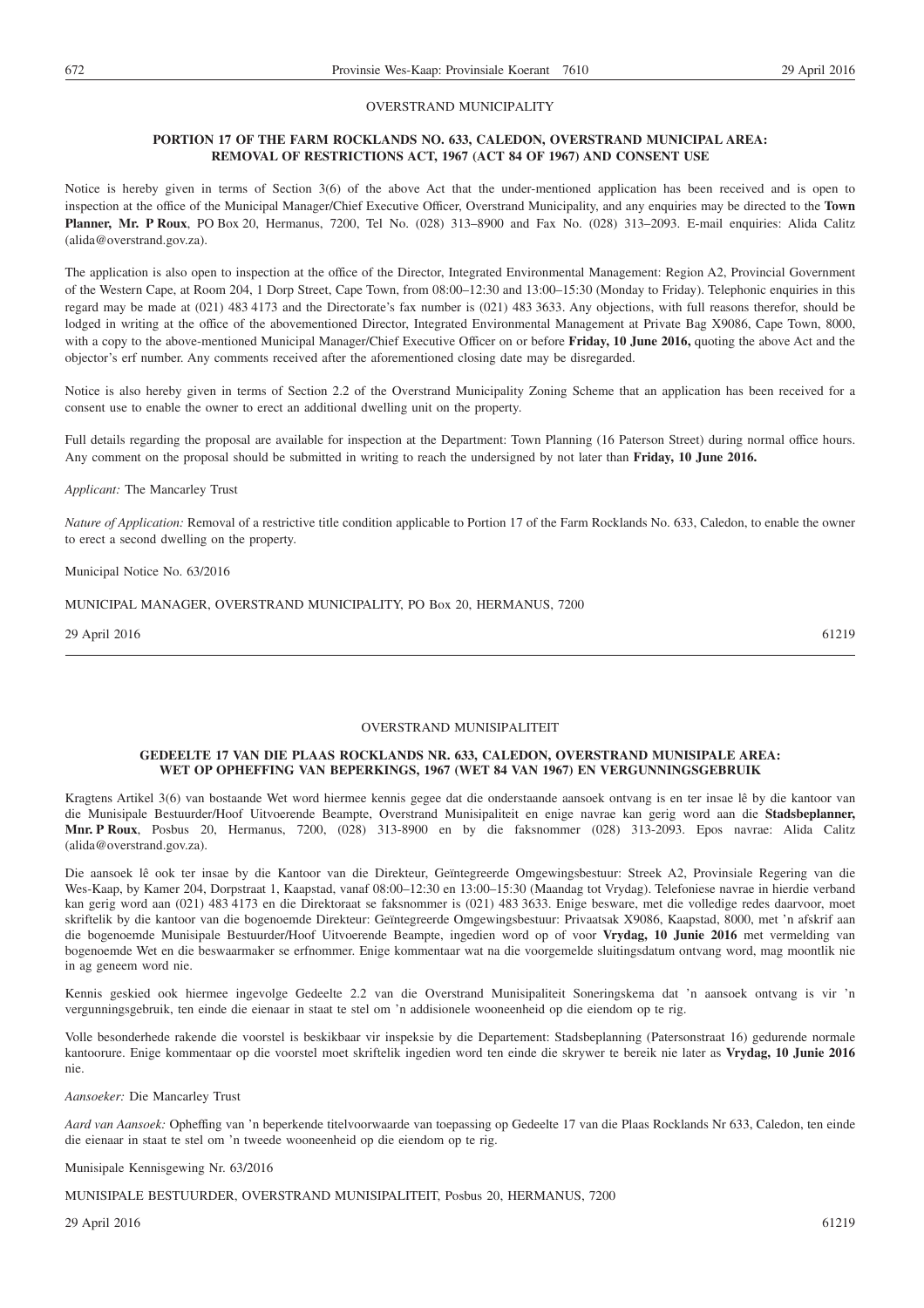#### UMASIPALA WASE-OVERSTRAND

#### **KWECANDELO 17 SEFAMA ROCKLANDS HAYI. 633, CALEDON, UMMANDLA OVERSTRAND KAMASIPALA: UKUSUSWA KWEZITHINTELO ACT, 1967 (UMTHETHO 84 KA-1967) NEMVUME UKUSETYENZISWA**

Apha kukhutshwa isaziso, ngokwemiqathango yecandelo 3(6) lalo Mthetho ukhankanywe ngentla apha, sokuba kuye kwafunyanwa esi sicelo singezantsi apha, nokuba kuvulelekile ukuba singeza kuphendlwa kwiOfisi yeManejala kaMasipala/iGosa loLawulo eliyiNtloko, uMasipala wase- Overstrand, kwaye nayiphi na imibuzo ingathunyelwa **kuMcwangcisi-dolophu, Mnu. P Roux**, PO Box 20, Hermanus, 7200, (Kwinombolo Yemfonomfono Engu: (028) 313–8900) (Inombolo Yefeksi (028) 313–2093. I-imeyile: Alida Calitz (alida@overstrand.gov.za).

Esi sicelo kananjalo kukwavulelekile nokuba siye kuphendlwa kwiOfisi yoMlawuli woLawulo lwendalo esiNgqongileyo oluManyanisiweyo, uRhulumente wePhondo leNtshona Koloni, kwiGumbi elingu-204, 1 Dorp Street, Cape Town, ukusukela ngentsimbi ye-08:00 ukuya kweye-12:30 nango-13:00 ukuya ku-15:30 (ngoMvulo ukuya kutsho ngoLwesihlanu). Imibuzo eyenziwa ngomnxeba ephathelele kulo mba ingenziwa ngokutsalela kwa-(021) 483–4173, inombolo yefekisi yeli Candelo loLawulo ngu-(021) 483–3633. Naziphi na izikhalazo, ekufuneka zihambe nezizathu ezipheleleyo kufuneka zingeniswe ngento ebhaliweyo kule ofisi ikhankanywe ngentla apha yoLawulo loMhlaba, kwaPrivate Bag X9086, Cape Town, 8000, phambi okanye **ngoLwesihlanu , we-10 uJuni 2016,** kuxelwe lo Mthetho ungentla apha kunye nenombolo yesiza salowo ukhalazayo. Naziphi na izimvo ezithe zafika emva kwalo mhla wokuvala ukhankanyiweyo zisenokungahoywa.

Isaziso kwakhona Kukhutshwa isaziso ngokwemigaqo yeCandelo 2.2 loMthetho Overstrand kuMasipala yezoCando ukuba isicelo sifunyenwe zosebenziso imvume ukuze umnini abenakho ukwakha iyunithi olongezelelweyo yokuhlala kwipropati .

Iinkcukacha eziphangaleleyo malunga nesi sicelo ziyafumaneka ukuba zihlolwe kwiSebe: loCwangciso Dolophu (kwiSitalato iPaterson esingunombolo 16) ngamaxesha esiqhelo eeyure zeOfisi. Naziphi na izimvo kwesi sicelo mazibhalwe phantsi ephepheni zinikezelwe kulowo utyikitywe apha ngezantsi, kwaye zifike ungadlulanga uL wesihlanu , **we-10 uJuni 2016.**

*Umfaki Sicelo:* The Mancarley Trust

*Uhlobo Lwesicelo:* Ukususwa kwemiqanthango yezithintelo zolwakhiwo kwitayitile yeSiza kwi Sahlulo 17 se Fama Nombolo 633, eCaledon, ukuze umniniso lache ndawo yesibini yokuhlala kumhlaba lowo.

Inonbolo YesazisokaMasipala 63/2016

KWIOFISI ZIKAMASIPALA, PO Box 20, HERMANUS, 7200

29 uTshazimpuzi 2016 61219

#### OVERSTRAND MUNICIPALITY

#### **ERF 3904 GANSBAAI, OVERSTRAND MUNICIPAL AREA: PROPOSED REZONING, CONSENT USE AND DEPARTURE: OVERSTRAND MUNICIPALITY**

Notice is hereby given in terms of Sections 16 of the Land Use Planning Ordinance, 1985 (Ordinance 15 of 1985) that an application has been received for the rezoning of unregistered Erf 3904, Gansbaai (a Portion of unregistered Erf 3804, a Portion of Erf 2430, Gansbaai) from Authority Zone to Community Zone 1 (Community Facilities).

Notice is hereby given in terms of Section 2.2 of the Overstrand Municipality Zoning Scheme that an application has been received for a consent use (institution) in order to conduct a primary health care facility.

Notice is hereby further given in terms of Section 15 of the Land Use Planning Ordinance, 1985 (Ordinance 15 of 1985) that an application has been received for a departure from the relevant Scheme Regulations in order to provide 30 parking bays instead of 52 on the property.

Detail regarding the proposal is available for inspection at the Gansbaai Library (Main Road, Gansbaai) and the Department: Town Planning (16 Paterson Street, Hermanus) during normal office hours. Enquiries regarding the matter should be directed to the Town Planner, Mr. SW van der Merwe (Tel: 028–313 8900/Fax: 028–313 2093). E-mail enquiries: Alida Calitz (alida@overstrand.gov.za).

Any comments on the proposal should be submitted in writing to reach the undersigned by not later than **Friday, 3 June 2016**. A person who cannot read or write but wishes to comment on the proposal may visit the Directorate: Infrastructure and Planning where a member of staff would assist them to formalize their comment.

Municipal Notice No. 66/2016

Municipal Manager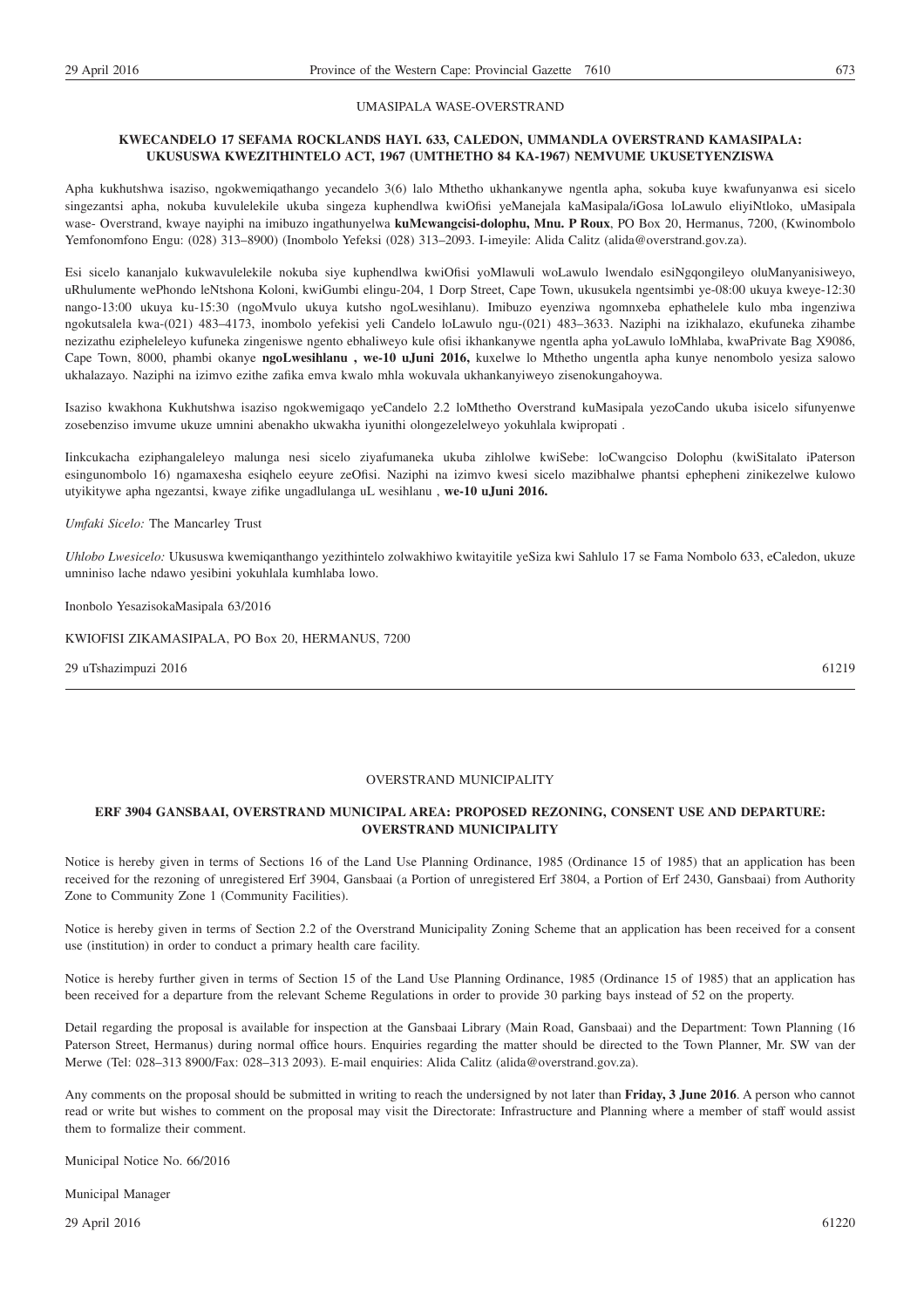#### OVERSTRAND MUNISIPALITEIT

#### **ERF 3904 GANSBAAI, OVERSTRAND MUNISIPALE AREA: VOORGESTELDE HERSONERING, VERGUNNINGSGEBRUIK EN AFWKING: MUNISIPALITEIT OVERSTRAND**

Kennis geskied hiermee ingevolge Artikel 16 van die Ordonnansie op Grondgebruikbeplanning, 1985 (Ordonnansie 15 van 1985) dat 'n aansoek ontvang is vir die hersonering van ongeregistreerde Erf 3904, Gansbaai ('n Gedeelte van ongeregistreerde Erf 3804, 'n Gedeelte van Erf 2430, Gansbaai) vanaf Owerheidsone na Gemeenskapsone 1 (Gemeenskapfasiliteite).

Kennis word hiermee gegee ingevolge Gedeelte 2.2 van die Overstrand Soneringskema dat 'n aansoek ontvang is vir 'n vergunningsgebruik (inrigting) ten einde 'n primêre gesondheidversorgingsfasiliteit te bedryf.

Kennis word verder gegee ingevolge Artikel 15 van die Ordonnansie op Grondgebruikbeplanning, 1985 (Ordonnansie 15 van 1985) dat 'n aansoek ontvang is vir 'n afwyking van die relevante Skemaregulasies ten einde 30 parkeervakke in plaas van 52 op die eiendom te voorsien.

Besonderhede aangaande die voorstel lê ter insae by die Gansbaai Biblioteek (Hoofweg, Gansbaai) en die Departement Stadsbeplanning (Patersonstraat 16, Hermanus) gedurende normale kantoorure. Navrae kan gerig word aan die Stadsbeplanner, Mnr. SW van der Merwe, (Tel: 028–3138900/Faks: 028–313 2093). Epos navrae: Alida Calitz (alida@overstrand.gov.za).

Enige kommentaar aangaande die voorstel moet op skrif gestel word ten einde die ondergetekende te bereik teen nie later nie as **Vrydag, 3 Junie 2016**. Persone wat wil kommentaar lewer maar nie kan lees of skryf nie mag die Direktoraat: Infrastruktuur en Beplanning besoek waar hul deur 'n amptenaar bygestaan sal word ten einde hul kommentaar te formaliseer.

Munisipale Kennisgewing Nr. 66/2016

MUNISIPALE BESTUURDER, OVERSTRAND MUNISIPALITEIT, Posbus 20, HERMANUS, 7200

29 April 2016 61220

UMASIPALA OVERSTRAND

#### **ISIZA 3904 E-GANSBAAI, KUMMANDLA KAMASIPALA I-OVERSTRAND: UKUCANDWA KWAKHONA OKUCETYWAYO, IMVUME YOKUSEBENZISA NEYOKUPHAMBUKA: UMASIPALA I-OVERSTRAND**

Esi sisaziso esikhutshwa ngokwaMacandelo 16 eSihlokomiso sokuYilwa kokuSetyenziswa koMhlaba sowe-1985 (ISihlokomiso 15 sowe-1985) sokuba kufunyenwe isicelo sokucandwa kwakhona kweSiza esingabhaliswanga esingu-3904, eGansbaai (iNxalenye yeSiza 3804 esingabhaliswanga, iNxalenye yeSiza 2430, eGansbaai) ukusuka kwiNdawo eneGunya iye kwiNdawo yoLuntu 1 (Izibonelelo zoLuntu).

Esi sisaziso esikhutshwa ngokweCandelo 2.2 leSikim soCanda sikaMasipala iOverstrandsokuba kufunyenwe isicelo semvume yokusebenzisa indawo njengesibonelelo sezeempilo ezisisiseko.

Esi sesinye isaziso esikhutshwa ngokweCandelo 15 leSihlokomiso sokuYilwa kokuSetyenziswa koMhlaba sowe-1985 (ISihlokomiso 15 sowe-1985) sokuba kufunyenwe isicelo sokuphambuka kwimigaqo yeSikim echaphazelekayo ukulungiselela iindawo zokumisa izithuthi ezingama-30 endaweni yezingama-52 kulo mhlaba.

Iinkcukacha ezinabileyo malunga nesi siphakamiso ziyafumaneka ukuba zingahlolwa kwiSebe: loCwangciso lweDolophu (kwiSitalato esingu nombolo 16 esibizwa i-Paterson) kune nakwithlala lencwadi eliseGansbaai (Main Road, Gansbaai) ngeeYure eziqhelekileyo zeOfisi. Imibuzo malunga nalomba mayijoliswe kuMcwangcisi Dolophu, uMnu. S van der Merwe, kwezinombolo zomnxeba (028–313 8900 okanye ngeFeksi kwezinombolo 028–313 2093). Imibizo ngeMeyile: Alida Calitz (alida@overstrand.gov.za)

Naziphi na izimvo kwesi siphakamiso mazi nikezelwe zibhaliwe phantsi ephepheni zize zifike kulo utyikitywe ngezantsi phambi komhla wangolweSihlanu, **uMvulo womhla we-3 uJuni 2016**Umntu ongakwaziyo ukubhala nokufunda kodwa enqwenela ukuvakalisa uluvo lwakhe kwesi siphakamiso angandwendwela iNtsumpa yeSebe: LwezoCwangciso neziSekelo zoLwakhiwo, apho ilungu lwabasebenzi luyakumnceda ukubhala ngokufanelekileyo uluvo lwakhe.

Inombolo yesaziso sikaMasipala 66/2016

KWIOFISI ZIKAMASIPALA, PO Box 20, HERMANUS, 7200

29 uTshazimpuzi 2016 61220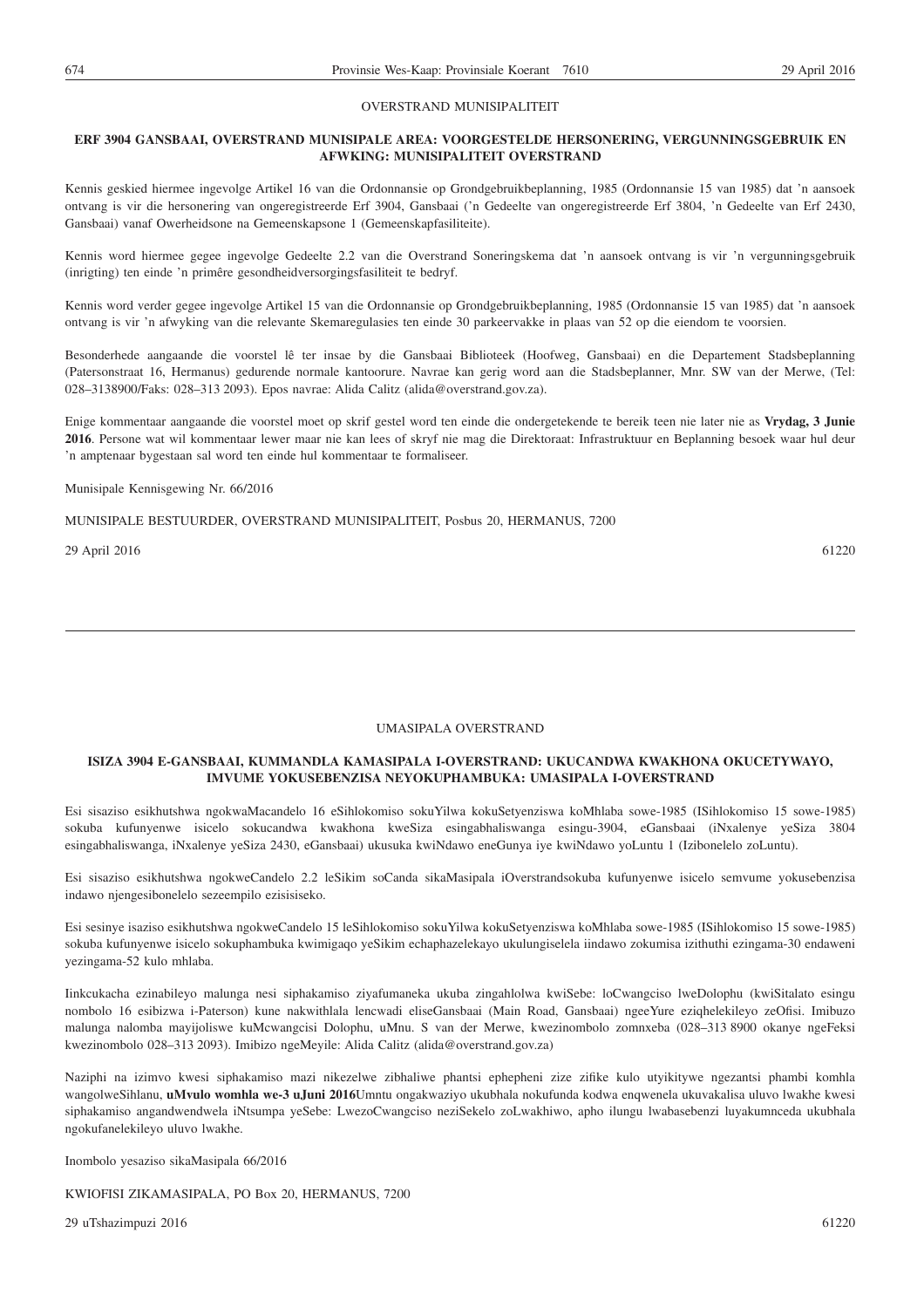#### STELLENBOSCH MUNICIPALITY **REZONING ON FARM 468/4, STELLENBOSCH DIVISION**

Notice is hereby given in terms of Section 17 of the Land Use Planning Ordinance, 1985 (No 15 of 1985), that the undermentioned application has been received and is open to inspection at the office of the Director: Planning & Economic Development at the Planning Advice Centre, Plein Street, Municipal Offices, Stellenbosch (Tel 021 808 8606). Enquiries may be directed to L Ollyn, PO Box 17, Stellenbosch, 7599, Tel. 021 808 8672 and fax number 021 886 6899 week days during the hours of 08:30 to 13:30. Any objections, with full reasons therefor, may be lodged in writing at the office of the Director: Planning & Economic Development, PO Box 17, or faxed to 021 886 6899, or hand delivered to the Land Use Management Branch, Advice Centre, Ground Floor, Municipal Offices, Plein Street, Stellenbosch, on or before **30 May 2016,** quoting the above relevant legislation, the application number and the objector's erf/farm and phone numbers and address. Any objections received after aforementioned closing date may be considered invalid. It is important to note that no objection will be accepted via email.

This advertisement is also available on the Municipal website http://www.stellenbosch.gov.za, on the Planning and Development page.

*Applicant:* PG (Deon) Carstens

*Application number:* LU/4443

*Farm number(s):* Farm 468/4, Stellenbosch Division

*Locality/Address:* Farm 468/4, Welmoed Farm, Stellenbosch Division *Nature of application:*

1. Application for the rezoning of a portion of Farm 468/4, Stellenbosch Division (measuring  $\pm 1300$ m<sup>2</sup> in extent) from Residential Zone I to Business Zone 1

(Notice No. P13/16)

MUNICIPAL MANAGER

29 April 2016 61221

#### CAPE AGULHAS MUNICIPALITY

#### **NOTICE: APPLICATION FOR REZONING**

Notice is hereby given in terms of Section 45 of the Standard By-law on Municipal Land Use Planning that the Municipality received the following application for consideration:

*Owner:* A & T Raza & Meyer-Raza

*Applicant:* Ali Raza

*Property:* Erf 3312 Bredasdorp

*Locality:* 17 Ou Meule Street, Bredasdorp

*Existing zoning:* Single Residential

*Proposal:* Rezoning of Erf 3312 Bredasdorp from Single Residential to Local Business for business purposes.

Details of the application can be obtained from Mr Abraham Theron during office hours.

Motivated objections and/or comments in terms of Section 50 of the said legislation with regards to the application must reach the Municipality in writing on or before **Monday, 30 May 2016**. Please note that any comments received after the closing date will not be taken into account.

Any person who cannot write are invited to visit under-mentioned office of the Municipality where Mr Theron will assist such person to transcribe his/her objections and/or comments.

This notice is also available in isiXhosa on request. Esi saziso siyafumaneka ngesiXhosa xa kuceliwe.

Notice no.: B3312/2016

DGI O'NEILL, MUNICIPAL MANAGER, Municipal Offices, PO Box 51, BREDASDORP, 7280. Tel: (028) 425 5500, Fax: (028) 425 1019

#### STELLENBOSCH MUNISIPALITEIT **HERSONERING OP PLAAS 468/4, AFDELING STELLENBOSCH**

Kennis geskied hiermee ingevolge Artikel 17 van die Ordonnansie op Grondgebruikbeplanning, 1985 (Nr 15 van 1985), dat die onderstaande aansoek ontvang is en by die kantoor van die Direkteur: Beplanning & Ekonomiese Ontwikkeling by die Advieskantoor (Tel. 021 808 8606), Munisipale Kantore, Pleinstraat, Stellenbosch ter insae lê. Navrae kan aan L Ollyn by Posbus 17, Stellenbosch, 7599, Tel. nr. 021 808 8672 en Faks nr. 021 886 6899 weeksdae gedurende 08:30 tot 13:30 gerig word. Besware, met volledige redes daarvoor, mag skriftelik gerig word aan die Direkteur: Beplanning & Ekonomiese Ontwikkeling, Posbus 17, Stellenbosch, 7599, of gefaks word aan 021 886 6899, of per hand afgelewer word by die Grondgebruiksbestuursafdeling, Advieskantoor, Grondvloer, Munisipale Kantore, Pleinstraat, Stellenbosch, op of voor **30 Mei 2016**, met vermelding van die relevante wetgewing, die aansoeknommer en die beswaarmaker se erf- en telefoonnommer sowel as adres. Enige besware ontvang na voormelde sluitingsdatum, mag as ongeldig geag word. Dit is belangrik om daarop ag te slaan dat geen besware via e-pos aanvaar sal word nie.

Hierdie kennisgewing is ook beskikbaar op die Munisipale webtuiste http://www.stellenbosch.gov.za, op die Beplanning en Ontwikkelingsblad.

*Applikant:* PG (Deon) Carstens

*Aansoeknommer:* LU/4443

*Plaas nommer(s):* Plaas 468/4, Afdeling Stellenbosch

*Ligging/Adres:* Plaas 468/4, Welmoed Plaas, Afdeling Stellenbosch *Aard van aansoek:*

1. 'n Aansoek om die hersonering van 'n gedeelte van Plaas 468/4,<br>Afdeling Stellenbosch van ongeveer 1300m<sup>2</sup> in omvang vanaf Residensiële Sone I na Sakesone I.

(Kennisgewing Nr. P13/16)

MUNISIPALE BESTUURDER

29 April 2016 61221

#### KAAP AGULHAS MUNISIPALITEIT

#### **KENNISGEWING: AANSOEK OM HERSONERING**

Kennis geskied hiermee ingevolge Artikel 45 van die Standaard Ver ordening op Munisipale Grondgebruikbeplanning dat die Munisipaliteit die volgende aansoek vir oorweging ontvang het:

*Eienaar:* A & T Raza & Meyer-Raza

*Aansoeker:* Ali Raza

*Eiendom:* Erf 3312 Bredasdorp

*Ligging:* Ou Meulestraat 17, Bredasdorp

*Huidige sonering:* Enkel Woonsone

*Voorstel:* Hersonering van Erf 3312 Bredasdorp van Enkel Woonsone na Lokale Sakesone vir besigheid doeleindes.

Besonderhede van die aansoek is gedurende kantoor ure by Mnr Abraham Theron ter insae.

Skriftelik gemotiveerde kommentaar en/of besware ten opsigte van die voorstel ingevolge Artikel 50 van bogenoemde wetgewing moet voor of op **Maandag, 30 Mei 2016** by die Munisipaliteit ingedien word. Neem asb kennis dat enige kommentaar ontvang na die sluitingsdatum nie in aggeneem gaan word nie.

Enige persoon wat nie kan skryf nie kan gedurende die kantoor ure van die Munisipaliteit na ondergemelde kantoor kom waar Mnr Theron sodanige persoon sal help om sy/haar kommentaar en/of besware af te skryf.

Hierdie kennisgewing is ook in isiXhosa beskikbaar op aanvraag. Esi saziso siyafumaneka ngesiXhosa xa kuceliwe.

Kennisgewing nr: B3312/2016

DGI O'NEILL, MUNISIPALE BESTUURDER, Munisipale Kantore, Posbus 51, BREDASDORP, 7280. Tel: (028) 425 5500, Faks: (028) 425 1019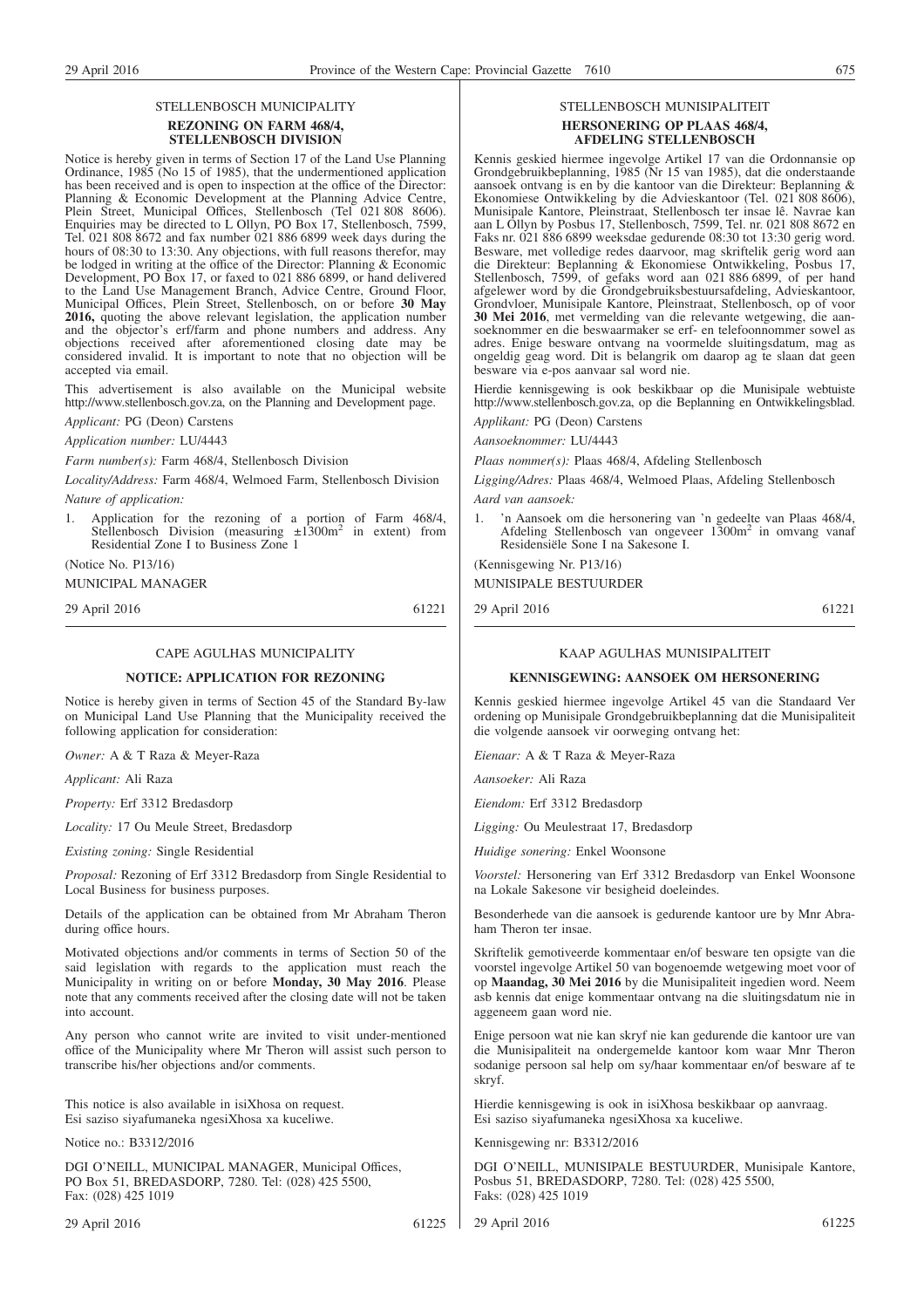#### STELLENBOSCH MUNICIPALITY

#### **REZONING ON FARM 1006/4, PAARL DIVISION**

Notice is hereby given in terms of Section 17 of the Land Use Planning Ordinance, 1985 (No 15 of 1985), that the undermentioned application has been received and is open to inspection at the office of the Director: Planning & Economic Development at the Planning Advice Centre, Plein Street, Municipal Offices, Stellenbosch (Tel 021 808 8606). Enquiries may be directed to L Ramakuwela, PO Box 17, Stellenbosch, 7599, Tel. 021 808 8645 and fax number 021 886 6899 week days during the hours of 08:30 to 13:30. Any objections, with full reasons therefor, may be lodged in writing at the office of the Director: Planning & Economic Development, PO Box 17, or faxed to 021 886 6899, or hand delivered to the Land Use Management Branch, Advice Centre, Ground Floor, Municipal Offices, Plein Street, Stellenbosch, on or before **30 May 2016,** quoting the above relevant legislation, the application number and the objector's erf/farm and phone numbers and address. Any objections received after aforementioned closing date may be considered invalid. It is important to note that no objection will be accepted via email.

This advertisement is also available on the Municipal website http://www.stellenbosch.gov.za, on the Planning and Development page.

*Applicant:* P J Le Roux Town Planning

*Application number:* LU/4549

*Farm number(s):* Farm 1006/4, Paarl Division

*Locality/Address:* Portion 4 (Portion of Portion 1) of the farm Meerlust, No 1006, situated on the corner of Main Road 191 (R45) and Main Road 172 (R310), Paarl Division

*Nature of application:*

1. Application for the rezoning of Portion 4 (portion of Portion1) of Farm 1006, Paarl Division from Agricultural Zone l to Business Zone ll and Business Zone V for the purposes of shops and a service station with associated facilities.

(Notice No. P14/16)

#### **MUNICIPAL MANAGER**

29 April 2016 61222

#### STELLENBOSCH MUNISIPALITEIT

#### **HERSONERING OP PLAAS 1006/4, AFDELING PAARL**

Kennis geskied hiermee ingevolge Artikel 17 van die Ordonnansie op Grondgebruikbeplanning, 1985 (Nr 15 van 1985) dat die onderstaande aansoek ontvang is en by die kantoor van die Direkteur: Beplanning & Ekonomiese Ontwikkeling by die Advieskantoor (Tel. 021 808 8606), Munisipale Kantore, Pleinstraat, Stellenbosch ter insae lê. Navrae kan aan L Ramakuwela by Posbus 17, Stellenbosch, 7599, Tel. nr. 021 808 8645 en Faks nr. 021 886 6899 weeksdae gedurende 08:30 tot 13:30 gerig word. Besware, met volledige redes daarvoor, mag skriftelik gerig word aan die Direkteur: Beplanning & Ekonomiese Ontwikkeling, Posbus 17, Stellenbosch, 7599, of gefaks word aan 021 886 6899, of per hand afgelewer word by die Grondgebruiksbestuursafdeling, Advieskantoor, Grondvloer, Munisipale Kantore, Pleinstraat, Stellenbosch, op of voor **30 Mei 2016**, met vermelding van die relevante wetgewing, die aansoeknommer en die beswaarmaker se erf- en telefoonnommer sowel as adres. Enige besware ontvang na voormelde sluitingsdatum, mag as ongeldig geag word. Dit is belangrik om daarop ag te slaan dat geen besware via e-pos aanvaar sal word nie.

Hierdie kennisgewing is ook beskikbaar op die Munisipale webtuiste http://www.stellenbosch.gov.za, op die Beplanning en Ontwikkelingsblad.

*Applikant:* P J Le Roux Stadsbeplanning

*Aansoeknommer:* LU/4549

*Plaas nommer(s):* Plaas 1006/4, Afdeling Paarl

*Ligging/Adres:* Gedeelte 4 ('n gedeelte van Gedeelte 1) van die Plaas Meerlust No 1006, geleë op die hoek van Hoofpad 191 (R45) en Hoofpad 172 (R310) Afdeling Paarl

#### *Aard van aansoek:*

1. 'n Aansoek om die hersonering van Gedeelte 4 ('n gedeelte van Gedeelte 1) van Plaas 1006, Afdeling Paarl vanaf Landbou Sone l na Sakesone ll en Sakesone V vir doeleindes van winkels en 'n diensstasie met verwante fasiliteite.

(Kennisgewing Nr. P14/16)

#### **MUNISIPALE BESTUURDER**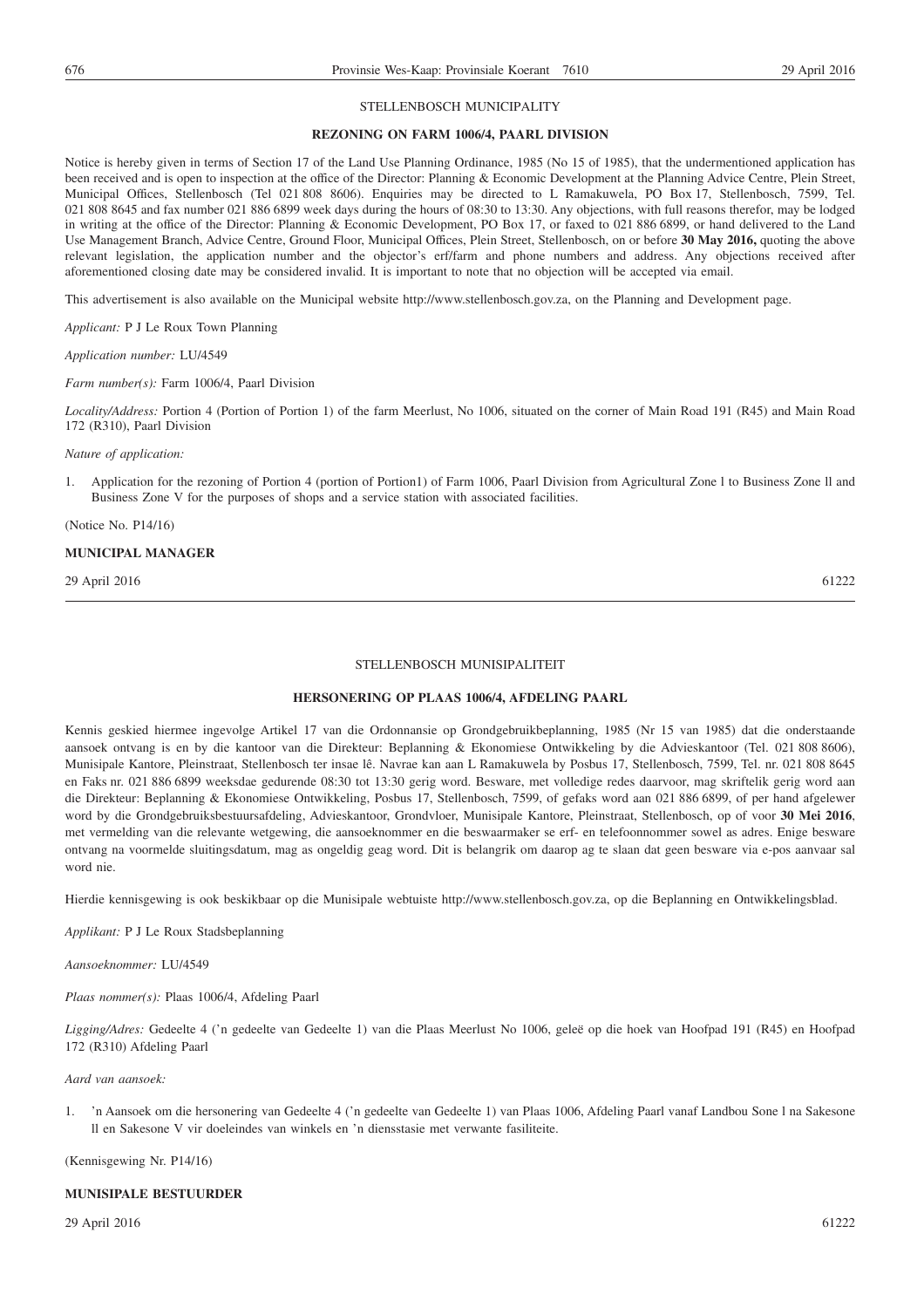#### DRAKENSTEIN MUNICIPALITY

#### **PUBLIC NOTICE CALLING FOR INSPECTION OF THE SIXTH SUPPLEMENTARY VALUATION ROLL 2012 AND LODGING OF OBJECTIONS**

Notice is hereby given in terms of Section  $49(1)(a)(i)$  read together with Section 78(2) of the Local Government: Municipal Property Rates Act, 2004 (Act No 6 of 2004), hereinafter referred to as the ''Act'', that the Sixth Supplementary Valuation Roll 2012 is open for public inspection during office hours at the venues as stated below from 28 April 2016 till 27 May 2016. In addition, the valuation roll is available on the municipality's website **www.drakenstein.gov.za**.

In terms of Section  $49(1)(a)(ii)$  of the Act, any property owner or other person who desires so may lodge an objection with the municipal manager in respect of any matter reflected in, or omitted from, the valuation roll during the period 28 April 2016 till 27 May 2016. The prescribed forms for the lodging of objections are obtainable at the venues stated below as well as on abovementioned website.

Objections may only be lodged in respect of properties listed in the Sixth Supplementary Valuation Roll. The owners of these properties will be notified of their valuations in writing at the postal address currently held on the municipality's database.

Attention is specifically drawn to the fact that in terms of Section 50(2) of the Act, an objection in terms of subsection  $(1)(c)$  of the Act, must be in relation to a specific individual property and not against the valuation roll as such. Please note that an objection form must be completed per property.

The completed objection forms can be handed in at the objection venues listed below or posted to:

Drakenstein Municipality, For Attention: Valuation Section, PO Box 1, Paarl, 7622 or e-mailed to: valuation@drakenstein.gov.za

#### **Objection Venues:**

Drakenstein Municipal Offices, Civic Centre, Bergriver Boulevard, Paarl.

Drakenstein Municipal Offices, 3rd Floor, corner of Market & Main Streets, Paarl

Drakenstein Municipal Housing Office, Mbekweni

Drakenstein Municipal Offices, Civic Centre, Pentz Street, Wellington

Drakenstein Municipal Offices, Gouda

Drakenstein Muncipal Offices, Saron

Pearl Valley and Val de Vie, Offices of the Home Owners Association

**Please take note that, under no circumstances will late objections be accepted.**

For enquiries please contact Mr I Fortuin (021 807 4534) or Mr J Adams (021 807 4811).

#### **J CARSTENS, ACTING MUNICIPAL MANAGER**

29 April 2016 61233

#### DRAKENSTEIN MUNISIPALITEIT

#### **PUBLIEKE KENNISGEWING VIR DIE INSPEKSIE VAN DIE SESDE AANVULLENDE WAARDASIEROL 2012 EN INDIENING VAN BESWARE**

Kennis word hiermee gegee ingevolge Artikel 49(1)(a)(i) saamgelees met Artikel 78(2) van die Wet op Plaaslike Regering: Munisipale Eiendomsbelasting, 2004 (Wet 6 van 2004) hierna verwys as die ''Wet'', dat die Sesde Aanvullende Waardasierol 2012 ter insae lê vir publieke inspeksie gedurende kantoorure by onderstaande lokale vanaf 28 April 2016 tot 27 Mei 2016. Daarbenewens is die waardasierol ook beskikbaar op die munisipaliteit se webtuiste **www.drakenstein.gov.za**.

Ingevolge Artikel 49(1)(a)(ii) van die Wet kan enige grondeienaar of ander persoon wat dit wil doen, binne die tydperk vanaf 28 April 2016 tot 27 Mei 2016, 'n beswaar aanteken by die munisipale bestuurder met betrekking tot enige aangeleentheid vervat in, of weggelaat uit, die waardasierol. Die voorgeskrewe vorm vir die indiening van besware is verkrygbaar by onderstaande lokale sowel as op bovermelde webtuiste.

Besware kan slegs ten opsigte van eiendomme wat vervat is in die Sesde Aanvullende Waardasierol ingedien word. Die eienaars van hierdie eiendomme sal skriftelik van hul waardasies in kennis gestel word by hul posadres wat tans op die munisipaliteit se databasis verskyn.

Aandag word spesifiek gevestig op die feit dat in terme van Artikel 50(2) van die Wet, dat 'n beswaar in terme van artikel (1)(c) van die Wet, betrekking moet hê op 'n spesifieke individuele eiendom en nie teen die waardasierol as sodanig nie. Let asseblief daarop dat vir elke eiendom 'n beswaarvorm ingedien moet word.

Die voltooide beswaarvorms kan by die genoemde beswaarlokale ingehandig word of na die volgende adres gepos word:

Drakenstein Munisipaliteit, Vir Aandag: Waardasie-Afdeling, Posbus 1, Paarl, 7622 of stuur 'n e-pos na: valuation@drakenstein.gov.za

#### **Beswaarlokale:**

Drakenstein Munisipale Kantore, Burgersentrum, Bergrivier Boulevard, Paarl

Drakenstein Munisipale Kantore, 3de vloer, h/v Mark & Hoofstrate, Paarl

Drakenstein Munisipale Behuisingskantoor, Mbekweni

Drakenstein Munisipale Kantore, Burgersentrum, Pentzstraat, Wellington

Drakenstein Munisipale Kantore, Gouda

Drakenstein Munisipale Kantore, Saron

Pearl Valley en Val de Vie, Kantore van Huiseienaarsvereniging

**Neem kennis dat onder geen omstandighede sal laat besware aanvaar word nie.**

Navrae kan gerig word aan Mnr I Fortuin (021 807 4534) en Mnr J Adams (021 807 4811).

#### **J CARSTENS, WAARNEMENDE MUNISIPALE BESTUURDER**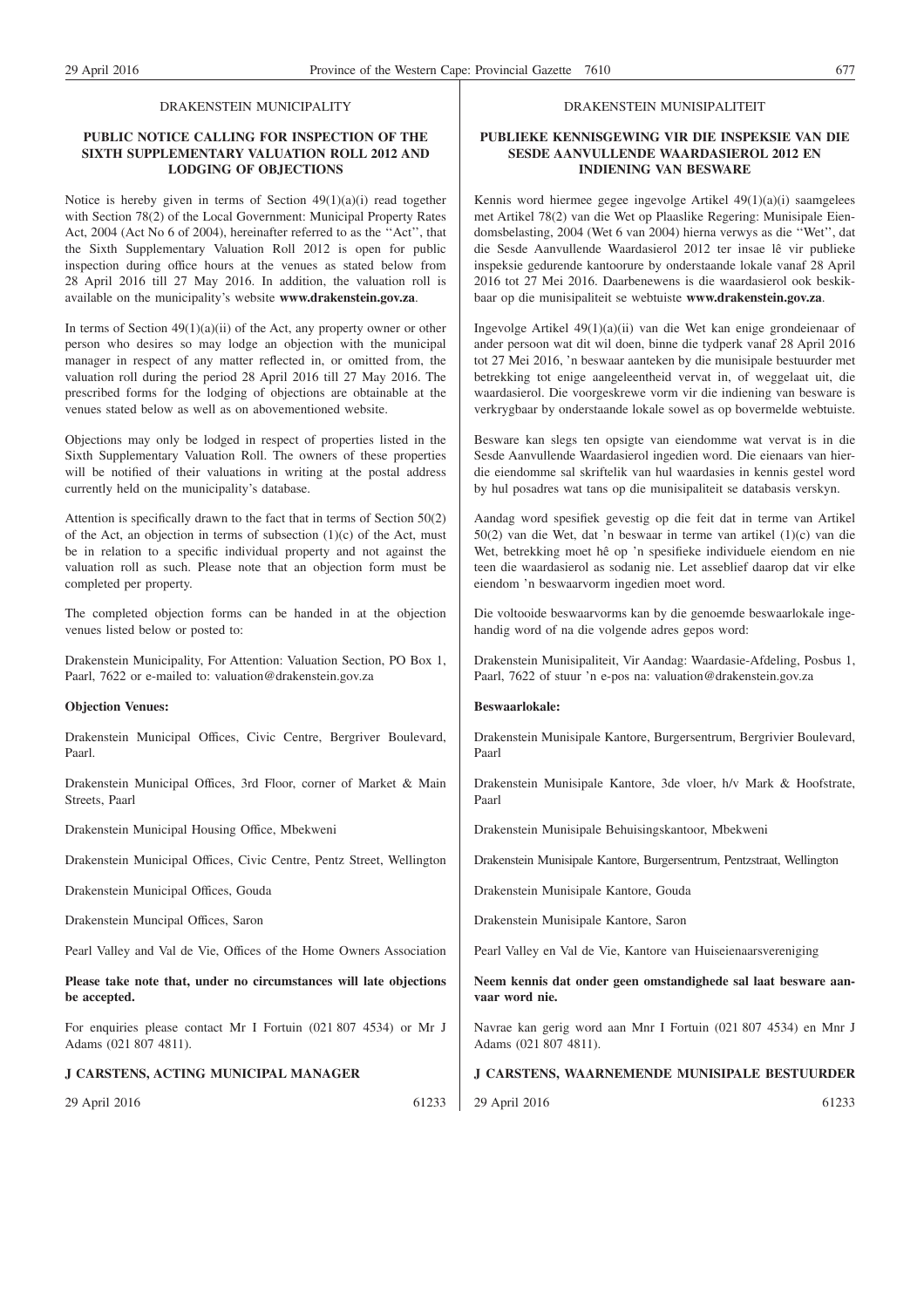#### SWELLENDAM MUNICIPALITY

#### **APPOINTMENT OF MEMBERS OF THE MUNICIPAL PLANNING TRIBUNAL IN TERMS OF THE BY-LAW ON MUNICIPAL LAND USE PLANNING FOR SWELLENDAM MUNICIPALITY, 2015**

In terms of Section 72(11) of the By-Law on Municipal Land Use Planning for Swellendam Municipality, 2015 notice is hereby given that the Municipal Council of Swellendam Municipality on 3 March 2016 appointed the following persons and designated the following officials to serve as members of the Swellendam Municipal Planning Tribunal, established in terms of Section 72(1) of said By-Law read together with Section 35(1) of the Spatial Planning and Land Use Management Act, 2013 (Act 16/2013):

#### **Persons appointed in terms of Section 71(1)(b) who are not officials:**

Mr Bertus Hayward

Mr Jeremy Benjamin

Mr Hendrik Visser (secondi)

#### **Persons designated in terms of Section 71(1)(a) who are officials:**

The Municipal Manager: Mr Cecil Africa: Chairperson of the tribunal

The Director: Corporate Service: Mr Dana du Plessis: Deputy chairperson of the tribunal.

The Director Infrastructure Services: Currently vacant. The Deputy Director: Infrastructure Services: Mr. Wilfred Titus will act as member of the tribunal in the vacant position of the Director.

Council has also resolved that in case of absence of the Municipal Manager and Directors: Corporate and Infrastructure Services the persons acting in those positions be appointed as tribunal members and the person acting in the positions of Municipal Manager act as Chairperson and the person acting as Director: Corporate Services Act as Deputy Chairperson.

The Municipal Council further determined that the term of office of the above tribunal members is five (5) years from the date of the publication of this notice.

In terms of Section  $72(11)(c)(iv)$  of the By-Law on Municipal Land Use Planning for Swellendam Municipality 2015, notice is further given that the Swellendam Municipal Planning Tribunal will commence operation on the date of the publication of this notice.

Notice no.: S32/2016

CM AFRICA, MUNICIPAL MANAGER, Municipal Offices, SWELLENDAM

29 April 2016 61223

#### SWELLENDAM MUNISIPALITEIT

#### **AANSTELLING VAN LEDE VAN DIE MUNISIPALE BEPLANNINGSTRIBUNAAL INGEVOLGE DIE VERORDENING OP MUNISIPALE GRONDGEBRUIKBEPLANNING VIR SWELLENDAM MUNISIPALITEIT, 2015**

Ingevolge Artikel 72(11) van die Verordening op Munisipale Grondgebruikbeplanning vir Swellendam Munisipaliteit, 2015, word hiermee kennis gegee dat die Munisipale Raad van Swellendam op 3 Maart 2016 die volgende persone aangestel en van die volgende amptenare aangewys het as lede van die Munisipale Beplanningstribunaal vir Swellendam wat ingevolge Artikel 72(1) van voormelde verordening saamgelees met Artikel 35(1) van die Wet op Ruimtelike en Grondgebruikbestuur, 2013 (Wet 16/2013) tot stand gebring word:

#### **Nie-amptenare wat ingevolge Artikel 71(1)(b) aangestel word as lede:**

Mnr Bertus Hayward

Mnr Jeremy Benjamin

Mnr Hendrik Visser (sekundi)

#### **Amptenare wat ingevolge Artikel 17(1)(a) aangewys word:**

Die Munisipale Bestuurder: Mnr Cecil Africa: Voorsitter van die tribunaal

Die Direkteur: Korporatiewe Dienste: Mnr Dana du Plessis: Ondervoorsitter van die tribunaal.

Die Direkteur Infrastruktuurdienste: tans vakant: Gewone lid. (Die Waarnemende Direkteur Infrastruktuurdienste: Mnr W Titus ageer as gewone lid in die plek van die Direkteur.

Die Raad het verder besluit dat in die geval van afwesigheid van die Munisipale Bestuurder en Direkteure: Korporatiewe Dienste en Infrastruktuurdienste, die persone wat in die posisies waarneem aangewys word as Tribunaallede en die persone wat waarneem in die posisie van die Munisipale Bestuurder as Voorsitter sal dien en die persoon wat waarneem as Direkteur: Korporatiewe Dienste as Onder-Voorsitter sal dien.

Die munisipale Raad het die ampstermyn van bestaande tribunaallede vasgestel op vyf (5) jaar vanaf die datum van die publikasie van die kennisgewing.

Ingevolge Artikel 72(11)(c)(iv) van die Verordening op Munisipale Grondgebruikbeplanning vir Swellendam Munisipaliteit, 2015, word hiermee ook kennis gegee dat die Munisipale Beplanningstribunaal van Swellendam Munisipaliteit in werking sal tree op die datum van publikasie van die kennisgewing.

Kennisgewing nr: S32/2016

CM AFRICA, MUNISIPALE BESTUURDER, Munisipale Kantore, SWELLENDAM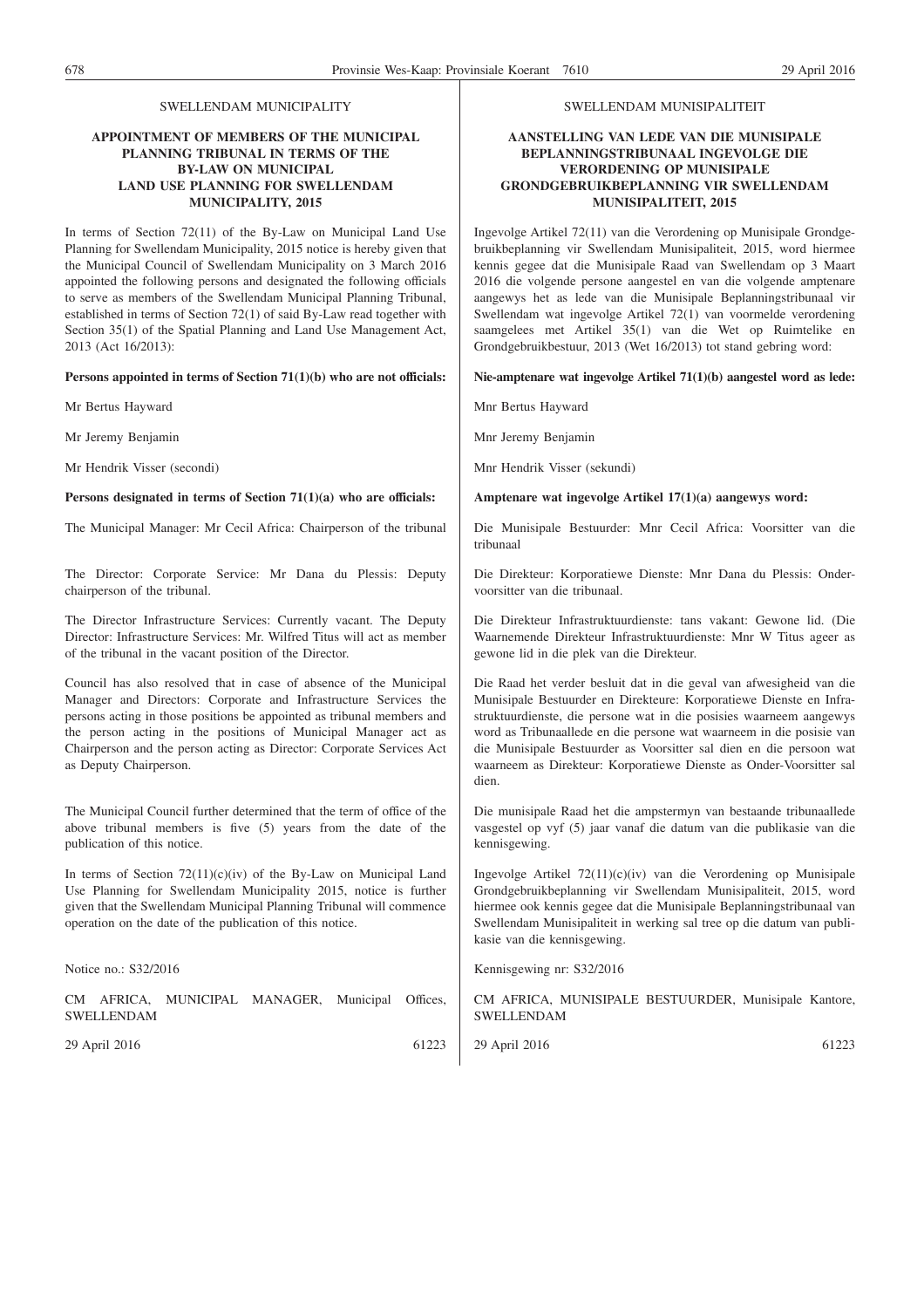#### CAPE AGULHAS MUNICIPALITY

#### **NOTICE: APPLICATION FOR AMENDMENT, REZONING AND DEPARTURE**

Notice is hereby given that the Municipality received the following application for consideration:

*Owner:* Gerrit Johny and Martina Johanna Johannes

*Applicant:* Town & Country

*Property:* Erf 219 Bredasdorp

*Locality:* 91 Villiers Street, Bredasdorp

*Existing zoning:* Single Residential

*Proposal:* Amendment of the Spatial Development Framework in terms of the Systems Act to provide for a Medium Density Residential use in an area where mainly subdivision and second dwellings are encouraged.

Rezoning on Erf 219 Bredasdorp in terms of Section 15(2) of Cape Agulhas: Standard By-Law on Municipal Land Use Planning, 2015 to Medium Density Residential for town houses.

Departure from the prescribed density and minimum size of the premises.

Departure on Erf 219 Bredasdorp in terms of Section 15(2) of Cape Agulhas: Standard By-Law on Municipal Land Use Planning, 2015 of the building lines of the existing house.

Details of the application can be obtained from Mr Donald October during office hours.

Motivated objections and/or comments in terms of Section 50 of the said legislation with regards to the application must reach the Municipality in writing on or before **Monday, 30 May 2016**. Please note that any comments received after the closing date will not be taken into account. Any person who cannot write are invited to visit under-mentioned office of the Municipality where Mr October will assist such person to transcribe his/her objections and/or comments.

This notice is also available in isiXhosa on request. Esi saziso siyafumaneka ngesiXhosa xa kuceliwe. Notice nr.: B219/2016 DGI O'NEILL, MUNICIPAL MANAGER, Municipal Offices, PO Box 51, BREDASDORP, 7280. Tel: (028) 425 5500, Fax: (028) 425 1019

29 April 2016 61224

#### KAAP AGULHAS MUNISIPALITEIT

#### **KENNISGEWING: AANSOEK OM WYSIGING, HERSONERING EN AFWYKING**

Kennis geskied hiermee dat die Munisipaliteit die volgende aansoek vir oorweging ontvang het:

*Eienaar:* Gerrit Johny en Martina Johanna Johannes

*Aansoeker:* Town & Country

*Eiendom:* Erf 219 Bredasdorp

*Ligging:* Villiersstraat 91, Bredasdorp

*Huidige sonering:* Enkel Woonsone

*Voorstel:* Wysiging van die Ruimtelike Ontwikkelingsraamwerk in terme van die Stelselswet om voorsiening te maak vir 'n Medium Digtheid Residensiële gebruik in 'n area waar hoofsaaklik onderverdeling en tweede wonings aangemoedig word.

Hersonering in terme van Artikel 15(2) van Kaap Agulhas: Standaard Verordeninge op Munisipale Grondgebruikbeplanning, 2015 van Erf 219 Bredasdorp na Medium Digtheid Residensieel vir dorpshuise.

Afwyking van die voorgeskrewe digtheid en minimum grootte van die perseel.

Afwyking in terme van Artikel 15(2) van Kaap Agulhas: Standaard Verordeninge op Munisipale Grondgebruikbeplanning, 2015 op Erf 219 Bredasdorp van die boulyne van die bestaande woonhuis.

Besonderhede van die aansoek is gedurende kantoor ure by Mnr Donald October ter insae.

Skriftelik gemotiveerde kommentaar en/of besware ten opsigte van die voorstel ingevolge Artikel 50 van bogenoemde wetgewing moet voor of op **Maandag, 30 Mei 2016** by die Munisipaliteit ingedien word. Neem asb kennis dat enige kommentaar ontvang na die sluitingsdatum nie in aggeneem gaan word nie.

Enige persoon wat nie kan skryf nie kan gedurende die kantoor ure van die Munisipaliteit na ondergemelde kantoor kom waar Mnr October sodanige persoon sal help om sy/haar kommentaar en/of besware af te skryf.

Hierdie kennisgewing is ook in isiXhosa beskikbaar op aanvraag. Esi saziso siyafumaneka ngesiXhosa xa kuceliwe.

Kennisgewing no.: B219/2016

DGI O'NEILL, MUNISIPALE BESTUURDER, Munisipale Kantore, Posbus 51, BREDASDORP, 7280. Tel: (028) 425 5500, Faks: (028) 425 1019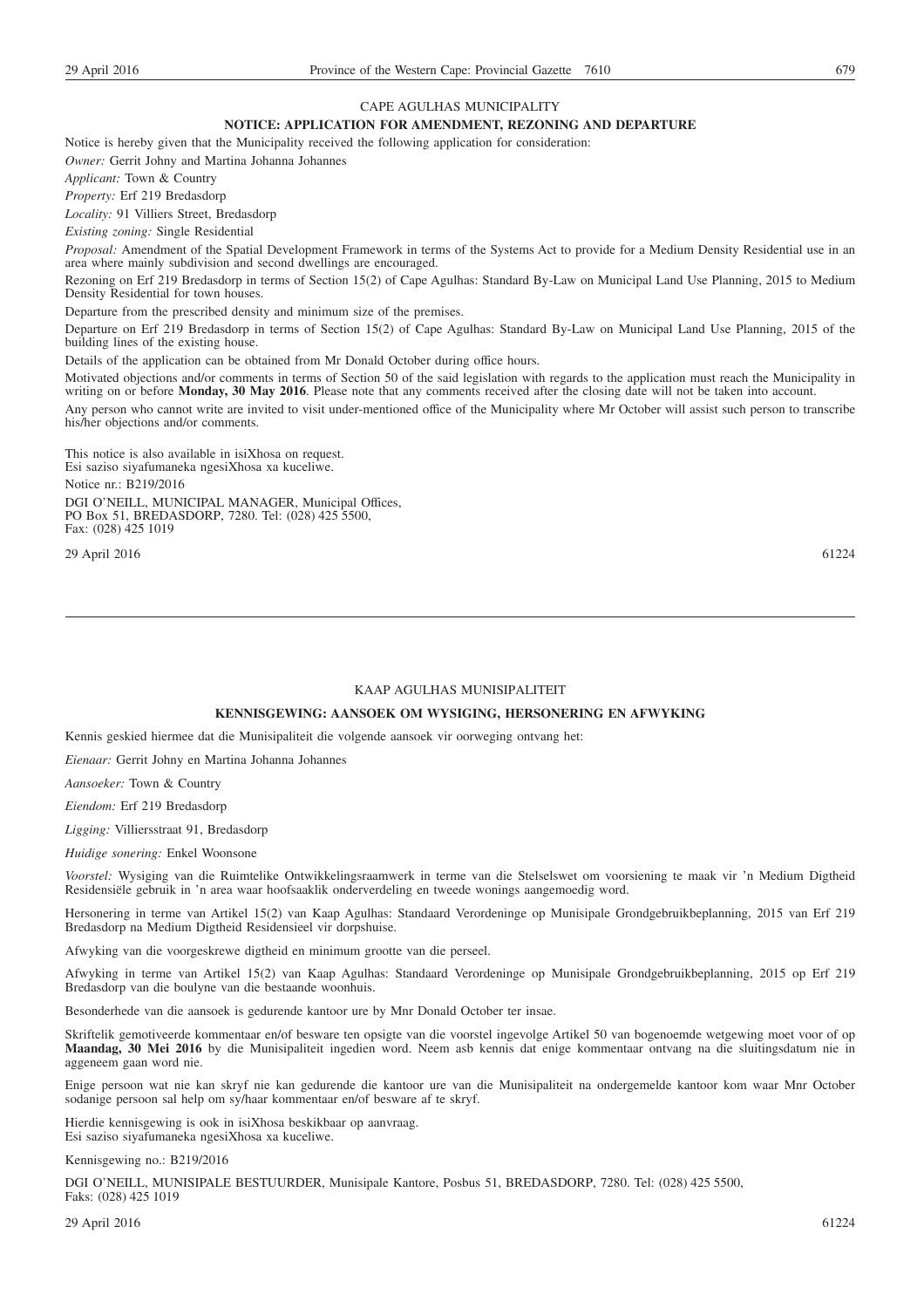#### THEEWATERSKLOOF MUNICIPALITY

#### **APPLICATION FOR THE AMENDMENT OF AN APPROVED SUBDIVISION PLAN: UNREGISTERED PORTION 47 (A PORTION OF PORTION 25) OF THE FARM COMPAGNIESDRIFT NO. 436,**

#### **CALEDON DISTRICT**

*Applicant:* Adolph Jacobus Jonker

*Owner:* Gholf Jonker Import & Export (Pty) Ltd.

*Reference number:* L/535

*Property Description:* Unregistered Portion 47 (a portion of portion 25) of the Farm Compagniesdrift No. 436, Caledon District

*Notice Number:* KOR 24/2016

*Detailed description of proposal:* The amendment of an approved Subdivision Plan of Unregistered Portion 47 (a portion of portion 25) of the farm Compagniesdrift No. 436, Caledon District, in terms of Section 15(2)(k) of the Theewaterskloof Municipal By-Law on Municipal Land Use Planning.

Notice is hereby given in terms of Section 45 of the Theewaterskloof Municipality: By-law on Municipal Land Use Planning that the abovementioned application has been received and is available for inspection during office hours at the Department: Town Planning and Building Control at 6 Plein Street, Caledon, 7230. Any written comments or objections may be addressed in terms of Section 50 of the said legislation to the Municipal Manager, P.O Box 24, Caledon, 7230/Fax: 028 214 1289/E-mail: **twkmun@twk.org.za** before or on **25 May 2016** from the date of publication of this notice, quoting your name, address or contact details, interest in the application and reasons for comments. Telephonic enquiries can be made to **Marianne Gertze: Assistant Town Planner** at **028 214 3300**. The Municipality may refuse to accept comments received after the closing date. Any person who cannot write will be assisted by a Municipal official by transcribing their comments.

S WALLACE, MUNICIPAL MANAGER, Municipal Offices, PO Box 24, CALEDON, 7230

29 April 2016 61237

#### THEEWATERSKLOOF MUNISIPALITEIT

#### **AANSOEK OM WYSIGING VAN GOEDGEKEURDE ONDERVERDELINGSPLAN: ONGEREGISTREERDE GEDEELTE 47 ('N GEDEELTE VAN GEDEELTE 25) VAN DIE PLAAS COMPAGNIESDRIFT, NR. 436**

#### **CALEDON DISTRIK**

*Aansoeker:* Adolph Jacobus Jonker

*Eienaar:* Gholf Jonker Import & Export (Pty) Ltd.

*Verwysingsnommer:* L/535

*Grond Beskrywing:* Ongeregistreerde Gedeelte 47 ('n ged. van ged. 25) van die Plaas Compagniesdrift, Nr. 436, Caledon Distrik.

*Kennisgewingnommer:* KOR 24/2016

*Volledige beskrywing van aansoek:* Die wysiging van die goedgekeurde onderverdelingsplan van ongeregistreerde Gedeelte 47 ('n gedeelte van gedeelte 25) van die Plaas Compagniesdrift, Nr. 436, Caledon Distrik, ingevolge van Artikel 15(2)(k) van die Theewaterskloof Munisipale Verordening op Munisipale Grondgebruiksbeplanning.

Kennis word hiermee gegee ingevolge van Artikel 45 van die Theewaterskloof Munisipaliteit se Verordening op Munisipale Grondgebruikbeplanning dat bogenoemde aansoek ontvang is en beskikbaar is vir inspeksie gedurende kantoorure by die Departement Stadsbeplanning en Boubeheer, Caledon by 6 Plein straat, Caledon, 7230. Enige skriftelike besware of kommentaar teen die voorstel kan ingevolge van Artikel 50 van die genoemde wetgewing aan die Munisipale Bestuurder, Posbus 24, Caledon, 7230/Faks no. 028 214 1289/E-pos **twkmun@twk.org.za** gestuur word voor of op **25 Mei 2016** na die publikasie van hierdie kennisgewing, met vermelding van jou naam, adres of kontakbesonderhede, belang in die aansoek en redes vir kommentaar. **Telefoniese navrae kan gerig word na Marianne Gertze: Assistent Stadsbeplanner by 028 214 3300**. Die Munisipaliteit kan weier om enige kommentaar te aanvaar wat na die sluitingsdatum ontvang word. Persone wie nie kan skryf nie, kan by die munisipale kantoor aanmeld en 'n munisipale amptenaar sal behulpsaam wees om die relevante kommentaar of inligting skriftelik te dokumenteer.

S WALLACE, MUNISIPALE BESTUURDER, Munisipale Kantore, Posbus 24, CALEDON, 7230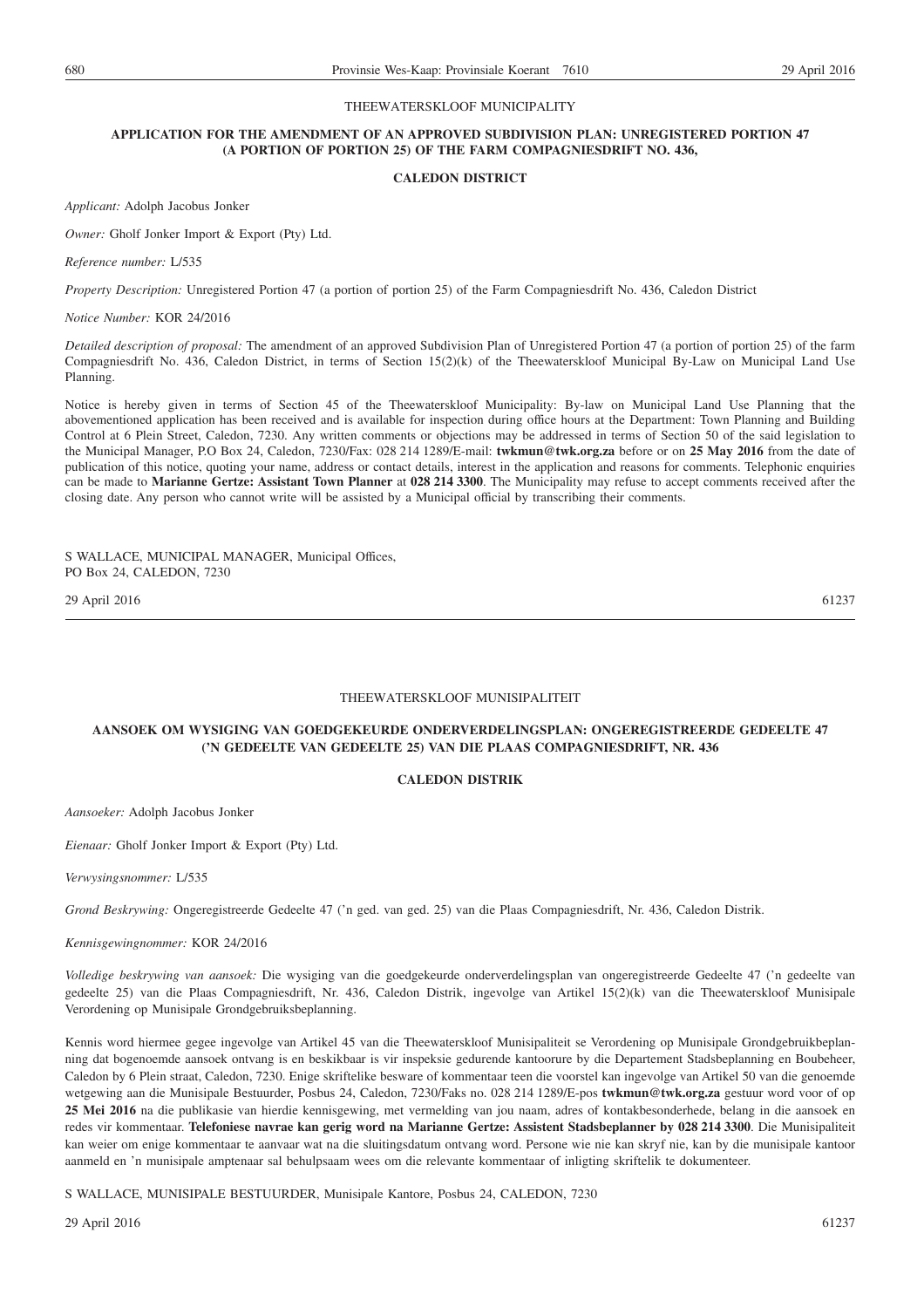#### KNYSNA MUNICIPALITY

#### **LAND USE PLANNING ORDINANCE, 1985 (ORDINANCE 15 OF 1985)**

#### **SUBDIVSION AND DEPARTURE**

#### **APPLICATION NUMBER: 1201,** 102104000, 18 Kennet Street, KNYSNA

Notice is hereby given in terms of Sections 17 of the Land Use Planning Ordinance, 1985 (Ordinance 15 of 1985) that the under mentioned application has been received by the Municipal Manager and is open for inspection during office hours at: Municipal Town Planning Offices, Old Main Building, 3 Church Street, Knysna (Tel: 044 302 6319) as well as the Knysna Library, Knysna. Any objections, with full reasons thereof, should be lodged in writing with the Municipal Manager, PO Box 21, Knysna, 6570 on or before **Monday 30 May 2016** quoting the above Ordinance and objector's erf number and postal/e-mail address. Kindly note that the application is also available on our website www.knysna.gov.za.

Notice is further given in terms of Section 21(4) of the Local Government: Municipal Systems Act, (Act 32 of 2000) that people who cannot write may approach the Municipal Town Planning Office at 3 Church Street, Knysna during normal office hours where the Secretary will refer you to the responsible official who will assist you in putting your comments or objections in writing.

*Applicant:* Marike Vreken Town Planners

*Nature of application:*

#### **Sub-division and Departure:**

- 1. Application for the subdivision of Erf 2104 Knysna into three portions (Remainder—1817m<sup>2</sup>, Portion 1—1317m<sup>2</sup> and Portion 2—1512m<sup>2</sup>) in terms of Section 24 of the Land Use Planning Ordinance, 1985 (Ordinance 15 of 1985);
- 2. A departure in terms of Section 15(1)(a)(i) of the Land Use Planning Ordinance, 1985 (Ordinance 15 of 1985) for a departure to allow, portions sizes less than 1500m<sup>2</sup> in order to accommodate the subdivision on Erf 2104.
- 3. A departure in terms of Section 15(1)(a)(i) of the Land Use Planning Ordinance, 1985 (Ordinance 15 of 1985) to allow the relaxation of the street building line of the proposed Portion 1 to accommodate a garage.

#### *File reference:* 102104000

GRANT EASTON, MUNICIPAL MANAGER

29 April 2016 61241

#### KNYSNA MUNISIPALITEIT

#### **ORDONNANSIE OP GRONDGEBRUIKBEPLANNING, 1985 (ORDONNANSIE 15 VAN 1985)**

#### **ONDERVERDELING EN AFWYKING**

#### **AANSOEK NOMMER: 1201,** 102104000, Kennetstraat 18, KNYSNA

Kennis geskied hiermee ingevolge Artikel 17 in terme van die Grondgebruik Beplannings Ordonnansie (Ordonnansie 15 van 1985) dat die onderstaande aansoek deur die Munisipale Bestuurder ontvang is en ter insae lê, gedurende kantoorure by: Munisipale Stadsbeplanning Kantore, Old Maingebou, Kerkstraat 3, Knysna (Tel: 044 302 6319) asook die Knysna Biblioteek, Knysna. Enige besware met volledige redes daarvoor, moet skriftelik by die Munisipale Bestuurder, Posbus 21, Knysna, 6570, ingedien word op of voor **Maandag 30 Mei 2016,** met vermelding van bogenoemde Ordonnansie en beswaarmaker se erfnommer en posadres/e-pos adres. Neem asseblief kennis dat die aansoek is ook beskikbaar op ons webwerf www.knysna.gov.za.

Ingevolge Artikel 21(4) van die Wet op Plaaslike Regering: Munisipale Stelsels 2000 (Wet 32 van 2000) word verder kennis gegee dat persone wat nie kan skryf nie die Stadsbeplanningsafdeling (Kerkstraat 3) kan nader tydens normale kantoorure waar die Sekretaresse u sal verwys na die betrokke amptenaar wat u sal help om u kommentaar of besware op skrif te stel.

*Aansoeker:* Marike Vreken Stadsbeplanners

#### *Aard van Aansoek:*

#### **Onderverdeling en Afwyking:**

- 1. Die onderverdeling van Erf 2104, Knysna na 3 gedeeltes (Restant—1817m<sup>2</sup>, Gedeelte 1—1317m<sup>2</sup> en Gedeelte 2-1512m<sup>2</sup>), ingevolge Artikel 24 van die Grondgebruik Beplannings Ordonnansie, 1985 (Ordonnansie 15 van 1985);
- 2. 'n Afwyking ingevolge Artikel 15(1)(a)(i) van die Ordonnansie op Grondgebruikbeplanning, 1985 (Ordonnansie 15 van 1985) vir 'n afwyking toe te laat, gedeeltes groottes minder as 1500m<sup>2</sup> ten einde die onderverdeling te akkommodeer op Erf 2104.
- 3. 'n Afwyking ingevolge Artikel 15(1)(a)(i) van die Ordonnansie op Grondgebruikbeplanning, 1985 (Ordonnansie 15 van 1985) om die verslapping van die straatboulyn van die voorgestelde Gedeelte 1 toe te laat om 'n garage te akkommodeer.

*Lêerverwysing:* 102104000

GRANT EASTON, MUNISIPALE BESTUURDER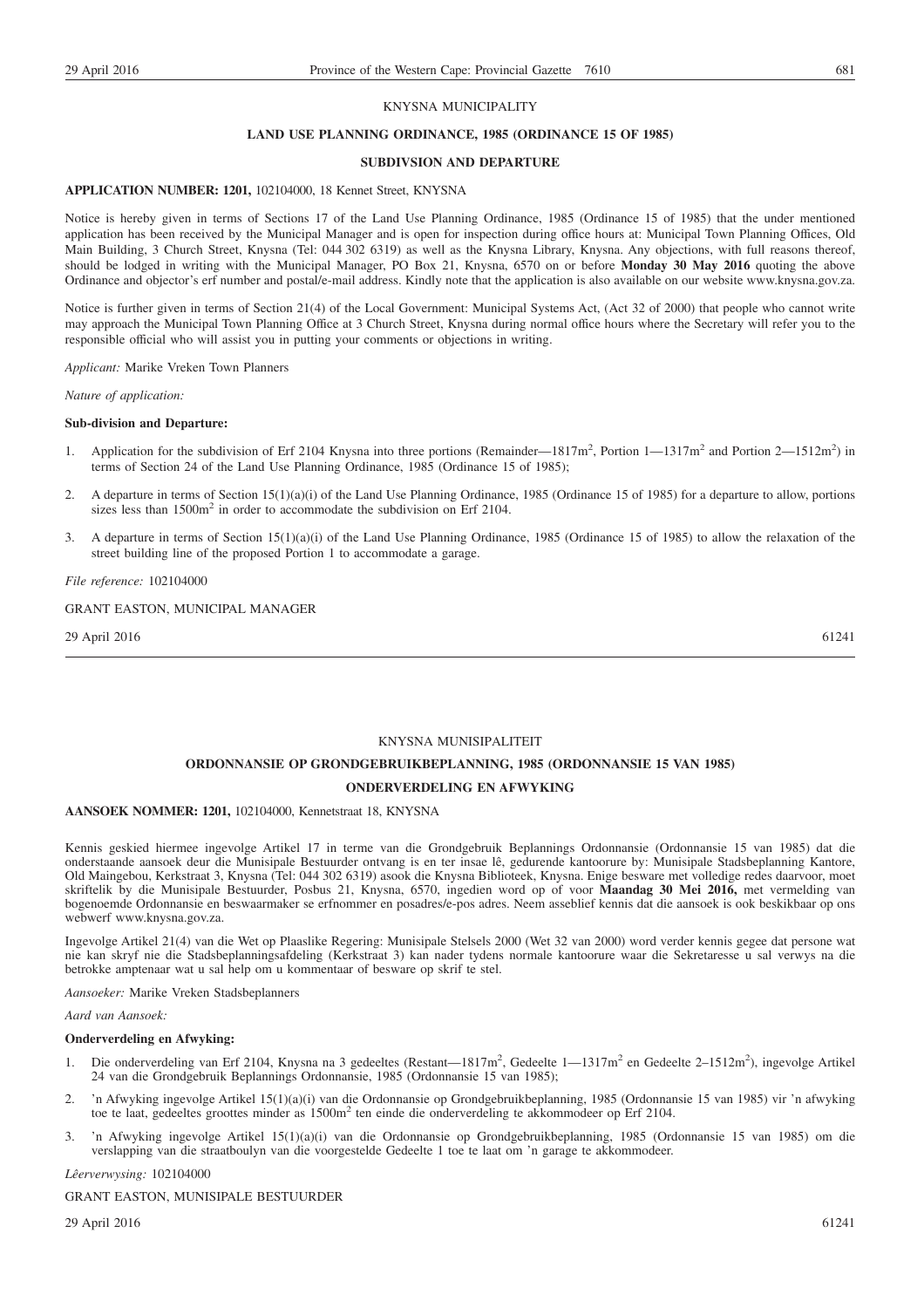#### GEORGE MUNICIPALITY

#### **NOTICE NO: 050/2015**

#### **REMOVAL OF RESTRICTIONS AND DEPARTURE: ERF 2765, GEORGE**

Notice is hereby given in terms of Section 45 of the George Municipality's By-Law on Municipal Land Use Planning that the undermentioned application has been received and is open to inspection during weekdays between 07:45 and 16:30 at the Department: Human Settlements, Land Affairs and Planning, Civic Centre, 5,h Floor, York Street, George.

Any comments or objections with full reasons therefor, should be lodged in writing in terms of Section 50 of the said legislation at the office of the Senior Manager: Land Use Planning, PO Box 19, George, 6530, on or before **30 May 2016**, quoting the reference number, your property description and physical address. Telephonic enquiries in this regard may be made at 044–801 9473 (Marisa Arries) or e-mail: marisa@george.org.za. Any person, who is unable to write, can submit their objection verbally to the Council's office where they will be assisted by a staff member to put their comments in writing. Any comments received after the aforementioned closing date may be disregarded.

#### *Applicant:* Delplan

*Nature of application:*

- 1. Removal in terms of Section 15(2)(f) of the George Municipality: Land Use Planning By Law (2015) of Restrictive Conditions B(b) and (c) to allow a second dwelling unit on Erf 2765, George;
- 2. Departure in terms of Section 15(2)(b) of the mentioned By Law for the following on Erf 2765, George:
	- (a) Second dwelling unit;
	- (b) Relaxation of the following building lines;
		- (i) Northern side boundary building line from 3,0m to 0,0m for a new double carport and to 1,5m for an existing swimming pool;
		- (ii) Rear boundary building line from 3,0m to 0,0m for the second dwelling unit.

T BOTHA, MUNICIPAL MANAGER, Civic Centre, York Street, GEORGE, 6530. Tel: (044) 801 9473, Fax: 086 570 1900 Email: marisa@george.org.za

29 April 2016 61242

#### GEORGE MUNISIPALITEIT

#### **KENNISGEWING NR: 050/2016**

#### **OPHEFFING VAN BEPERKINGS EN AFWYKING: ERF 2765, GEORGE**

Kragtens Artikel 45 van die George Munisipaliteit se Verordening op Munisipale Grondgebruiksbeplanning word hiermee kennis gegse dat die onderstaande aansoek ontvang is en ter insae lê gedurende weeksdae tussen 07:45 en 16:30 by die Departement: Menslike Nederettings, Grondsake en Beptanning, Burgersentrum, 5de vloer, Yorkstraat, George.

Enige kommentare of besware met die volledige redes daarvoor, moet skriftelik in terme van Artikel 50 van die genoemde wetgewing by die kantoor van die Senior Bestuurder Grondgebruikbeplanning, Posbus 19, George, 6530 ingedien word op of voor **30 Mei 2016**, met vermelding van die verwysingsnommer, u eiendomsbeskrywlng en fisiese adres. Telefoniese navrae in hierdie verband kan gerig word by 044–801 9473 (Marisa Arries) of e-pos: marisa@george.org.za. Indien 'n persoon nie kan skryf nie, kan sodanige persoon sy beswaar mondelings by die Raad se kantoor aflê waar 'n persooneellid sal help om die kommentaar op skrif te stel. Enige kommentaar wat na die voorgemelde sfuitingsdatum ontvang word, mag moontlik nie in ag geneem word nie.

#### *Aansoeker: Delplan*

*Aard van aansoek:*

- 1. Opheffing ingevolge Artikel 15(2)(f) van die George Munisipaliteit: Verordening op Grongebruiksbeplanning (2015) van Beperkende Voorwaardes B(b) en (c) om 'n tweede wooneenheid op Erf 2765, George toe te laat;
- 2. Afwyking in terme van Artikel 15(2)(b) van die genoemde Verordening vir die volgende op Erf 2765, George:
	- (a) Tweede wooneenheid;
	- (b) Verslapping van die volgende boulyne:
		- (i) Noordelike sygrens boulyn vanaf 3,0m na 0,0m vir 'n nuwe dubbel motorafdak en na 1,5m vir 'n bestaande swembad;
		- (ii) Agtergrens boulyn vanaf 3,0m na 0,0m vir 'n tweede wooneenheid.

T BOTHA, MUNISIPALE BESTUURDER, Burgersentrum, Yorkstraat, GEORGE, 6530. Tel: (044) 801 9473, Faks: 086 570 1900 Epos: marisa@george.org.za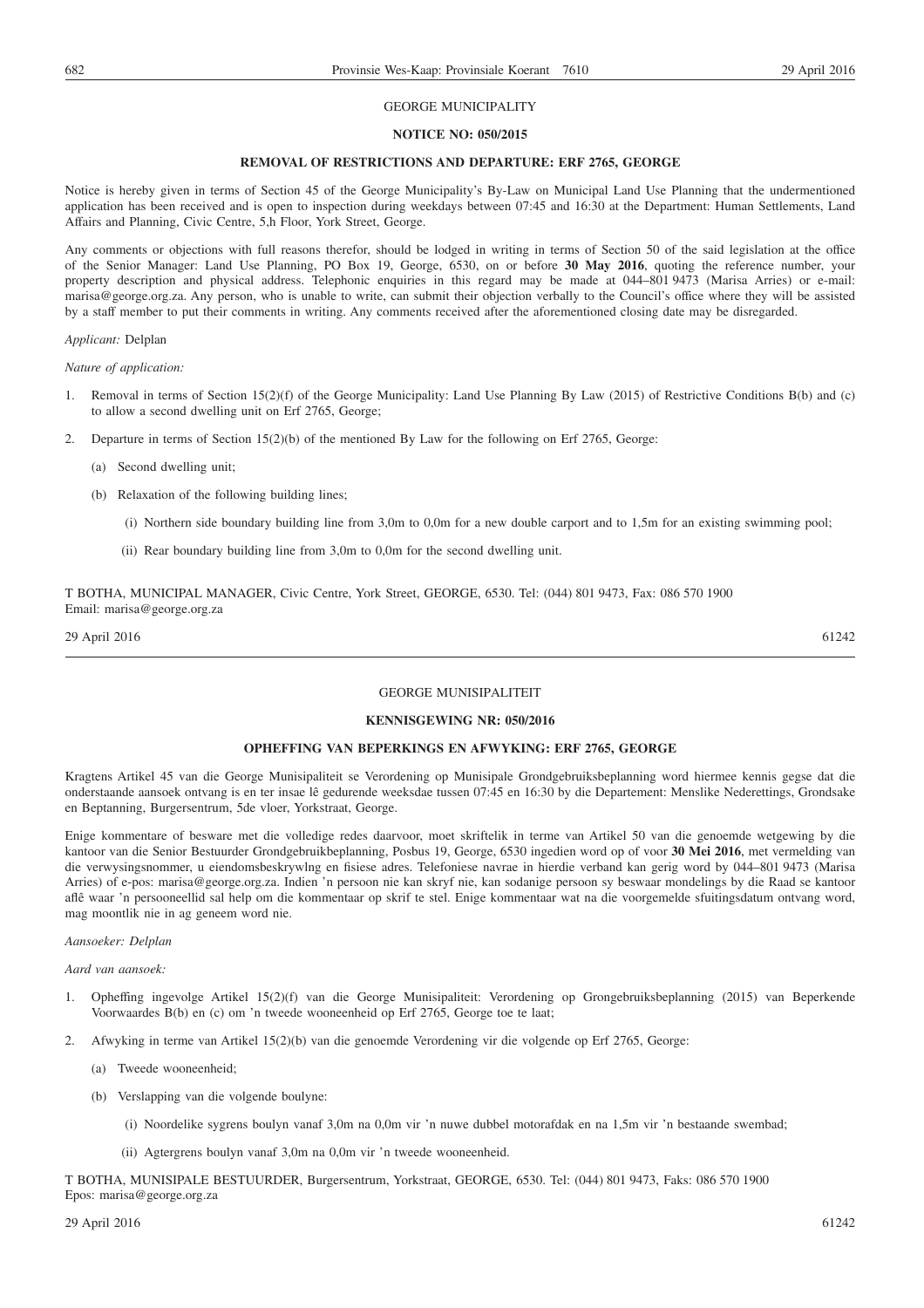#### GEORGE MUNICIPALITY

#### **NOTICE NO: 024/2015**

#### **SUBDIVISION, REZONING, CONSENT USE AND DEPARTURE: KRAAIBOSCH 195/5, DIVISION GEORGE**

Notice is hereby given that Council has received the following application on the abovementioned property:

- 1. Subdivision of the abovementioned property in terms of Section 24(2) of Ordinance 15 of 1985 into 2 portions (Portion  $1 =$  $\pm$ 31,9616 ha and Remainder =  $\pm$ 18,64 ha);
- 2. Rezoning in terms of Section 17(2)(a) of Ordinance 15 of 1985 of Portion 1 from Agriculture Zone I to a Subdivisional Area;
- 3. Subdivision in terms of Section 24(2) of Ordinance 15 of 1985 of the abovementioned Subdivisional Area into a Portion A = ±5,7977 ha (Residential Zone II and Transport Zone II (Public Street)), Portion B =  $\pm 2,3273$  ha (Residential Zone II), Portion C  $= \pm 4,6502$  ha (Residential Zone II) and Remainder (Portions D and  $E$ ) =  $\pm$ 19,186 ha (Subdivisional Area);
- 4. Consent use in terms of Regulation 4.6 of the Section 8 Zoning Scheme to utilise the abovementioned Portions A, B and C as a retirement village;
- 5. Departure in terms of Section 15 of Ordinance 15 of 1985 to:
	- (a) Increase the maximum allowable size of a Grouphousing erf from 2,0 ha to 5,7977 ha (Portion A), to 2,3273 ha (Portion B) and to 4,6502 ha (Portion C);
	- (b) Allow 3 Group housing erven next to each other;
	- (c) Increase the maximum allowable density on a Group housing erf from 20 units/ha to 27 units/ha (Portion A) and to 39 units/ha (Portion B). (The average density for the total Retirement village is 21,92 units/ha).
- 6. Subdivision in terms of Section 24(2) of Ordinance 15 of 1985 of:
	- (a) Portion A into 156 Residential Zone II erven (Retirement village dwelling units with an average size of  $\pm 165$ m<sup>2</sup>), 1 Community facility erf (kitchen, reception etc.), 2 Open Space II erven (Private open space), 1 Open Space II erf (Private streets) and 1 Transport Zone II erf (Public street);
	- (b) Portion B into 90 Residential Zone II erven (Retirement village dwelling units with an average size of  $\pm 165$ m<sup>2</sup>) and 1 Open Space II erf (Private street);
	- (c) Portion C into 71 Residential Zone II erven (Retirement village dwelling units with an average size of  $\pm 370$ m<sup>2</sup>, 1 Open Space II erf (Private open space) and 2 Open Space II erven (Private streets).

Details of the proposal are available for inspection at the Council's office, Civic Centre, 5th Floor, York Street, George, during normal office hours, Monday to Friday. Enquiries: Marisa Arries, Reference: Kraaibosch 195/5, Division George.

Motivated objections, if any, must be lodged in writing with the abovementioned office by not later than **Monday, 30 May 2016**. Please take note that no objections by e-mail will be accepted.

Any person, who is unable to write, can submit their objection verbally to the Council's office where they will be assisted by a staff member to put their comments in writing.

T BOTHA, MUNICIPAL MANAGER, Civic Centre, York Street, GEORGE, 6530. Tel: (044) 801 9473, Fax: 086 570 1900 Email: marisa@george.org.za

29 April 2016 61243

GEORGE MUNISIPALITEIT

#### **KENNISGEWING NR: 024/2016**

#### **ONDERVERDELING, HERSONERING, VERGUNNINGSGEBRUIK EN AFWYKING: KRAAIBOSCH 195/5, AFDELING GEORGE**

Kennis geskied hiermee dat die Raad die volgende aansoek op bogenoemde eiendom ontvang het:

- 1. Onderverdeling van bogenoemde eiendom in terme van Artikel 24(2) van Ordonnansie 15 van 1985 in 2 gedeeltes (Gedeelte 1 =  $\pm$ 31,9616 ha en Restant =  $\pm$ 18,64 ha);
- 2. Hersonering in terme van Artikel 17(2)a van Ordonnansie 15 van 1985 van Gedeelte 1 vanaf Landbousone I na 'n Onderverdelingsgebied;
- 3. Onderverdeling in terme van Artikel 24(2) van Ordonnansie 15 van 1985 van bogenoemde Onderverdelingsgebied in 'n Gedeelte A = ± 5,7977 ha (Residensiële Sone II en Vervoersone II (Publiekestraat)), Gedeelte B = ±2,3273 ha (Residensiële Sone II), Gedeelte C = ±4,6502 ha (Residensiële Sone II) en Restant (Gedeeltes D en  $E$ ) =  $\pm$ 19,1864 ha (Onderverdelingsgebied);
- 4. Vergunningsgebruik ingevolge Regulasie 4.6 van die Arlikel 8 Soneringskema om die bogenoemde Gedeeltes A, B en C as 'n aftree-oord te gebruik;
- 5. Afwyking in terme van Artikel 15 van Ordonnansie 15 van 1985 om:
	- (a) Die maksimum grootte van ''n Groepsbehuisingserf te verhoog vanaf 2,0 ha na 5,7977 ha (Gedeelte A), na 2,3273 ha (Gedeelte B) en na 4,6502 ha (Gedeelte C);
	- (b) 3 Groepsbehuisingserwe langs mekaar toe te laat;
	- (c) Die maksimum toelaatbare digtheid op 'n Groepsbehuisingserf te verhoog vanaf 20 eenhede/ha na 27 eenhede/ha (Gedeelte A) en na 39 eenhede/ha (Gedeelte B). (Die gemiddelde digtheid vir die totale Aftree-oord is 21,92 eenhede/ha).
- 6. Onderverdeling in terme van Artikel 24(2) van Ordonnansie 15 van 1985 van:
	- (a) Gedeelte A in 156 Residensiële Sone II erwe (Aftree-oord wooneenhede met gemiddelde groote van ±165m<sup>2</sup>), 1 Gemeenskapsfasiliteit erf (eetsaal, kombuis, ontvangs ens.), 2 Oopruimte Sone II erwe (Privaat oopruimte), 1 Oopruimte Sone II erf (Privaat strate) en 1 Vervoersone II erf (Publieke straat);
	- (b) Gedeelte B in 90 Residensiële Sone II erwe (Aftree-oord wooneenhede met gemiddelde groote van  $\pm 165$ m<sup>2</sup>) en 1 Oopruimte Sone II ert (Privaat straat);
	- (c) Gedeelte C in 71 Residensiële Sone II erwe (Aftree-oord wooneenhede met gemiddelde groote van ±370m<sup>2</sup>), 1 Oopruimte Sone II erf (Privaat oopruimte) en 2 Oopruimte Sone II erwe (Privaat strate).

Volledige besonderhede van die voorstel sal gedurende gewone kantoorure, Maandag tot Vrydag. ter insae beskikbaar wees by die Raad se kantoor, Burgersentrum, 5de Vloer, Yorkstraat. George. Navrae: Marisa Arries, Verwysing: Kraaibosch 195/5, Afdeling George

Gemotiveerde besware, indien enige, moet skriftelik by die bogenoemde kantoor ingedien word nie later nie as **Maandag, 30 Mei 2016**. Let asseblief daarop dat geen e-pos besware aanvaar word nie.

Indien 'n persoon nie kan skryf nie, kan sodanige persoon sy kommentaar mondelings by die Raad se kantoor aflê waar 'n persooneellid sal help om die kommentaar/vertoë op skrif te stel.

T BOTHA, MUNISIPALE BESTUURDER, Burgersentrum, Yorkstraat, GEORGE, 6530. Tel: (044) 801 9473, Faks: 086 570 1900 Epos: marisa@george.org.za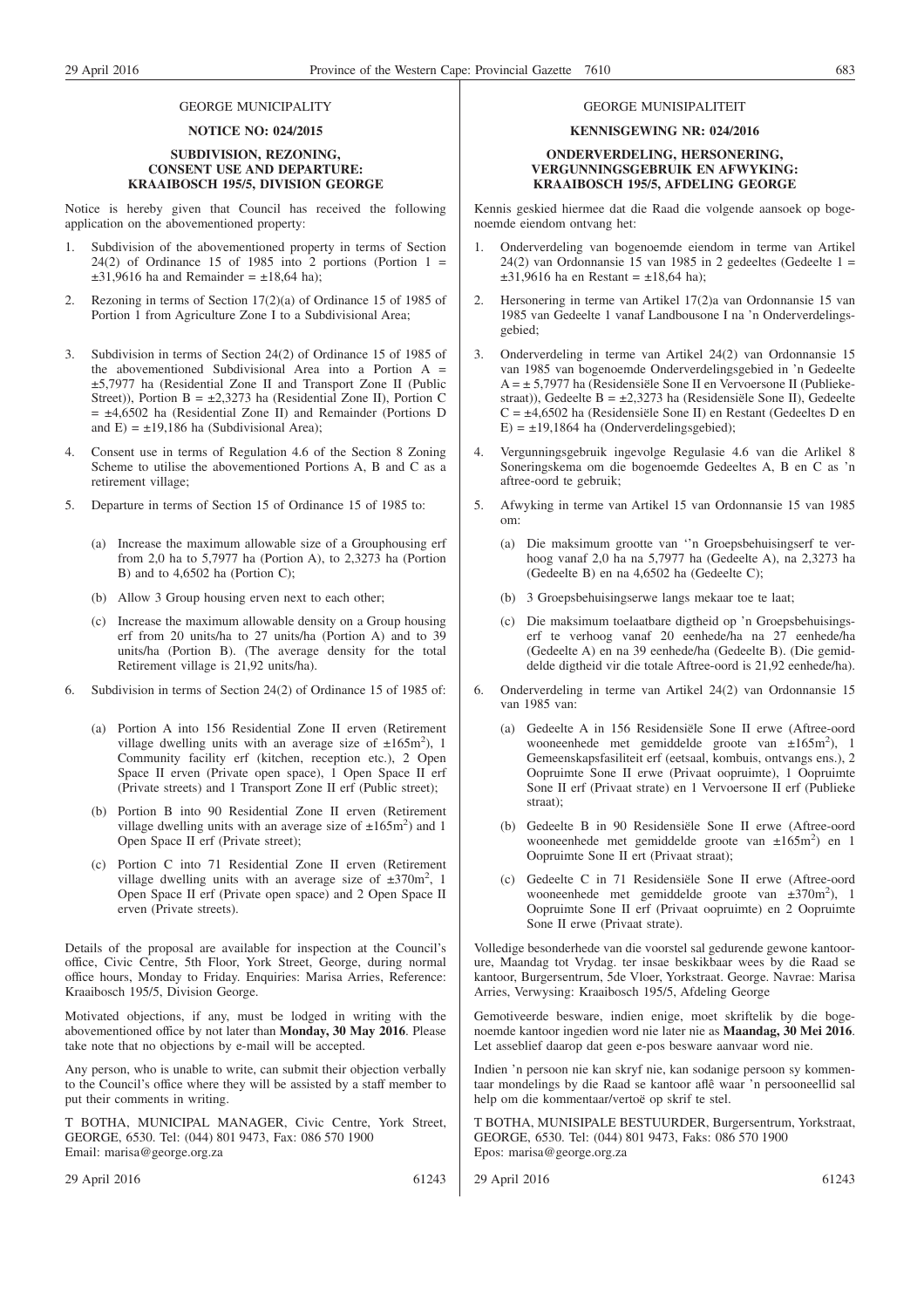## WESTERN CAPE GAMBLING AND RACING BOARD

**OFFICIAL NOTICE**

#### **RECEIPT OF AN APPLICATION FOR THE PROCUREMENT OF A FINANCIAL INTEREST AND**

**CERTIFICATES OF SUITABILITY**

In terms of the provisions of Section 32(2) of the Western Cape Gambling and Racing Act, 1996 (Act 4 of 1996) (''The Act''), as amended, the Western Cape Gambling and Racing board hereby gives notice that the following applications for the procurement of a financial interest, as provided for in Section 58 of The Act; and certificates of suitability in terms of Western Cape Gambling and Racing Regulations, as provided for in Regulation 18, have been received.

| Name of licence holder:                                                                                | NETBET (Pty) Ltd                                                                                                                                            |
|--------------------------------------------------------------------------------------------------------|-------------------------------------------------------------------------------------------------------------------------------------------------------------|
| <b>Registration number:</b>                                                                            | 2012/187650/07                                                                                                                                              |
| Current shareholding structure<br>of the licence holder:                                               | Tyrone Dobbin $(50\%)$<br>Cuan Chelin $(50\%)$                                                                                                              |
| Name of applicant and percentage of direct financial<br>interest to be procured in the licence holder: | K2015346485 (Pty) Ltd $(33.3\%)$<br>Dobbin Capital (Pty) Ltd (22.2%)<br>Chelin Capital (Pty) Ltd $(44.4\%)$                                                 |
| Name of applicant and percentage indirect financial<br>interest to be procured in the licence holder:  | Safika Holdings (Pty) Ltd (16.98%)<br>Dobbin Family Trust (13.32%)<br>Tyrone Dobbin (8.88%)<br>Cuan Chelin Family Trust (29.74%)<br>Caun Chelin $(14.65\%)$ |

All persons have the opportunity to object to or comment on the above applications. Where objections are lodged, the grounds on which such objections are founded must be furnished. Where comment is furnished, full particulars and facts to substantiate such comment must be provided. The name, address and telephone number of the person submitting the objection or offering the comment must also be provided. Comments or objections must reach the Board not later than **16:00** on **20 May 2016.**

The application is open for inspection by interested persons at the Boards offices, at the address listed below, during normal office hours before **16:00** on **20 May 2016**.

**Objections or comments must be forwarded to the Chief Executive Officer, Western Cape Gambling and Racing Board, P.O. Box 8175, Rogge Bay 8012 or handed to the Chief Executive Officer, Western Cape Gambling and Racing Board, Seafare House, 68 Orange Street, Gardens, Cape Town or faxed to the Chief Executive Officer on 021 422 2602, or emailed to objections.racing-betting@wcgrb.co.za**

29 April 2016 61240

#### WES-KAAPSE RAAD OP DOBBELARY EN WEDRENNE

#### **AMPTELIKE KENNISGEWING**

#### **ONTVANGS VAN 'N AANSOEK VIR DIE VERKRYGING VAN 'N FINANSIËLE BELANG EN GESKIKTHEIDSERTIFIKATE**

Kragtens die bepalings van Artikel 32(2) van die Wes-Kaapse Wet op Dobbelary en Wedrenne, 1996 (Wet 4 van 1996) (''Die Wet''), soos gewysig, gee die Wes-Kaapse Raad op Dobbelary en Wedrenne hiermee kennis dat aansoeke om 'n geldelike belang, soos beoog in artikel 58 van die Wet; en geskiktheidsertifikate in terme van die Wes-Kaapse Dobbelary en Wedrenne Regulasies, soos voorsien word in Regulasie 18, ontvang is: **Naam van lisensiehouer:** NETBET (Edms) Bpk

| Registrasienommer:                                                                                    | 2012/187650/07                                                                                                                                               |
|-------------------------------------------------------------------------------------------------------|--------------------------------------------------------------------------------------------------------------------------------------------------------------|
| Huidige aandelestruktuur                                                                              | Tyrone Dobbin $(50\%)$                                                                                                                                       |
| van die lisensiehouer:                                                                                | Cuan Chelin $(50\%)$                                                                                                                                         |
| Naam van aansoeker en persentasie geldelike belang                                                    | K2015346485 (Edms) Bpk (33.3%)                                                                                                                               |
| wat aansoeker in                                                                                      | Dobbin Capital (Edms) Bpk (22.2%)                                                                                                                            |
| lisensiehouer beoog:                                                                                  | Chelin Capital (Edms) Bpk $(44.4\%)$                                                                                                                         |
| Naam van aansoeker en persentasie Indirekte geldelike<br>belang wat aansoeker in lisensiehouer beoog: | Safika Holdings (Edms) Bpk (16.98%)<br>Dobbin Family Trust (13.32%)<br>Tyrone Dobbin (8.88%)<br>Cuan Chelin Family Trust (29.74%)<br>Caun Chelin $(14.65\%)$ |

Alle persone kry die geleentheid om beswaar teen of kommentaar ten opsigte van bogemelde aansoeke aan te teken. In geval van besware, moet die gronde waarop sodanige beswaar gebaseer is, verskaf word. Waar kommentaar verstrek word, moet volle besonderhede en feite om sodanige kommentaar te staaf, voorsien word. Die naam, adres en telefoonnommer van die persoon wat beswaar wil maak of kommentaar wil lewer, moet ook voorsien word. Kommentaar of besware moet die Raad nie later nie as **16:00** op **20 Mei 2016** bereik.

Die aansoek is oop vir inspeksie deur persone wat 'n belang het in die aansoek, gedurende normale werksure by die kantoor van die Dobbelraad, soos aangedui hieronder, voor **16:00** op **20 Mei 2016**.

**Besware of kommentaar moet gestuur word aan die Hoof-Uitvoerende Beampte, Wes-Kaapse Raad op Dobbelary en Wedrenne, Posbus 8175, Roggebaai 8012, of ingehandig word by die Hoof-Uitvoerende Beampte, Wes-Kaapse Raad op Dobbelary en Wedrenne, Seafare Huis, Oranjestraat 68, Tuine, Kaapstad 8001 of aan die Hoof-Uitvoerende Beampte gefaks word na 021 422 2602 of per e-pos na objections.racing-betting@wcgrb.co.za gestuur word.**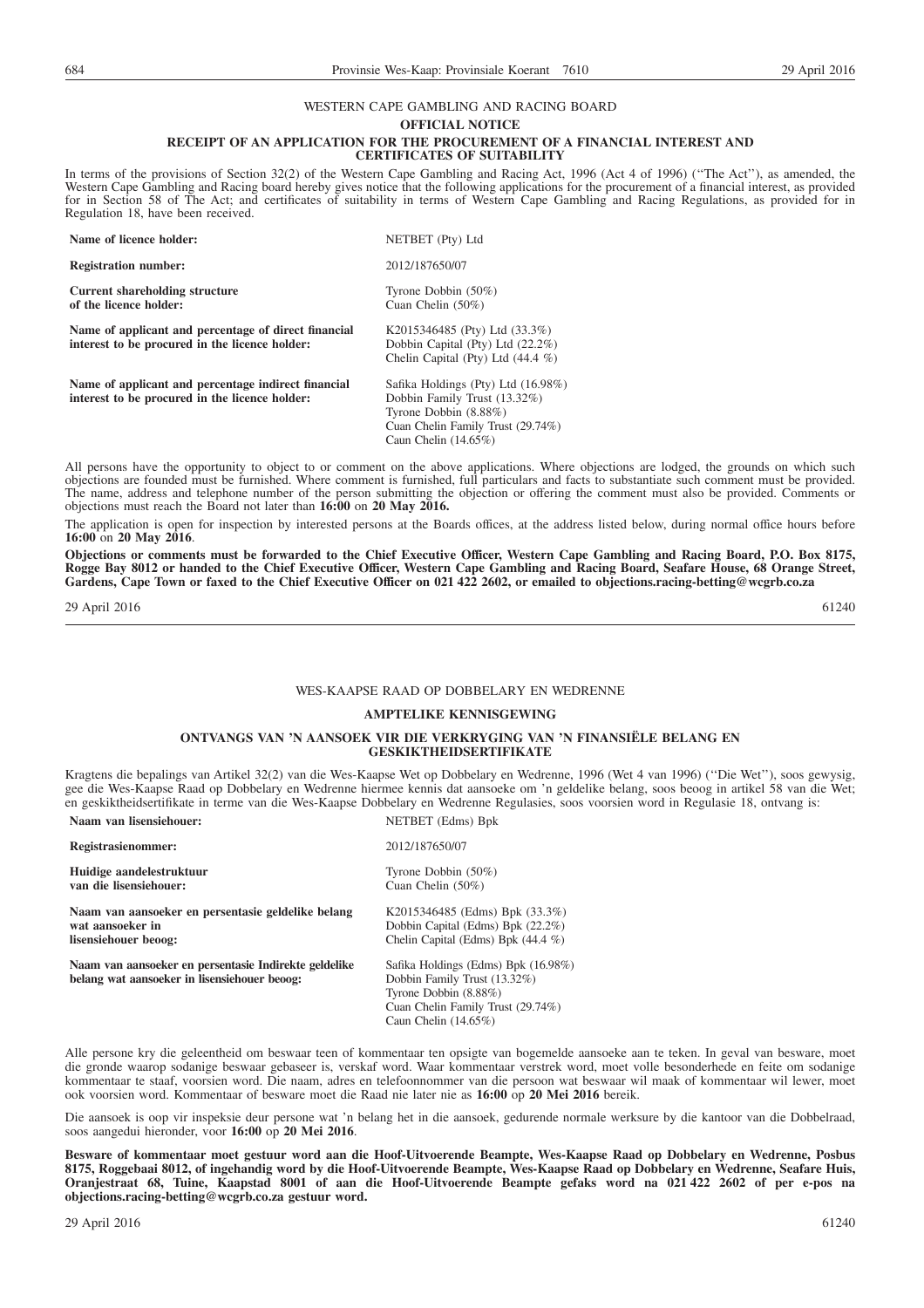#### SWARTLAND MUNICIPALITY

#### **NOTICE 122/2015/2016**

#### **PROPOSED REZONING AND DEPARTURE OF ERF 613, CHATSWORTH**

*Applicant:* CK Rumboll & Partners, PO Box 211, Malmesbury, 7299. Tel no. 022–4821845

*Owner:* AH Booranoodien, 7 Dervish Lodge, Thirteen Avenue, Schaapkraal, 7941. Tel no. 021–3961397

*Reference number:* 15/3/3–2/Erf\_613 / 15/3/4–2/Erf\_613

*Property Description:* Erf 613, Chatsworth

*Physical Address:* Malmesbury Road, Chatsworth

*Detailed description of proposal:*

An application has been received for the rezoning of Erf 613 (892m<sup>2</sup> in extent), Chatsworth from single residential zone 1 to business zone 2 in terms of section 15(2)(a) of Swartland Municipality: By-law on Municipal Land Use Planning (PG 7420 of 3 July 2015). The purpose of the application is to operate a neighbourhood shop  $(\pm 53m^2)$  and a flat  $(\pm 41m^2)$  from the property.

Application is also made for a departure in order to depart from the 3m side building line (northern boundary) to  $\pm 0$ m due to the placement of the existing building, in terms of section 15(2)(b) of Swartland Municipality: By-law on Municipal Land Use Planning (PG 7420 of 3 July 2015).

Notice is hereby given in terms of section 45(2) of the By-law on Municipal Land Use Planning that the abovementioned application has been received and is available for inspection from Monday to Thursday between 08:00–13:00 and 13:45–17:00 and Friday 08:00–13:00 and 13:45–15:45 at the Department Development Services, office of the Senior Manager: Built Environment, Municipal Office, Church Street, Malmesbury. Any written comments whether an objection or support may be addressed in terms of section 50 of the said legislation to The Municipal Manager, Private Bag X52, Malmesbury, 7299/Fax – 022–487 9440 /e-mail – swartlandmun@swartland.org.za on or before **30 May 2016 at 17:00**, quoting your name, address or contact details, interest in the application and reasons for comments. Telephonic enquiries can be made to the town planning division (Alwyn Burger or Herman Olivier) at 022–487 9400. The Municipality may refuse to accept comment received after the closing date. Any person who cannot write will be assisted by a municipal official by transcribing their comments.

JJ SCHOLTZ, MUNICIPAL MANAGER, Municipal Offices, Private Bag X52, MALMESBURY, 7299

29 April 2016 61213

#### SWARTLAND MUNISIPALITEIT

#### **KENNISGEWING 122/2015/2016**

#### **VOORGESTELDE HERSONERING EN AFWYKING OP ERF 613, CHATSWORTH**

*Aansoeker:* CK Rumboll & Vennote, Posbus 211, Malmesbury, 7299. Tel no. 022–4821845

*Eienaar:* AH Booranoodien, Dervish Lodge 7, Thirteen Avenue, Schaapkraal, 7941. Tel no. 021–3961397

*Verwysingsnommer:* 15/3/3–2/Erf\_613 / 15/3/4–2/Erf\_613

*Eiendomsbeskrywing:* Erf 613, Chatsworth

*Fisiese Adres:* Malmesburyweg, Chatsworth

*Volledige beskrywing van aansoek:*

'n Aansoek vir die hersonering van Erf 613 (groot ±892m2 ), Chatsworth vanaf enkelresidensiële sone 1 na sakesone 2 ten einde 'n buurtwinkel (±53m2 ) en 'n woonstel (±41m2 ) te bedryf, is ontvang, ingevolge artikel 15(2)(a) van Swartland Munisipaliteit se Verordening op Munisipale Grondgebruiksbeplanning (PG 7420 van 3 Julie 2015).

Aansoek word ook gedoen vir 'n afwyking ten einde af te wyk van die 3m syboulyn (noordelike grens) na 0m as gevolg van die plasing van die bestaande gebou, ingevolge artikel 15(2)(b) van Swartland Munisipaliteit se Verordenning op Munisipale Grondgebruiksbeplanning (PG 7420 van 3 Julie 2015).

Kennis word hiermee gegee ingevolge artikel 45(2) van Swartland Munisipaliteit se Verordenning op Munisipale Grondgebruiksbeplanning dat bogenoemde aansoek ontvang is en beskikbaar is vir inspeksie vanaf Maandag tot Donderdag tussen 08:00–13:00 en 13:45–17:00 en Vrydag 08:00–13:00 en 13:45–15:45 by Department Ontwikkelingsdienste, kantoor van die Senior Bestuurder: Bou-Omgewing, Munisipale Kantoor, Kerkstraat, Malmesbury. Enige skriftelike kommentaar hetsy 'n beswaar of ondersteuning kan ingevolge artikel 50 van genoemde wetgewing aan Die Munisipale Bestuurder, Privaatsak X52, Malmesbury, 7299/Faks – 022–487 9440/e-pos – swartlandmun@swartland.org.za gestuur word voor of op **30 Mei 2016 om 17:00**. Die kommentaar moet asseblief u naam, adres en kontakbesonderhede, u belang by die aansoek asook redes vir u kommentaar aandui. Telefoniese navrae kan gerig word aan die stadsbeplanningsafdeling (Alwyn Burger of Herman Olivier) by 022–487 9400. Die Munisipaliteit mag kommentaar wat na die sluitingsdatum ontvang word weier. Persone wat nie kan skryf nie sal deur 'n munisipale amptenaar bygestaan word om hulle kommentaar op skrif te stel.

JJ SCHOLTZ, MUNISIPALE BESTUURDER, Munisipale Kantore, Privaatsak X52, MALMESBURY, 7299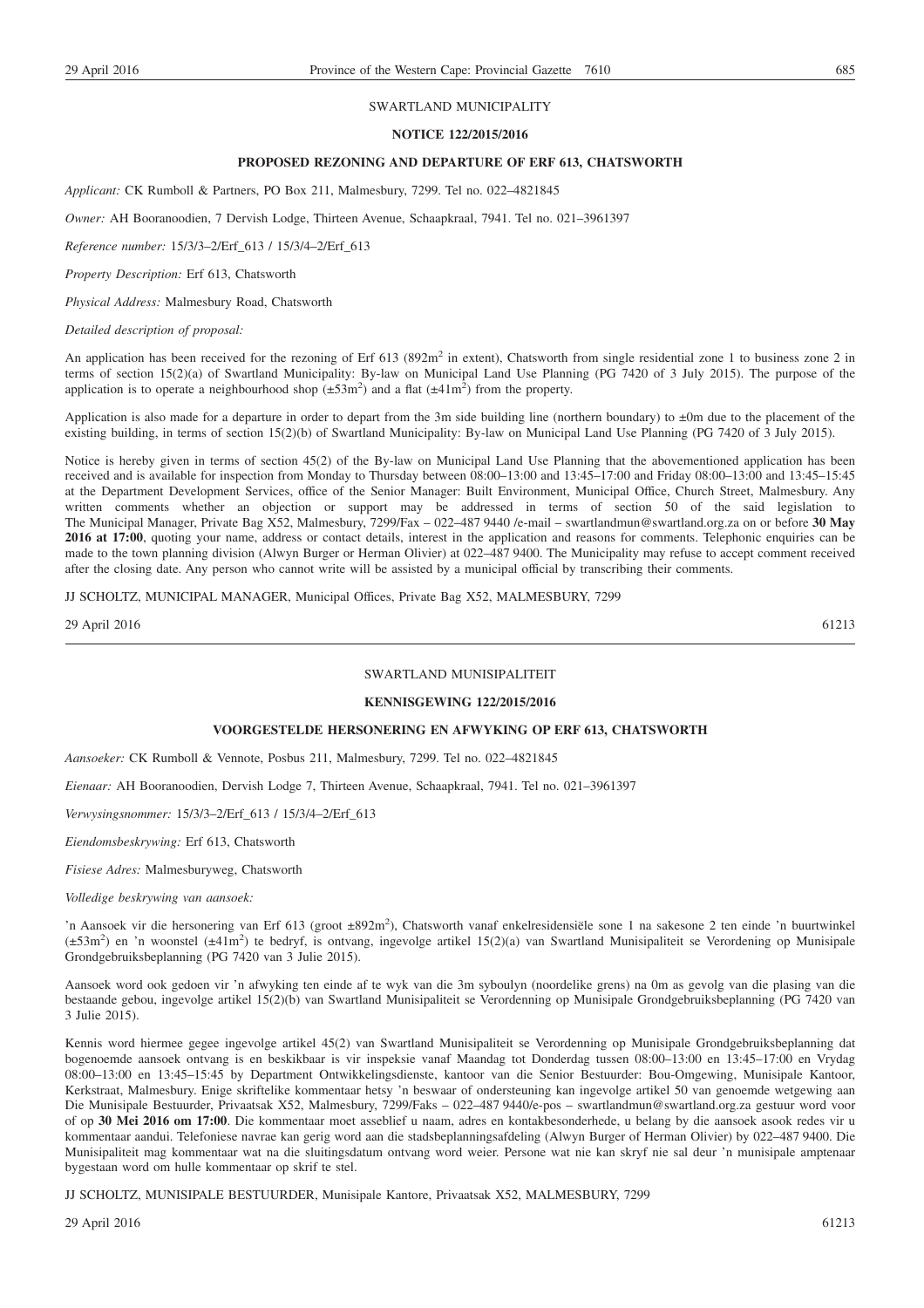#### **CITY APPROVAL, REMOVAL OF RESTRICTIONS, DEPARTURES AND AN ADMINISTRATIVE PENALTY**

#### • **Erf 83 Clifton**

Notice is hereby given in terms of section 81 of the City of Cape Town Municipal Planning By-Law, 2015 that the application mentioned below has been received and is open to inspection at the office of the District manager at Media City Building, 2nd Floor, cnr Adderley Street and Hertzog Boulevard Cape Town, 8001

*Application number:* 70278316

*Applicant/Owner's details:* Tommy Brümmer Town Planners/E de Wet

#### *Description and physical address:* 35 Victoria Road

**Purpose of the application:** The amendment of condition B.2 as contained in Title Deed 31021/2015 to read as follows: *''That no more than two buildings be erected on any lot, and that not more than half the area of any one lot be occupied by buildings''*.

#### • **Item 22(c)(i) read with Item 42:**

To permit the height of the building to be 11.34 m in lieu of 10 m from base level to top of roof.

#### • **Item 22(c)(i) read with Item 42:**

To permit the height of the wall-plate from base level to be 8.92 m in lieu of 8m

#### • **Item 22(d) read with Item 42:**

To permit the portions of the proposed building located beyond the 12 m from the street (Victoria Road) and within 3 m from the common boundaries to be 75% (38m) of the remaining linear distance in lieu of 60% (30m).

#### • **Item 22(e)(i) read with Item 42:**

To permit an external window to be setback 1 m in lieu of 1.5 m from the northern common boundary.

#### • **Item 172:**

To permit certain unapproved and new structures to be higher than 13 m above the upper side of Victoria Road s street level by:

- Ground Storey existing storeroom and wc to be 15,26 m in lieu of 13m.
- First Storey existing pergola to be 17,94 m in lieu of 13m.
- First Storey new bedroom extension at 18,42 m in lieu of 13m.
- First Storey new french door at 17,63 m in lieu of 13m.
- First Storey new balustrade to existing balcony at 16,54 m in lieu of 13m.
- Second Storey existing storerooms and wc at  $21,54$  m in lieu of 13m.
- Second Storey existing main roof at 23,96 m in lieu of 13m.
- New games room at 26,95 m in lieu of 13m.

**Enquiries:** Enquiries may be directed to Paul Heydenrych, tel 021 400 6458, fax 021 419 4694, PO Box 4529, Cape Town, 8000 on weekdays from 08:00 to 14:30.

**Closing date for an objection, comment or representation:** Any objection, comment or representation, with reasons therefor, may be lodged in writing at the office of the abovementioned District Manager or by using the following email address comments\_objections.tablebay@ capetown.gov.za to be received before or on 30 May 2016

#### **Further details to accompany any objection, comment or representation:**

1) The application number and the following details of the person who is submitting the objection, comment or representation: full name, interest in the application, address, contact details and the method by which they may be notified. 2) The reason for the objection, comment or representation, including at least—a) the effect that the application will have on a person or the area; b) any aspect of the application that is considered to be inconsistent with policy, and how.

General: No late comment or objection will be considered unless the City Manager has agreed in writing. An objection, comment or representation which does not meet the requirements above may be disregarded. Any person who cannot write may come to the district office mentioned above during office hours where he or she will be assisted with transcribing any comment or objection and the reasons therefor.

#### ACHMAT EBRAHIM, CITY MANAGER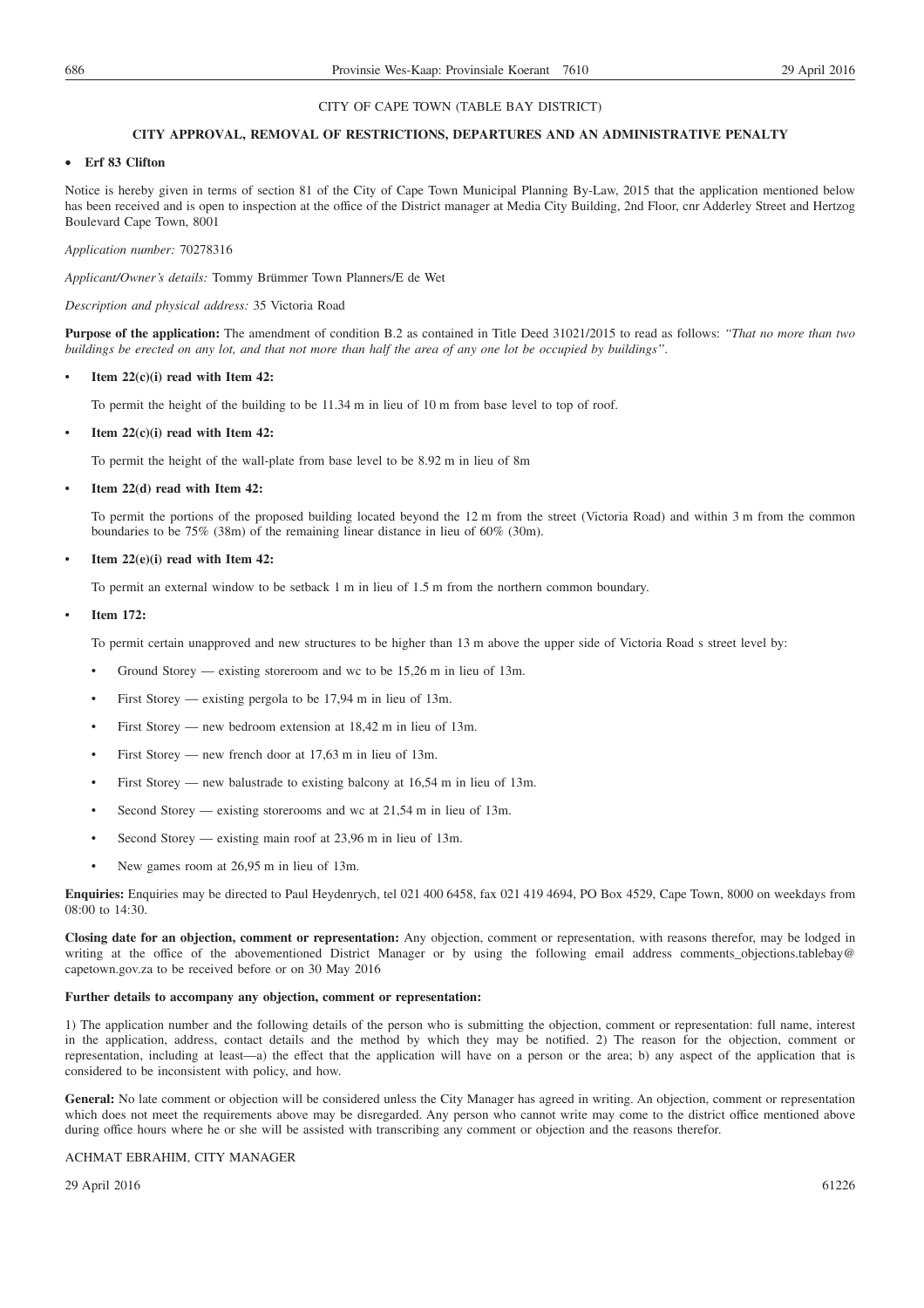#### STAD KAAPSTAD (TAFELBAAI-DISTRIK)

#### **STADSGOEDKEURING, OPHEFFING VAN BEPERKINGS, AFWYKINGS EN ADMINISTRATIEWE BOETE**

#### • **Erf 83 Clifton**

Kennisgewing geskied hiermee ingevolge artikel 81 van die Stad Kaapstad se Verordening op Munisipale Beplanning 2015 dat die onderstaande aansoek ontvang en ter insae beskikbaar is by die kantoor van die distriksbestuurder, 2de verdieping, Media City-gebou, h.v. Heerengracht en Hertzog-boulevard, Kaapstad 8001.

*Aansoeknommer:* 70278316

*Aansoeker/eienaar:* Tommy Brümmer Stadsbeplanners/E. de Wet

#### *Beskrywing en liggingsadres:* Victoriaweg 35

**Aard van aansoek:** Die wysiging van voorwaarde B.2 soos vervat in titelakte 31021/2015 om as volg te lees: *''Dat nie meer as twee geboue op enige erf opgerig mag word nie, en dat nie meer as die helfte van die area van enige een erf geboue mag ophê nie.*

#### • **Item 22(c)(i) gelees met item 42:**

Om 'n gebou met hoogte van 11,34 m in plaas van 10 m vanaf grondvlak na die bopunt van die dak toe te laat.

#### • **Item 22(c)(i) gelees met item 42:**

Om muurplaat met hoogte vanaf grondvlak van 8,92 m in plaas van 8 m toe te laat.

#### • **Item 22(d) gelees met item 42:**

Om die gedeeltes van die voorgestelde gebou geleë verder as 12 m vanaf die straat (Victoriaweg) en binne 3 m vanaf die gemeenskaplike grense, 75% (38m) van die oorblywende lineêre afstand in plaas van 60% (30m) toe te laat.

#### • **Item 22(e)(i) gelees met item 42:**

Om eksterne venster met terugsetting van 1 m in plaas van 1,5 m vanaf die noordelike gemeenskaplike grens toe te laat.

#### • **Item 172:**

Om sekere niegoedgekeurde en nuwe strukture hoër as 13 m bo die boonste kant van die straatvlak van Victoriaweg toe te laat:

- Grondverdieping bestaande stoorkamer en badkamer van 15,26 m in plaas van 13m.
- Eerste verdieping bestaande pergola van 17,94 m in plaas van 13m.
- Eerste verdieping nuwe slaapkameraanbouing van 18,42 m in plaas van 13m.
- Eerste verdieping nuwe dubbele glasdeur van 17,63 m in plaas van 13m.
- Eerste verdieping nuwe reling vir bestaande balkon van 16,54 m in plaas van 13m.
- Tweede verdieping bestaande stoorkamers en badkamer van 21,54 m in plaas van 13m.
- Tweede verdieping bestaande hoofdak van 23,96 m in plaas van 13m.
- Nuwe speletjieskamer van 26,95 m in plaas van 13m.

**Navrae:** Navrae kan weeksdae tussen 08:00 en 14:30 gerig word aan Paul Heydenrych, Posbus 4529, Kaapstad, tel. 021 400 6458 of faks 021 419 4694.

**Sluitingsdatum vir besware, kommentaar of vertoë:** Enige besware, kommentaar of vertoë, met redes daarvoor, kan voor of op 30 Mei 2016 skriftelik gerig word aan die kantoor van bogenoemde distriksbestuurder of per e-pos gestuur word na comments\_objections.tablebay@ capetown.gov.za.

#### **Verdere besonderhede wat enige besware, kommentaar of vertoë moet vergesel:**

1) Die aansoeknommer en die volgende besonderhede van die persoon wat die besware, kommentaar of vertoë rig: volle naam, belang by die aansoek, adres en besonderhede vir kontakdoeleindes. 2) Die rede vir die besware, kommentaar of vertoë, waaronder ten minste:—a) die uitwerking wat die aansoek op persoon of die area sal hê; b) enige aspek van die aansoek wat beskou word as strydig met beleid en hoe dit verskil.

**Algemeen:** Geen laat kommentaar of besware sal oorweeg word nie, tensy die stadsbestuurder skriftelik toestemming gegee het. Enige besware, kommentaar of vertoë wat nie aan die bogenoemde vereistes voldoen nie, kan ongeldig geag word. Enige persoon wat nie kan skryf nie, kan gedurende kantoorure die bogenoemde distrikskantoor besoek, waar hy of sy gehelp sal word deur enige kommentaar of besware en redes daarvoor te transkribeer.

#### ACHMAT EBRAHIM, STADSBESTUURDER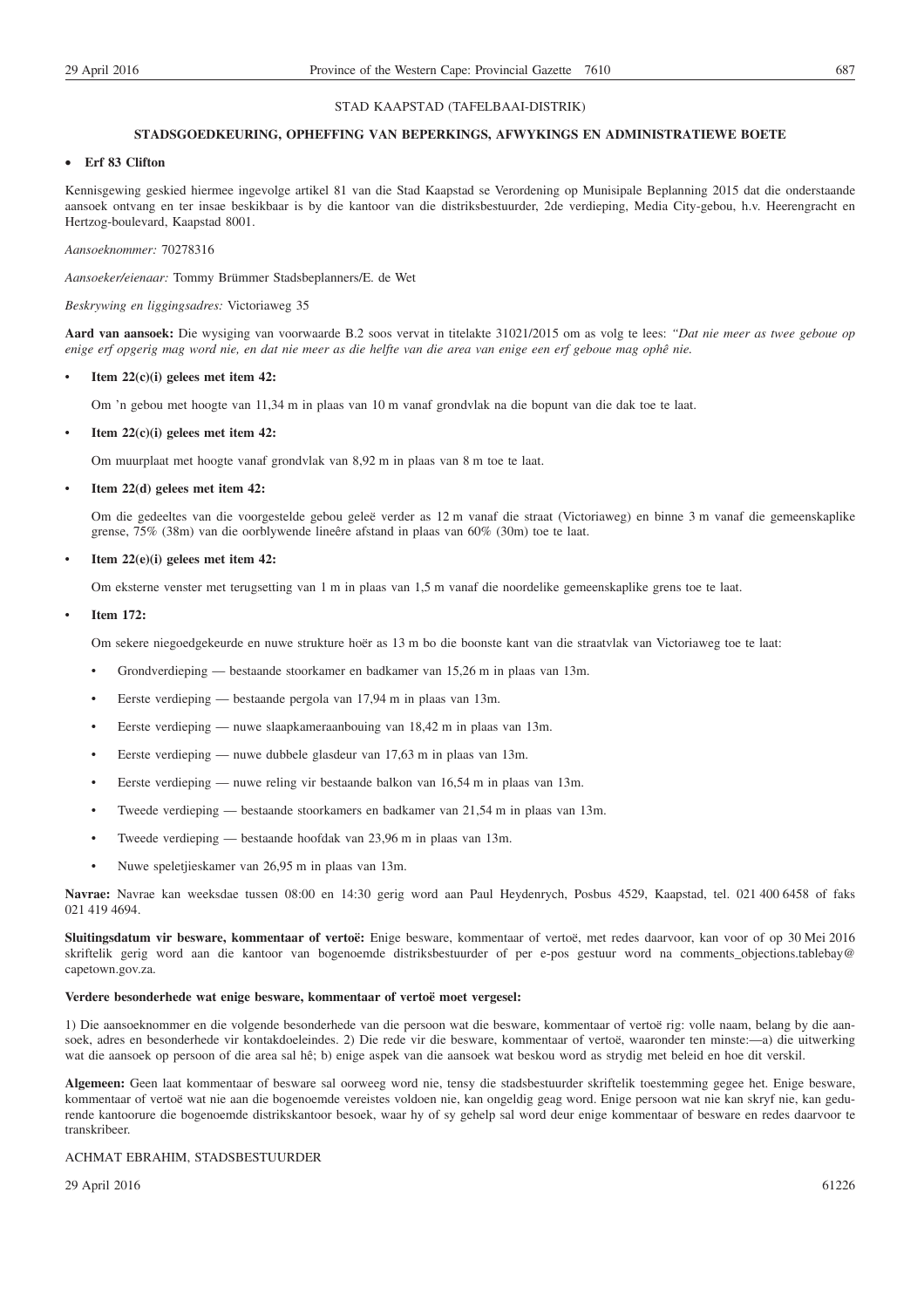#### **DEPARTURES AND COUNCIL'S CONSENT**

#### • **Erf 2730, 15 Delphinium Street, Vredehoek**

Notice is hereby given in terms of section 82 of the City of Cape Town Municipal Planning By-Law, 2015 that the undermentioned application has been received and is open to inspection at the office of the District Manager: Table Bay District at 2nd Floor, Media City cnr Hertzog Boulevard & Heerengracht Cape Town. Any enquiries may be directed to Mr. E. Kajabo, Planning & Building Development Management, PO Box 4529 Cape Town 8000 or 2nd Floor, Media City cnr Hertzog Boulevard & Heerengracht Cape Town, tel 021 400 6609 or fax 021 419 4694, week days during 08:00–14:30. Any objections, with full reasons, may be lodged in writing at the office of the abovementioned District Manager: Table Bay District at 2nd Floor, Media City cnr Hertzog Boulevard & Heerengracht Cape Town, and may be directed to Mr Kajabo, Planning & Building Development Management, PO Box 4529 Cape Town 8000 or 2nd Floor, Media City cnr Hertzog Boulevard & Heerengracht Cape Town, or email your comments/objections to: comments objections.tablebay@capetown.gov.za, tel 021 4006457 or fax 021 419–4694 on or before **6 June 2016**, quoting the above Act and the objector's erf number. Any objections received after aforementioned closing date may be disregarded.

*Applicant:* Tommy Brümmer Town Planners

*Application number:* 70278310

*Address:* Erf 2730, 15 Delphinium Street, Vredehoek

*Nature of application:* The applicant proposes to construct a dwelling house and second dwelling on the subject property.

#### **The following departures and Council s Consent are required from the provisions of the Development Management Scheme:**

#### D**epartures**

- Item 22(c): To permit the wall plate to be 9.445 m in lieu of 8m, above the base level.
- Item  $22(d)$ : To permit the proposed building to be setback 1.293 m in lieu of 3.5 m from the Delphinium Street and Ixia Avenue splay.
- Item  $22(d)$ : To permit the proposed building to be setback 1.846 m and 3.006 m in lieu of 3.5 m from the Ixia Avenue street boundary.
- Item  $22(d)$ : To permit the proposed garage with terrace and pergola above (height exceeding 3.5m) at 1.5 m in lieu of 3.5 m from the Ixia Avenue street boundary.
- Item  $22(d)$ : To permit that portion of the building over 12 m from the street boundary at 0 m in lieu of 3 m from the north-eastern common boundary.

#### **Councils Consent**

Item 21(c): To permit a second dwelling on Erf 2730 which is zoned Single Residential SR1.

**The following Council's Consent is required in terms of Special Condition A.2 in Deed of Transfer No. 36546/2008 for Erf 2730 Vredehoek:**

#### **Council's consent in terms of the Title Deed**

• Council's consent is required in terms of Condition A.2 of the title deed to permit two dwellings on the subject property.

ACHMAT EBRAHIM, CITY MANAGER

29 April 2016 61227

#### STAD KAAPSTAD (TAFELBAAI-DISTRIK)

#### **AFWYKINGS EN RAADSVERGUNNING**

#### • **Erf 2730, Delphiniumstraat 15, Vredehoek**

Kennisgewing geskied hiermee ingevolge artikel 82 van die Stad Kaapstad se Verordening op Munisipale Beplanning 2015 dat die onderstaande aansoek ontvang en ter insae beskikbaar is by die kantoor van die distriksbestuurder, Tafelbaaidistrik, 2de verdieping, Media Citygebou, h.v. Heerengracht en Hertzog-boulevard, Kaapstad. Enige navrae kan weeksdae tussen 08:00 en 14:30 gerig word aan E. Kajabo, beplanning en bou-ontwikkelingsbestuur, Posbus 4529, Kaapstad 8000 of 2de verdieping, Media City-gebou, h.v. Heerengracht en Hertzogboulevard, Kaapstad, tel. 021 400 6609 of faks 021 419 4694. Enige besware, met volledige redes daarvoor, kan voor of op **6 Junie 2016**, skriftelik gerig word aan die kantoor van die bogenoemde distriksbestuurder, Tafelbaaidistrik, 2de verdieping, Media City-gebou, h.v. Heerengracht en Hertzog-boulevard, Kaapstad, of aan E. Kajabo, beplanning en bou-ontwikkelingsbestuur, Posbus 4529, Kaapstad 8000 of 2de verdieping, Media City-gebou, h.v. Heerengracht en Hertzogboulevard, Kaapstad, tel. 021 400 6457 of faks 021 419 4694, of e-pos jou kommentaar/besware, met vermelding van bogenoemde wetgewing en die beswaarmaker se erfnommer, na comments\_objections. tablebay@capetown.gov.za. Enige besware wat ná voormelde sluitingsdatum ontvang word, kan ongeldig geag word.

*Aansoeker:* Tommy Brümmer Stadsbeplanners

*Aansoeknommer:* 70278310

*Adres:* Erf 2730, Delphiniumstraat 15, Vredehoek

*Aard van aansoek:* Die aansoeker is van voorneme om woning en tweede wooneenheid op die onderhawige eiendom op te rig.

#### **Die volgende afwykings en Raadsvergunning word vereis van die bepalings van die Ontwikkelingsbestuurskema.**

#### **Afwykings**

- Item 22(c): Om muurplaat met 'n hoogte van 9,445 m bo grondvlak in plaas van 8 m toe te laat.
- Item 22(d): Om die voorgestelde gebou 1,293 m in plaas van 3,5 m vanaf die Delphiniumstraat en Ixialaan-skuinste toe te laat.
- Item 22(d): Om die voorgestelde gebou 1,846 m en 3,006 m in plaas van 3,5 m vanaf die Ixialaan-straatgrens toe te laat.
- Item 22(d): Om die voorgestelde motorhuis met terras en pergola bo-op (hoogte wat 3,5 m oorskry) 1,5 m in plaas van 3,5 m vanaf die Ixialaan-straatgrens toe te laat.
- Item 22(d): Om die gedeelte van die gebou, meer as 12 m vanaf die straatgrens, 0 m in plaas van 3 m vanaf die noordoostelike gemeenskaplike grens toe te laat.

#### **Raadsvergunning**

• Item 21(c): Om 'n tweede woning op Erf 2730 gesoneer as enkelresidensiëlesone SR1 toe te laat.

**Die volgende Raadsvergunning word vereis ingevolge spesiale voorwaarde A.2 in transportakte no. 36546/2008 vir Erf 2730 Vredehoek:**

#### **Raadsvergunning ingevolge die titelakte**

• Raadsvergunning word vereis ingevolge voorwaarde A.2 van die titelakte om twee wonings op die onderhawige eiendom toe te laat.

#### ACHMAT EBRAHIM, STADSBESTUURDER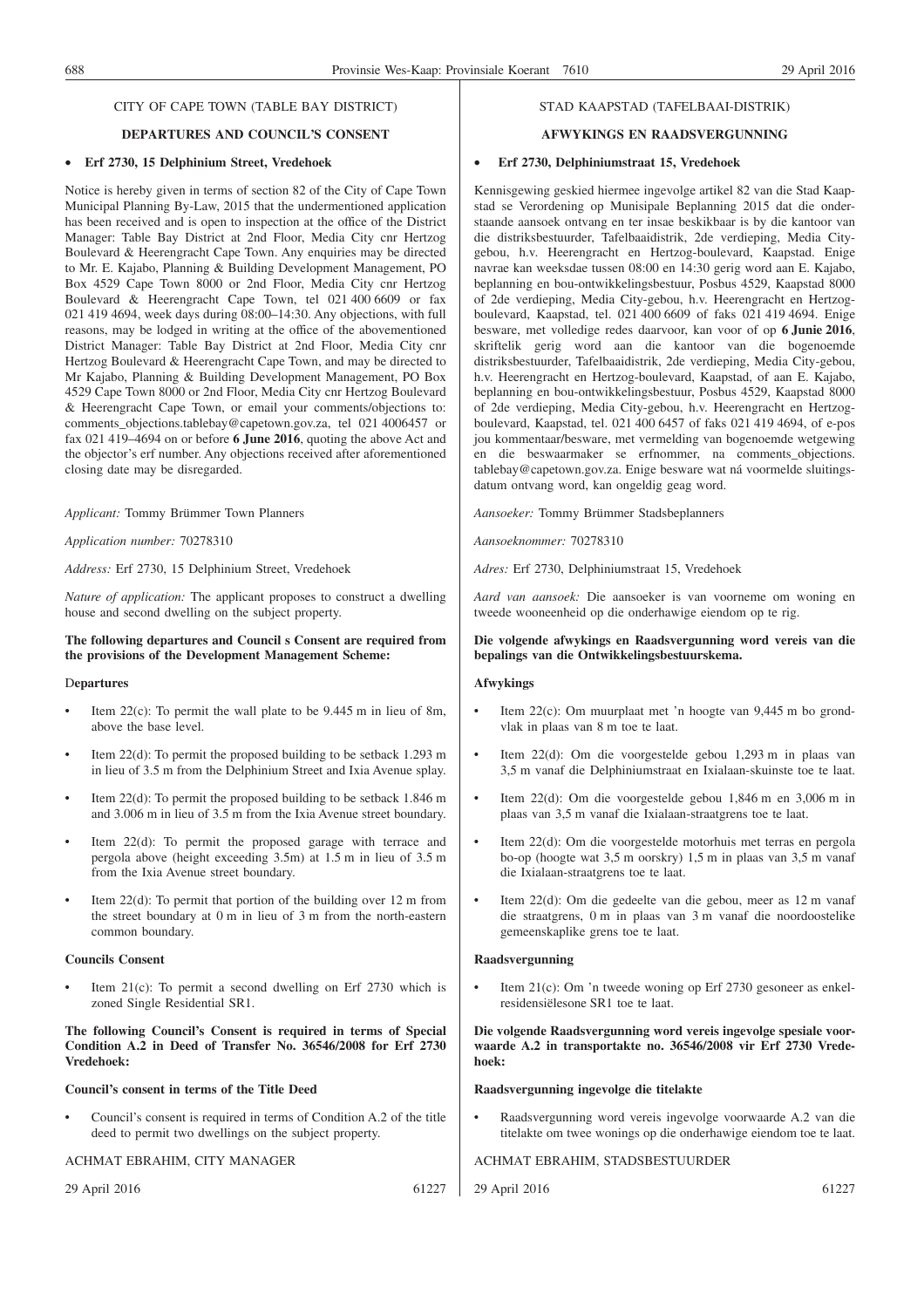#### **PROPOSED AMENDEMENT OF TITLE DEED CONDITIONS**

#### • **Erf 458 Clifton**

This notice is given in terms of Section 81of the City of Cape Town Municipal Planning By-Law, 2015, that the application mentioned below has been received and is open to inspection at the office of the District Manager at the Table Bay District Office, City of Cape Town (2nd Floor, Media City cnr Hertzog Boulevard & Heerengracht Cape Town.

*Application number:* Case ID 70284840

*Applicant/Owner's details:* Dave Saunders Planner

*Description and physical address:* 70 Fourth Beach Way

*Purpose of the application:* Amendment of Restrictive Title Deed Conditions (Conditions Bi.4) applicable to Erf 458 Clifton, 70 Fourth Beach Way, to permit the erf to be transferred to any persons other than natural persons or to spouses married in community of property to each other.

**Enquiries:** Enquiries may be directed to Ms Juliet Leslie, tel 021 400–6450, fax 021 419–4694, (PO Box 4529, Cape Town, 8000) on weekdays from 08:00 to 14:30.

**Closing date for an objection, comment or representation:** Any objection, comment or representation, with reasons therefor, may be lodged in writing at the office of the abovementioned District Manager or by using the following e-mail address: comments\_objections. tablebay@capetown.gov.za to be received before or on **30 May 2016**.

#### **Further details to accompany any objection, comment or representation:**

- (1) The application number and the following details of the person who is submitting the objection, comment or representation: full name, interest in the application, address, contact details and the method by which they may be notified.
- (2) The reason for the objection, comment or representation, including at least
	- (a) the effect that the application will have on a person or the area;
	- (b) any aspect of the application that is considered to be inconsistent with policy, and how.

**General:** No late comment or objection will be considered unless the City Manager has agreed in writing. An objection, comment or representation which does not meet the requirements above may be disregarded. Any person who cannot write may come to the district office mentioned above during office hours where he or she will be assisted with transcribing any comment or objection and the reasons therefor.

#### ACHMAT EBRAHIM, CITY MANAGER

29 April 2016 61228

#### STAD KAAPSTAD (TAFELBAAI-DISTRIK)

#### **VOORGESTELDE WYSIGING VAN TITLEAKTEVOORWAARDES**

#### • **Erf 458 Clifton**

Kennisgewing geskied hiermee ingevolge artikel 81 van die Stad Kaapstad se Verordening op Munisipale Beplanning 2015 dat die onderstaande aansoek ontvang en gedurende kantoorure ter insae beskikbaar is by die kantoor van die distriksbestuurder, Tafelbaaidistrikskantoor, 2de verdieping, Media City-gebou, h.v. Hertzog-boulevard en Heerengracht, Kaapstad.

*Aansoeknommer:* 70284840

*Aansoeker/eienaar:* Dave Saunders Stadsbeplanner

*Beskrywing en liggingsadres:* Fourth Beach weg 70

*Aard van aansoek:* Wysiging van beperkende titelaktevoorwaardes (voorwaarde Bi.4) van toepassing op Erf 458 Clifton, Fourth Beachweg 70, om die oordrag van die erf aan enige persone buiten natuurlike persone of aan gades wat binne gemeenskap van goedere met mekaar getroud is, toe te laat.

**Navrae:** Navrae kan weeksdae tussen 08:00 en 14:30 gerig word aan Juliet Leslie, Posbus 4529, Kaapstad 8000, tel. 021 400 6450 of faks 021 419 4694.

**Sluitingsdatum vir besware, kommentaar of vertoë:** Enige besware, kommentaar of vertoë, met redes daarvoor, kan voor of op **30 Mei 2016** skriftelik gerig word aan die kantoor van bogenoemde distriksbestuurder of per e-pos gestuur word na comments objections. tablebay@ capetown.gov.za.

#### **Verdere besonderhede wat enige besware, kommentaar of vertoë moet vergesel:**

- (1) Die aansoeknommer en die volgende besonderhede van die persoon wat die besware, kommentaar of vertoë rig: volle naam, belang by die aansoek, adres en besonderhede vir kontakdoeleindes.
- (2) Die rede vir die beswaar, kommentaar of vertoë, wat ten minste die volgende insluit:
	- (a) die uitwerking wat die aansoek op 'n persoon of die area sal hê;
	- (b) enige aspek van die aansoek wat beskou word as strydig met beleid en op watter manier dit verskil.

**Algemeen:** Geen laat kommentaar of besware sal oorweeg word nie, tensy die stadsbestuurder skriftelik toestemming gegee het. Enige besware, kommentaar of vertoë wat nie aan die bogenoemde vereistes voldoen nie, kan ongeldig geag word. Enige persoon wat nie kan skryf nie, kan gedurende kantoorure die bogenoemde distrikskantoor besoek, waar hy of sy gehelp sal word deur enige kommentaar of besware en redes daarvoor te transkribeer.

ACHMAT EBRAHIM, STADSBESTUURDER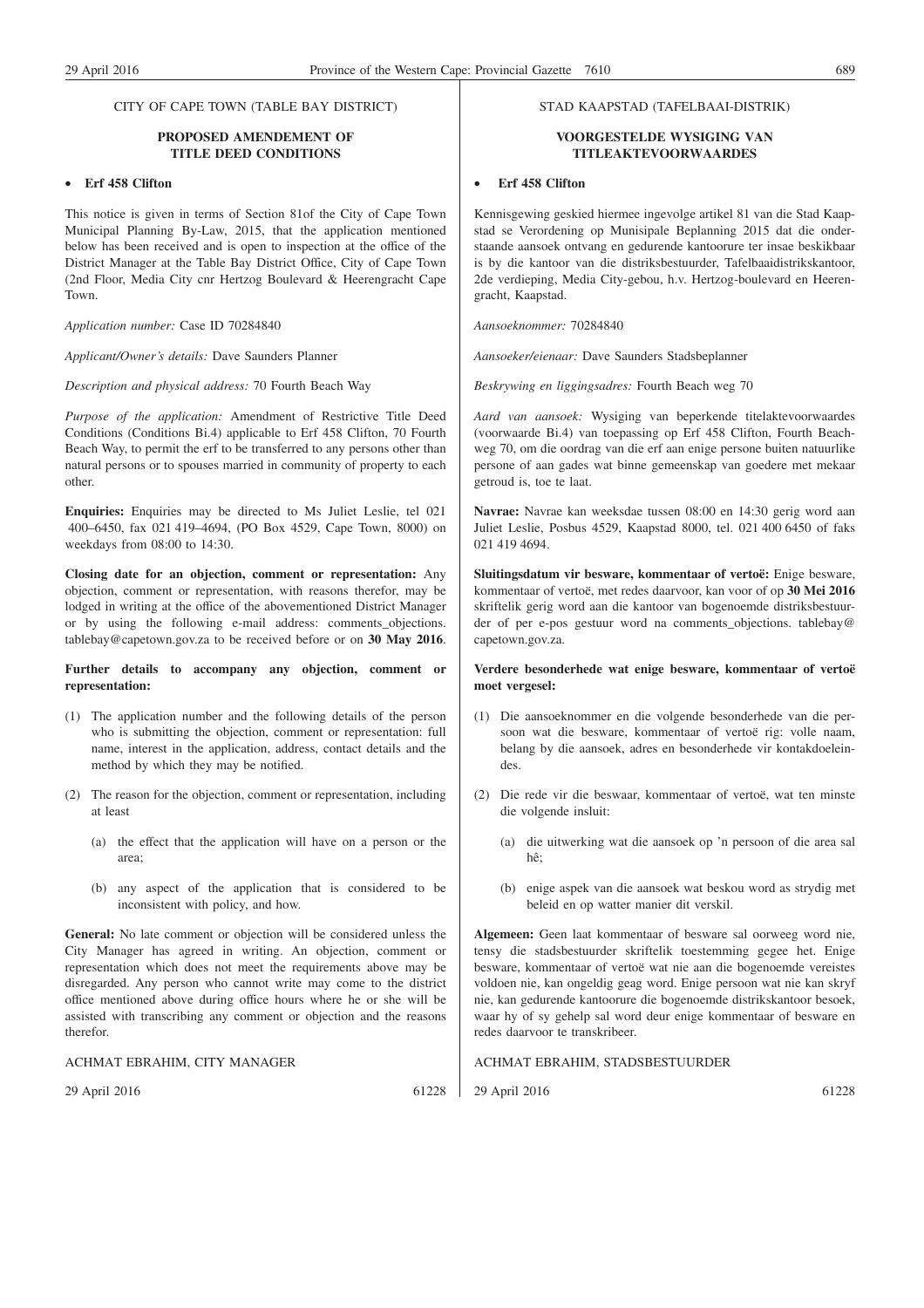#### **REMOVAL OF RESTRICTION**

#### • **Erf 13778, 20 Brickfield Road, Cape Town** *(second placement)*

Notice is hereby given in terms Section 3(6)of the Removal of Restriction Act No 84 of 1967, Section 15 of the Land Use Planning Ordinance 15 of the 1985 that the undermentioned application has been received and is open to inspection at the office of the District manager at Media City Building, 2nd Floor, cnr Adderley Street and Hertzog Boulevard Cape Town, 8001. Enquiries may be directed to Tinus Nyelele, tel 021 400 6455 and fax 021 419 4694 week days during 08:00–14:30. Any objections, with full reasons therefor, may be lodged in writing at the office of the abovementioned District manager or by using the following email address: comments.objections.table bay@capetown.gov.za on or before **8 June 2016**, quoting the above relevant legislation, the application number and the objector's erf and phone numbers and address. Any objections received after aforementioned closing date may be considered invalid.

*Applicant:* George Quintus Thom

#### *Application number:* 70246240

*Nature of application:* Amendment of restrictive title conditions pertaining to Erf 13778, 20 Brickfield Road, Cape Town, to enable the owner to re-develop the property. The ''two buildings only'', ''50% built-upon area'' and street building line restrictions will be amended.

#### ACHMAT EBRAHIM, CITY MANAGER

29 April 2016 61229

#### STAD KAAPSTAD (TAFELBAAI-DISTRIK)

#### **OPHEFFING VAN BEPERKING**

#### • **Erf 13778, Brickfieldweg 20, Kaapstad** *(tweede plasing)*

Kennisgewing geskied hiermee ingevolge artikel 3(6) van die Wet op die Opheffing van Beperkings (Wet 84 van 1967) en artikel 15 van die Ordonnansie op Grondgebruikbeplanning, no. 15 van 1985, dat onderstaande aansoek ontvang is en ter insae beskikbaar is by die kantoor van die distriksbestuurder, Media City-gebou, 2de verdieping, h.v. Adderleystraat en Hertzog-boulevard, Kaapstad 8001. Navrae kan op weeksdae tussen 08:00 en 14:30 gerig word aan Tinus Nyelele, tel. 021 400 6455 en faksno. 021 419 4694. Enige besware, met volledige redes daarvoor, moet voor of op **8 Junie 2016** skriftelik aan die kantoor van bogenoemde distriksbestuurder gerig word of per e-pos na comments\_objections. tablebay@capetown.bov.za gestuur word, met vermelding van bogenoemde toepaslike wetgewing, die aansoeknommer en die beswaarmaker se erf- en telefoonnommer/s en adres. Enige besware wat na voormelde sluitingsdatum ontvang word, kan dalk ongeldig geag word.

*Saaknommer:* 70246240

*Aansoeker:* George Quintus Thom

*Aard van aansoek:* Wysiging van beperkende titelvoorwaardes wat op erf 13778, Brickfieldweg 20, Kaapstad, van toepassing is, ten einde die eienaar in staat te stel om die eiendom te herontwikkel. Die 'slegs twee geboue'-, '50% beboude gebied'- en straatboulynbeperkings sal gewysig word.

#### ACHMAT EBRAHIM, STADSBESTUURDER

29 April 2016 61229

#### CITY OF CAPE TOWN (TABLE BAY DISTRICT)

#### **UKUSUSWA KWEZITHINTELO**

#### • **Isiza-13778, 20 Brickfield Road, eKapa**

Kukhutshwa isaziso ngokwecandelo-3(6) loMthetho ongokuSuswa kweziThintelo ongunomb.84 wangowe-1967 nangokwecandelo-15 loMmiselo woCwangciso lokuSetyenziswa koMhlaba ongunomb.15 wangowe-1985 sokuba isicelo esikhankanywe ngezantsi apha sifunenwe kwaye sivulelekile ukuba sihlolwe kwi-ofisi yoMphathi weSithili ekwiSakhiwo i-Media City, kuMgangatho we-2, kwikona ye-Adderley Street ne-Hertzog Boulevard, eKapa, 8001. Naziphina izichaso ezifunyenwe emva komhla wokuvalwa zingathatyathwa njengezingekho-mthethweni.

*Umfaki-sicelo:* George Quintus Thom

#### *Inombolo yesicelo:* 70246240

*Ubume besicelo:* Ukulungiswa kwemiqathango yesithintelo setayitile yobunini ngokujoliswe kwisiza-13778, 20 Brickfield Road, eKapa, ukuze umnini abenakho ukuphuhlisa ngokutsha ipropati. Kuyakuthi kulungiswe ''umbandela wezakhiwo ezibini kuphela'', ''ukwakhiwa kummandla ngama-50%'' nezithintelo zomda wesakhiwo ukususela kwisitrato.

#### ACHMAT EBRAHIM, CITY MANAGER

29 uTshazimpuzi 2016 61229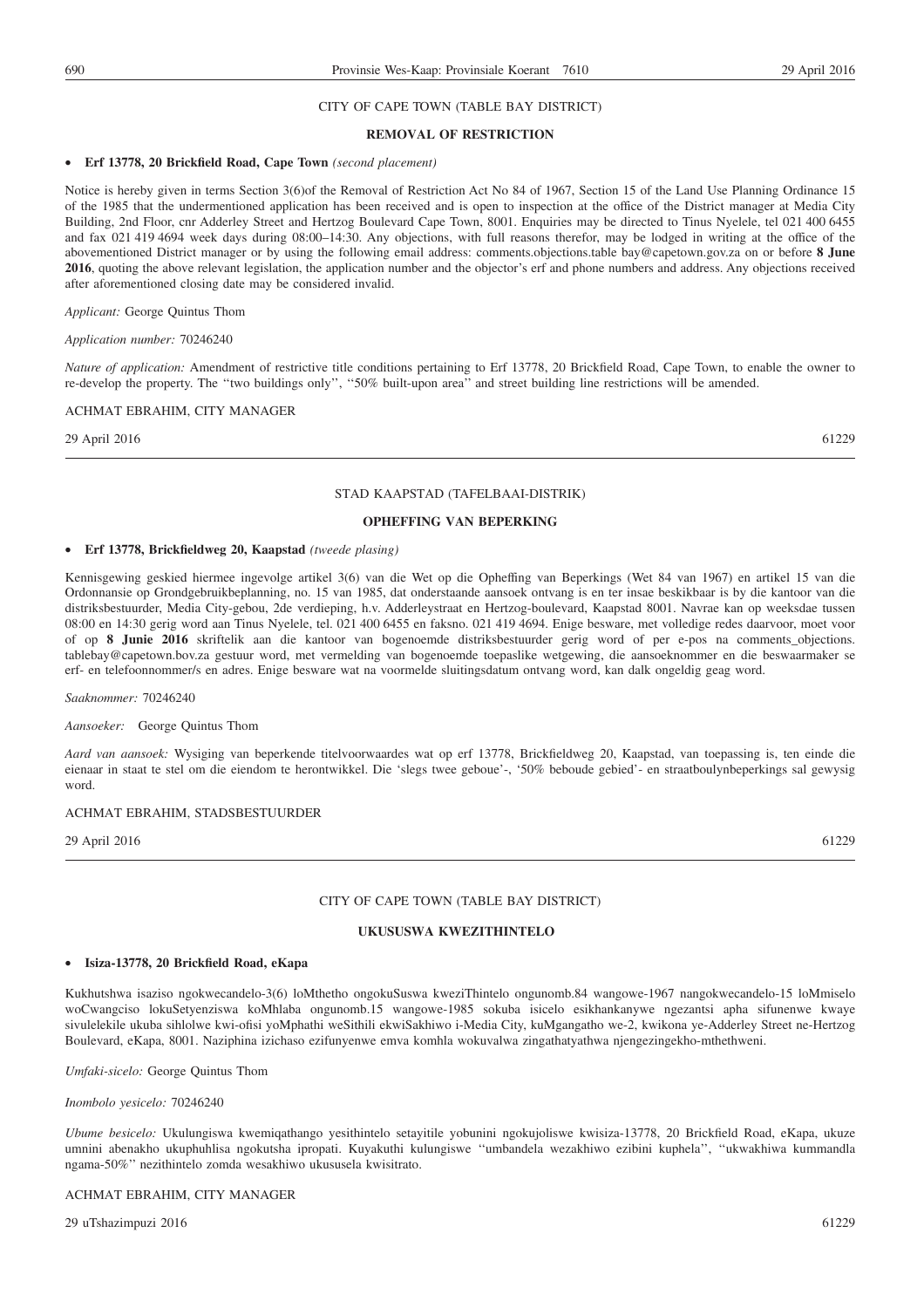#### **REMOVAL OF RESTRICTIONS AND PERMANENT DEPARTURE**

#### • **Erf 1064, 37 Avenue Disandt, Fresnaye** *(second placement)*

Notice is hereby given in terms Section 3(6) of the above act and in terms of the Land Use Planning Ordinance 15 of the 1985 that the undermentioned application has been received and is open to inspection at the office of the District manager at Media City Building, 2nd Floor, cnr Adderley Street and Hertzog Boulevard Cape Town, 8001. Enquiries may be directed to Asanda Solombela, telephone: 021 400 6444 and fax: 021 419 4694 week days during the hours of 08:00 to 14:30. The application is also open to inspection at the office of the director: Integrated Environmental, Department of Environmental Affairs & Development Planning, Provincial Government of the Western Cape at the Utilitas Building, 1 Dorp Street Cape Town week days from 08:00 to 12:30 and 13:00 to 15:30. Any objections, with full reasons therefor, may be lodged in writing at the office of the abovementioned District manager or by using the following email address: comments.objections. table bay@capetown.gov.za on or before **6 June 2016**, quoting the above relevant legislation, the application number and the objector's erf and phone numbers and address. Any objections received after aforementioned closing date may be considered invalid.

*Applicant:* Andrew Pratt Town Planning

#### *Application number:* 70249889

*Nature of application:* Removal of a Restrictive title condition pertaining to Erf 1064, 37 Disandt Avenue, Fresnaye, to enable the owner to erect a new double garage off Disandt Avenue. Street building line will be encroached.

Departure required in terms of Section 5.1.2(f)(ii) of the Cape Town Zoning Scheme Regulations:

— To permit a garage to be 0.00 m in lieu of 1.5 m from Street (Avenue Disandt).

#### ACHMAT EBRAHIM, CITY MANAGER

29 April 2016 61230

#### STAD KAAPSTAD (TAFELBAAI-DISTRIK)

#### **OPHEFFING VAN BEPERKINGS EN PERMANENTE AFWYKING**

#### • **Erf 1064, Disandtlaan 37, Fresnaye** *(tweede plasing)*

Kennisgewing geskied hiermee ingevolge artikel 3(6) van bogenoemde Wet en die Ordonnansie op Grondgebruikbeplanning, no. 15 van 1985, dat onderstaande aansoek ontvang is en ter insae beskikbaar is by die kantoor van die distriksbestuurder, Media City-gebou, 2de verdieping, h.v. Adderleystraat en Hertzog-boulevard, Kaapstad 8001. Navrae kan op weeksdae tussen 08:00 en 14:30 gerig word aan Asanda Solombela, tel. 021 400 6444 en faksno. 021 419 4694. Die aansoek is ook op weeksdae van 08:00 tot 12:30 en 13:00 tot 15:30 ter insae beskikbaar by die kantoor van die direkteur: geïntegreerde omgewingsbestuur, departement van omgewingsake en ontwikkelingsbeplanning, provinsiale regering van die Wes-Kaap, Utilitas-gebou, Dorpstraat 1, Kaapstad. Enige besware, met volledige redes daarvoor, moet voor of op **6 Junie 2016** skriftelik aan die kantoor van bogenoemde distriksbestuurder gerig word of per e-pos na comments\_objections.tablebay@captown.gov.za gestuur word, met vermelding van bogenoemde toepaslike wetgewing, die aansoeknommer en die beswaarmaker se erf- en telefoonnommer/s en adres. Enige besware wat na voormelde sluitingsdatum ontvang word, kan dalk ongeldig geag word.

*Aansoeker:* Andrew Pratt Stadsbeplanning

#### *Saaknommer:* 70249889

*Aard van aansoek:* Die opheffing van 'n beperkende titelvoorwaarde wat op erf 1064, Disandtlaan 37, Fresnaye, van toepassing is, ten einde die eienaar in staat te stel om 'n nuwe dubbelmotorhuis uit Disandtlaan op te rig. Die straatboulyn sal oorskry word.

Afwyking wat ingevolge artikel 5.1.2(f)(ii) van die Kaapstadse soneringskemaregulasies verlang word:

— Om 'n motorhuis 0,00 m in plaas van 1,5 m van die straat (Disdandtlaan) toe te laat.

#### ACHMAT EBRAHIM, STADSBESTUURDER

29 April 2016 61230

#### CITY OF CAPE TOWN (TABLE BAY DISTRICT)

#### **UKUSUSWA KWEZITHINTELO NOTYESHELO LOMQATHANGO NGOKUSISIGXINA**

#### • **Isiza-1064, 37 Avenue Disandt, Fresnaye**

Kukhutshwa isaziso ngokwecandelo-3(6) loMthetho ongokuSuswa kweZithintelo ongunomb.84 wangowe-1967 nangokoMmiselo woCwangciso lokuSetyenziswa koMhlaba ongunomb.15 wango-1985, sokuba isicelo esikhankanywe ngezantsi apha sifunyenwe kwaye sivulelekile ukuba sihlolwe kwi-ofisi yoMphathi weSithili, ekwiSakhiwo i-Media City, kuMgangatho we-2, kwikona ye-Adderley Street ne-Hertzog Boulevard, eKapa, 8001. Nayiphina imibuzo ingajoliswa ku-Asanda Solombela, umnxeba 021 400 6444 nefekse engu 021 419 4694 kwiintsuku eziphakathi evekini ukususela ngeye-08:00 ukuya ngeye-14:30. Isicelo kwakhona sivulelekile ukuba sihlolwe kwi-ofisi yoMlawuli woLawulo lokuSingqongileyo ngokuHlangeneyo, iSebe leMicimbi yokuSingqongileyo noCwangciso loPhuhliso, kubuRhulumente bePhondo laseNtshona Koloni, kwiSakhiwo i-Utilitas, 1 Dorp Street, eKapa, kwiintsuku eziphakathi evekini ukususela ngeye-08:00 ukuya ngeye-12:30 nokususela ngeyo-13:00–15:30. Naziphina izichaso ezinezizathu ezivakalayo zingangeniswa ngokubhaliweyo kwi-ofisi ekhanakanywe ngentla apha engeyoMphathi weSithili okanye ngokusebenzisa le dilesi ye-imeyile ilandelayo: comments. objections. table bay@capetown.gov.zaa ngomhla okanye ngaphambi **kowe-6 Juni 2016,** ucaphule umthetho ongentla apha ofanelekileyo, inombolo yesicelo nesiza somchasi, iinombolo zomnxeba nedilesi yakhe. Naziphina izichaso ezifunyenwe emva komhla wokuvalwa zingathatyathwa njengezingekho-mthethweni.

*Umfaki-sicelo:* Andrew Pratt Town Planning

*Inombolo yesicelo:* 70249889

*Ubume besicelo:* Ukususwa komqathango wesithintelo setayitile yobunini ngokujoliswe kwisiza-1064, 37 Disandt Avenue, Fresnaye, ukuze umnini abenakho ukwakha iigaraji ezintsha ezimbini ukususela kwi-Disandt Avenue.

Kuyakuthi kufakelelwe umda wesitrato osusela kwisakhiwo.

*Utyeshelo lomqathango lufuneka ngokwecandelo-5.1.2 (f)(ii) leMigaqo yeNkqubo yezoCando yaseKapa:*

— Ukuze kuvumeleke igaraji ukuba ibengu-0.00 m endaweni ye-1.5 m ukususela kwiSitalato i-Avenue Disandt.

ACHMAT EBRAHIM, CITY MANAGER

29 uTshazimpuzi 2016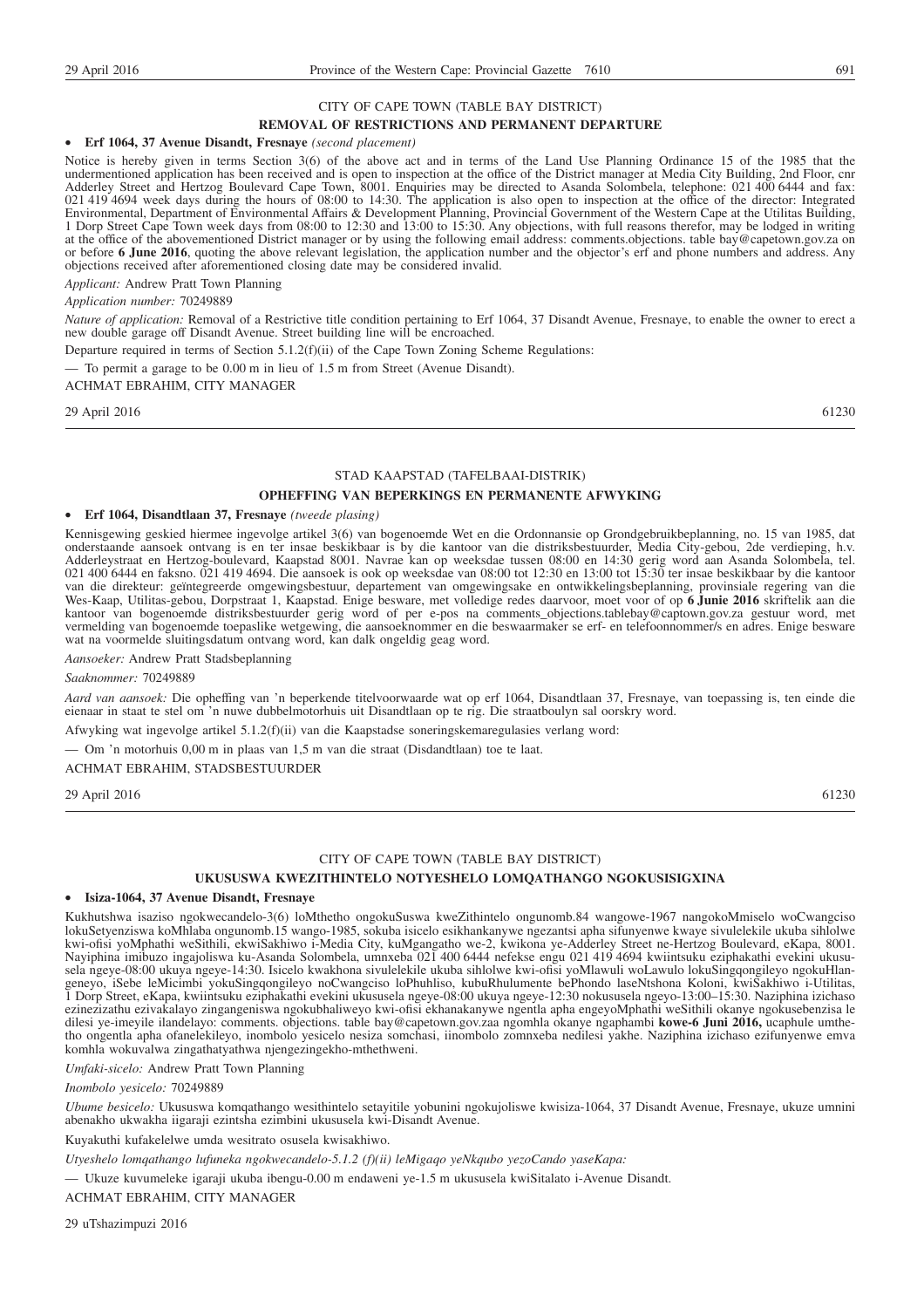#### CITY OF CAPE TOWN (TYGERBERG DISTRICT)

#### **REZONING, CONSENT USE AND PERMANENT DEPARTURES**

#### • **Erf 101626, Cape Town, 5 Uintjie Street Kalksteenfontein**

Notice is hereby given in terms of section 81 of the City of Cape Town Municipal Planning By-Law, 2015 that the application mentioned below has been received and is open to inspection at the office of the District manager at Parow Administrative Building, cnr Voortrekker Road and Tallent Street, Parow, 7500

*Application number:* 70292172

*Applicant/Owner's details:* Warren Leigh Petterson

*Description and physical address:* Full Gospel Church of God in SA, 5 Uintjie Street, Bonteheuwel**.**

#### **Purpose of the application:**

- (i) Proposed rezoning of the property from General Residential 4 (GR4) to Community Zone 1 (CO1) in order to accommodate the existing church (currently the church has special consent to operate from the property).
- (ii) Proposed consent use to accommodate a freestanding cellular communications base station, consisting of a 25 m high monopole type mast, 12 antennae's, 4 equipment units and a 2,4 m high fence enclosing the compound.
- (iii) Proposed permanent departures to relax two of the building lines from 5 m to 0 m to permit the cellular communication base station

**Enquiries:** Enquiries may be directed to Erhard Pienaar, Parow Administrative Building, cnr Voortrekker Road and Tallent Street, Parow, 7500, 021 444 7507 and 021 444 5614 on weekdays from 08:00–14:30.

**Closing date for an objection, comment or representation:** Any objection, comment or representation, with reasons therefor, may be lodged in writing at the office of the abovementioned District Manager or by using the following email comments\_objections.tygerberg@ capetown.gov.za to be received before or on **30 May 2016**.

**Further details to accompany any objection, comment or representation:** 1) The application number and the following details of the person who is submitting the objection, comment or representation: full name, interest in the application, address, contact details and the method by which they may be notified. 2) The reason for the objection, comment or representation, including at least—a) the effect that the application will have on a person or the area; b) any aspect of the application that is considered to be inconsistent with policy, and how.

**General:** No late comment or objection will be considered unless the City Manager has agreed in writing. An objection, comment or representation which does not meet the requirements above may be disregarded. Any person who cannot write may come to the district office mentioned above during office hours where he or she will be assisted with transcribing any comment or objection and the reasons therefor.

ACHMAT EBRAHIM, CITY MANAGER

29 April 2016 61231

#### STAD KAAPSTAD (TYGERBERG-DISTRIK)

#### **HERSONERING, VERGUNNINGSGEBRUIK EN PERMANENTE AFWYKINGS**

#### • **Erf 101626 Kaapstad, Uintjiestraat 5, Kalksteenfontein**

Kennisgewing geskied hiermee ingevolge artikel 81 van die Stad Kaapstad se Verordening op Munisipale Beplanning 2015 dat die onderstaande aansoek ontvang en ter insae beskikbaar is by die kantoor van die distriksbestuurder, Parow-administrasiegebou, h.v. Voortrekkerweg en Tallentstraat, Parow 7500.

*Aansoeknommer:* 70292172

*Aansoeker/eienaar:* Warren Leigh Petterson

*Beskrywing en liggingsadres:* Volle Evangelie Kerk van God in SA, Uintjiestraat 5, Bonteheuwel

#### **Aard van aansoek:**

- (i) Voorgestelde hersonering van die eiendom van algemeenresidensiëlesone 4 (GR4) na gemeenskapsone 1 (CO1) om die bestaande kerk te akkommodeer (die kerk het tans spesiale vergunning om op die eiendom werksaam te wees).
- (ii) Voorgestelde vergunningsgebruik om 'n vrystaande sellulêrekommunikasie-basisstasie, bestaande uit 'n 25m-eenpoolmas, 12 antennas, 4 toerustingeenhede en 'n 2,4m-heining rondom die kompleks, te akkommodeer.
- (iii) Voorgestelde permanente afwykings vir die verslapping van twee van die bougrense van 5 m na 0 m om die sellulêrekommunikasiebasisstasie toe te laat.

**Navrae:** Navrae kan weeksdae tussen 08:00 en 14:30 gerig word aan Erhard Pienaar, Parow-administrasiegebou, h.v. Voortrekkerweg en Tallentstraat, Parow 7500, tel. 021 444 7507 of faks 021 444 5614.

**Sluitingsdatum vir besware, kommentaar of vertoë:** Enige besware, kommentaar of vertoë, met redes daarvoor, kan voor of op **30 Mei 2016** skriftelik gerig word aan die kantoor van bogenoemde distriksbestuurder of per e-pos gestuur word na comments\_objections. tygerberg@ capetown.gov.za.

**Verdere besonderhede wat enige besware, kommentaar of vertoë moet vergesel:** 1) Die aansoeknommer en die volgende besonderhede van die persoon wat die besware, kommentaar of vertoë rig: volle naam, belang by die aansoek, adres en besonderhede vir kontakdoeleindes. 2) Die rede vir die besware, kommentaar of vertoë, waaronder ten minste: a) die uitwerking wat die aansoek op 'n persoon of die area sal hê; b) enige aspek van die aansoek wat beskou word as strydig met beleid en op watter manier dit verskil.

**Algemeen:** Geen laat kommentaar of besware sal oorweeg word nie, tensy die stadsbestuurder skriftelik toestemming gegee het. Enige besware, kommentaar of vertoë wat nie aan die bogenoemde vereistes voldoen nie, kan ongeldig geag word. Enige persoon wat nie kan skryf nie, kan gedurende kantoorure die bogenoemde distrikskantoor besoek, waar hy of sy gehelp sal word deur enige kommentaar of besware en redes daarvoor te transkribeer.

ACHMAT EBRAHIM, STADSBESTUURDER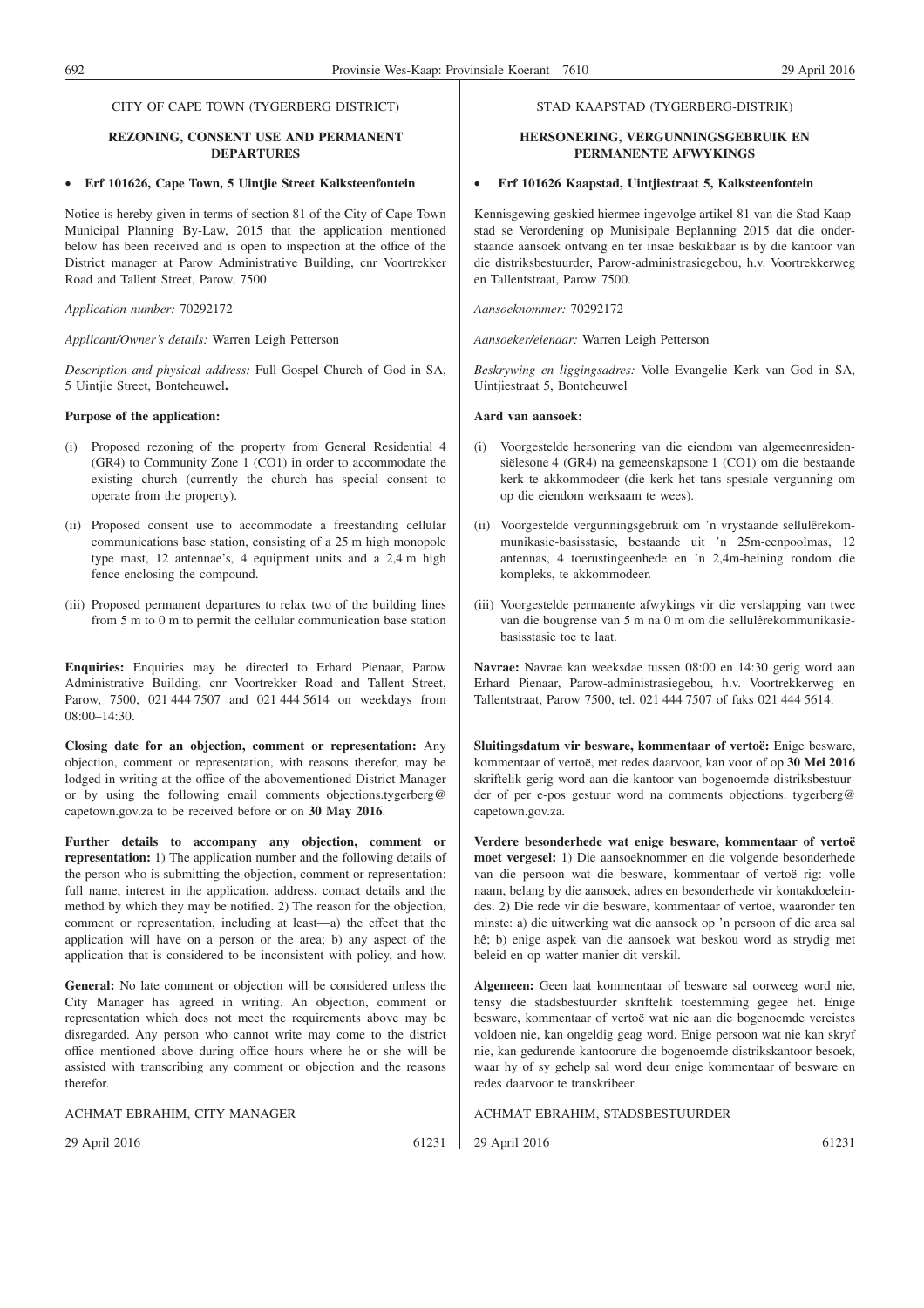# *SOUTH AFRICA FIRST –* BUY SOUTH AFRICAN MANUFACTURED GOODS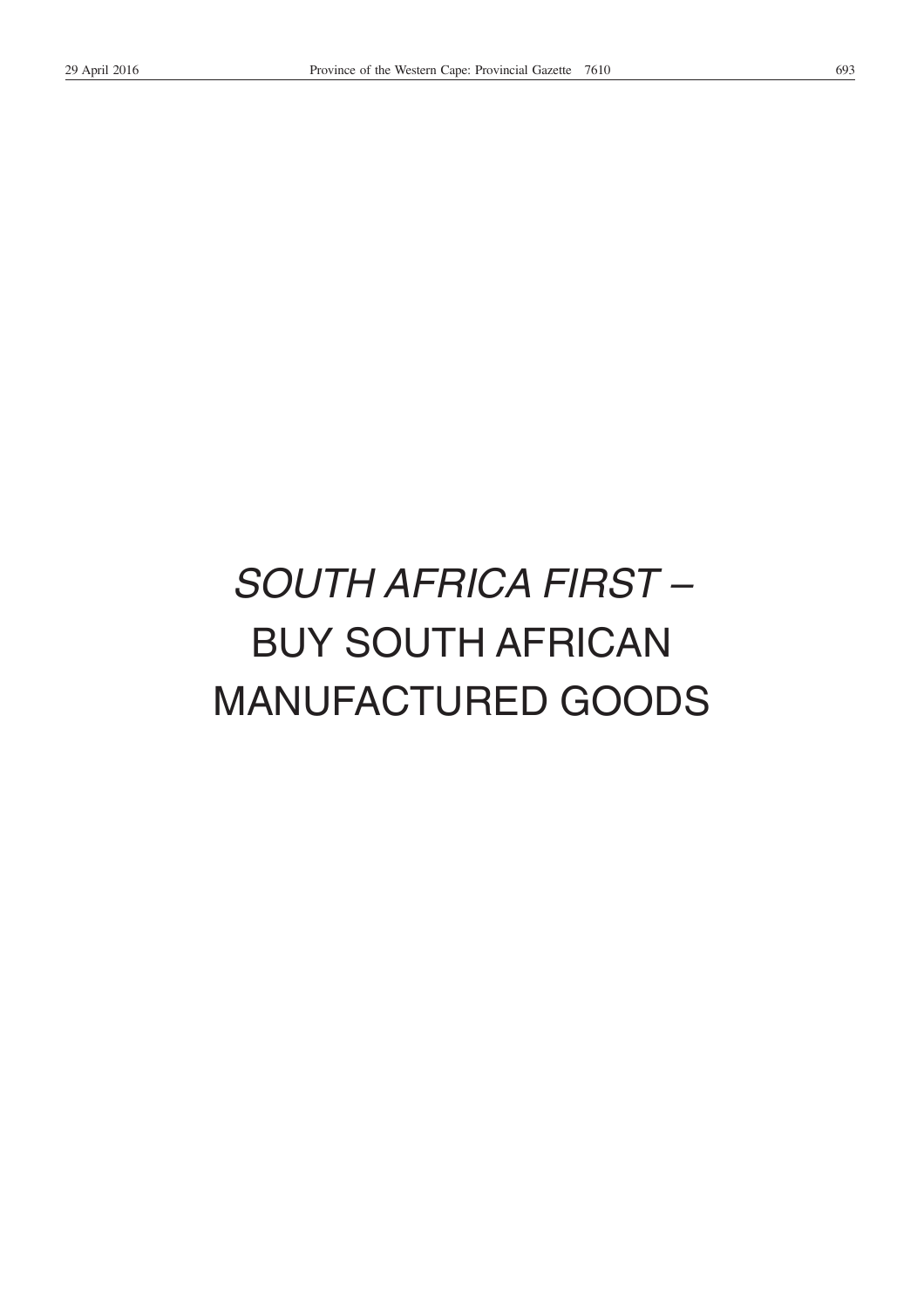# *SUID-AFRIKA EERSTE –* KOOP SUID-AFRIKAANS VERVAARDIGDE GOEDERE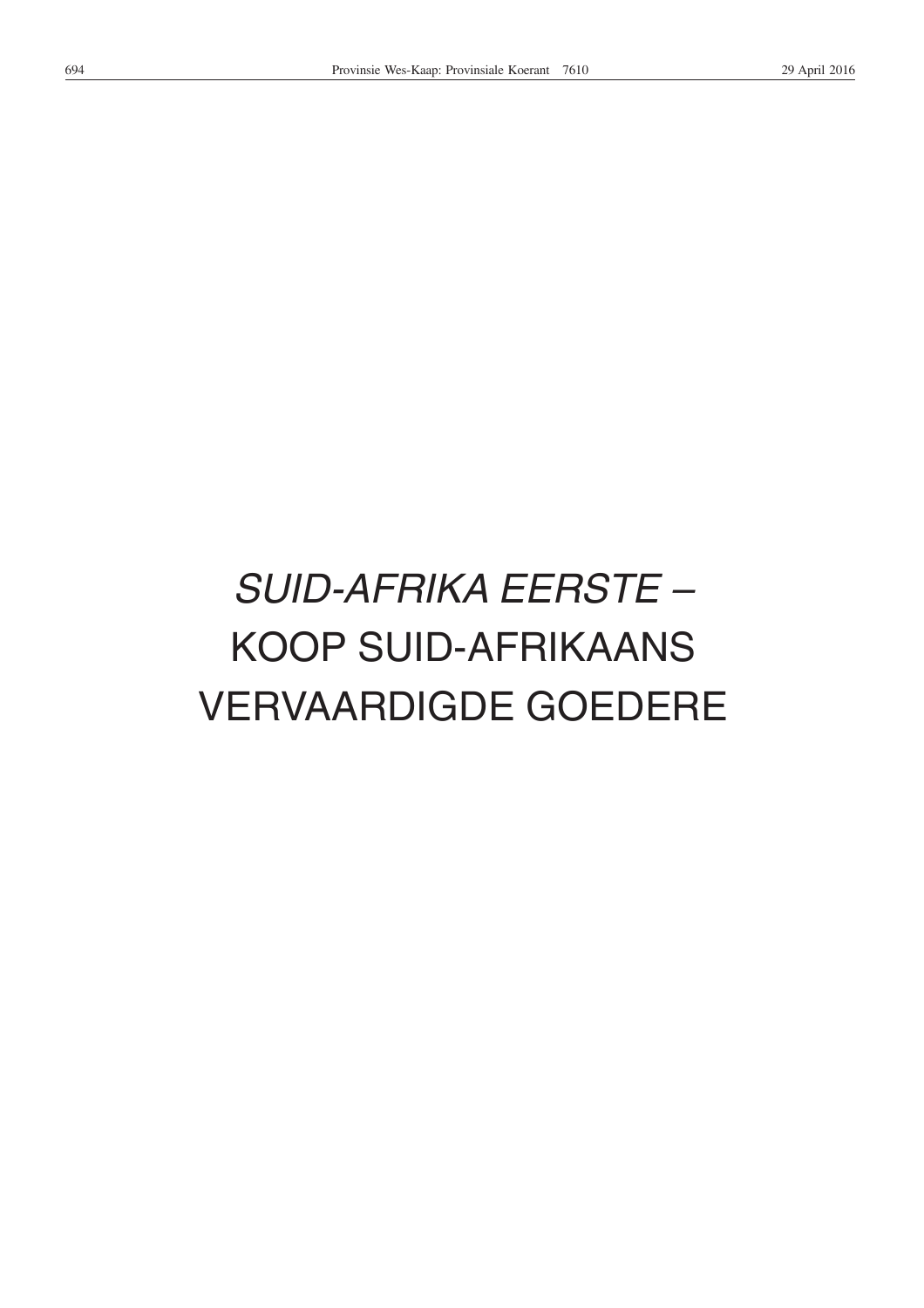| The "Provincial Gazette" of the<br><b>Western Cape</b>                                                                                                                                                                                    | Die "Provinsiale Koerant" van die<br><b>Wes-Kaap</b>                                                                                                                                                                                                                   |
|-------------------------------------------------------------------------------------------------------------------------------------------------------------------------------------------------------------------------------------------|------------------------------------------------------------------------------------------------------------------------------------------------------------------------------------------------------------------------------------------------------------------------|
| appears every Friday, or if that day is a public holiday,<br>on the last preceding working day.                                                                                                                                           | verskyn elke Vrydag of, as die dag 'n openbare<br>vakansiedag is, op die laaste vorige werkdag.                                                                                                                                                                        |
|                                                                                                                                                                                                                                           |                                                                                                                                                                                                                                                                        |
| <b>Subscription Rates</b>                                                                                                                                                                                                                 | Tarief van Intekengelde                                                                                                                                                                                                                                                |
| R276,00 per annum, throughout the Republic of South<br>Africa.                                                                                                                                                                            | R276,00 per jaar, in die Republiek van<br>Suid-Afrika.                                                                                                                                                                                                                 |
| R276,00 + postage per annum, Foreign Countries.                                                                                                                                                                                           | R276,00 + posgeld per jaar, Buiteland.                                                                                                                                                                                                                                 |
| Selling price per copy over the counter R16,30                                                                                                                                                                                            | Prys per eksemplaar oor die toonbank is R16,30                                                                                                                                                                                                                         |
| Selling price per copy through post R23,00                                                                                                                                                                                                | Prys per eksemplaar per pos is R23,00                                                                                                                                                                                                                                  |
| Subscriptions are payable in advance.                                                                                                                                                                                                     | Intekengeld moet vooruitbetaal word.                                                                                                                                                                                                                                   |
| Single copies are obtainable at 16th Floor,<br>Atterbury House, 9 Riebeek Street, Cape Town 8001.                                                                                                                                         | Individuele eksemplare is verkrygbaar by 16de Vloer,<br>Atterbury House, Riebeekstraat 9, Kaapstad 8001.                                                                                                                                                               |
|                                                                                                                                                                                                                                           |                                                                                                                                                                                                                                                                        |
| <b>Advertisement Tariff</b>                                                                                                                                                                                                               | <b>Advertensietarief</b>                                                                                                                                                                                                                                               |
| First insertion, R39,00 per cm, double column.                                                                                                                                                                                            | Eerste plasing, R39,00 per cm, dubbelkolom.                                                                                                                                                                                                                            |
| Fractions of cm are reckoned as a cm.                                                                                                                                                                                                     | Gedeeltes van 'n cm word as een cm beskou.                                                                                                                                                                                                                             |
|                                                                                                                                                                                                                                           |                                                                                                                                                                                                                                                                        |
| Notices must reach the Director-General not later than<br>10:00 on the last working day but one before the issue<br>of the Gazette.                                                                                                       | Kennisgewings moet die Direkteur-generaal voor<br>10:00 op die voorlaaste werksdag voor die uitgawe<br>van die Koerant bereik.                                                                                                                                         |
| Whilst every effort will be made to ensure that notices<br>are published as submitted and on the date desired,<br>the Administration does not accept responsibility for<br>errors, omissions, late publications or failure to<br>publish. | Hoewel alle pogings aangewend sal word om te sorg<br>dat kennisgewings soos ingedien en op die vereiste<br>datum gepubliseer word, aanvaar die Administrasie<br>nie verantwoordelikheid vir foute, weglatings, laat<br>publikasies of versuim om dit te publiseer nie. |
| All correspondence must be addressed to the<br>Director-General, PO Box 659, Cape Town 8000, and<br>cheques, bank drafts, postal orders and money orders<br>must be made payable to the Department of the<br>Premier.                     | Alle briefwisseling moet aan die Direkteur-generaal,<br>Posbus 659, Kaapstad 8000, gerig word en tjeks,<br>bankwissels, posorders en poswissels moet aan die<br>Departement van die Premier betaalbaar gemaak<br>word.                                                 |